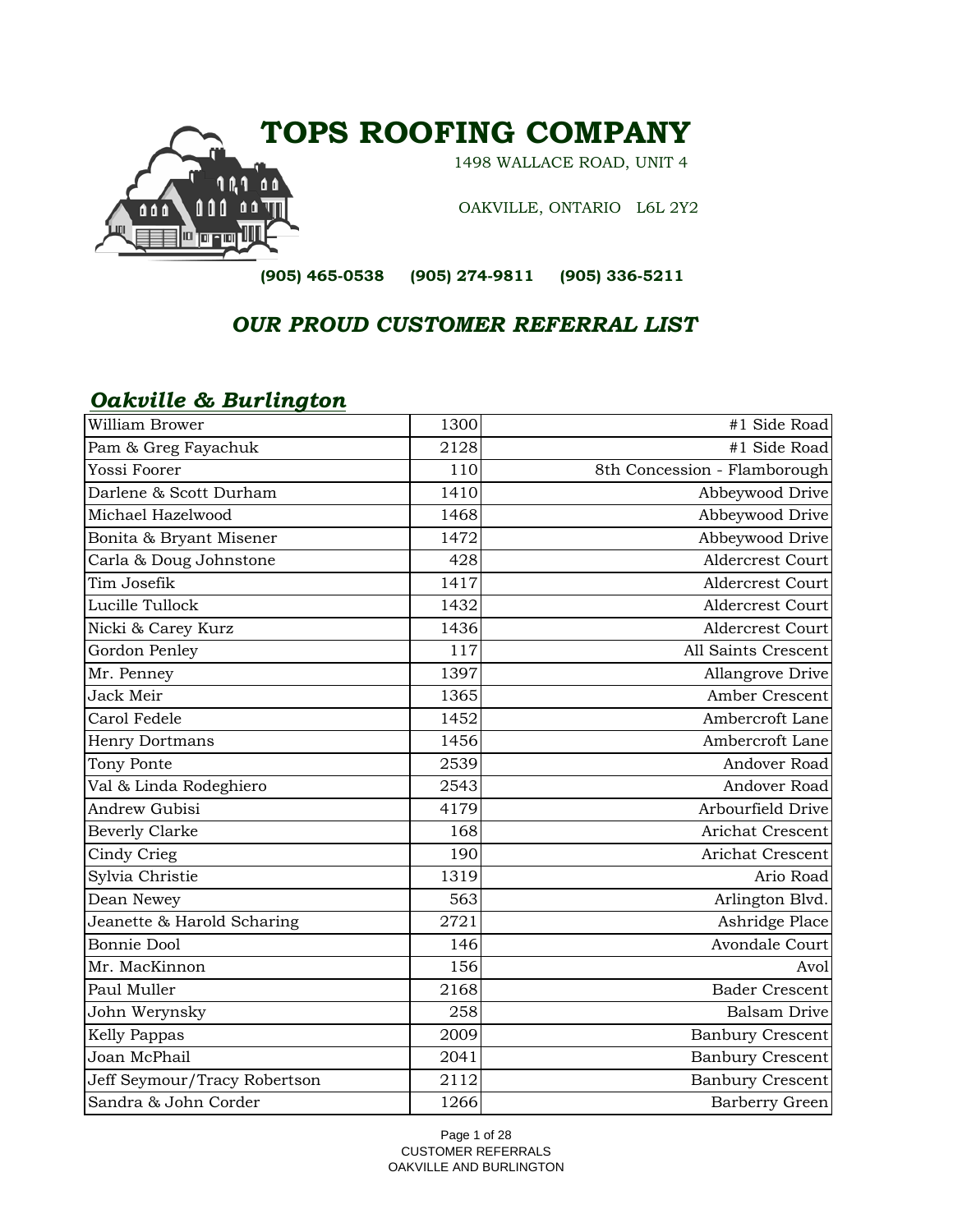| Luc Maltais<br>1307<br>Barberry Green<br><b>Bayshire Drive</b><br>1634<br>Jim Dehooge<br>Paul Blake<br>1138<br><b>Beechgrove Crescent</b><br>1142<br>John Pearston<br><b>Beechgrove Crescent</b><br>1145<br><b>Beechgrove Crescent</b><br>Guilda & George Antunes<br>Carol Bonnell<br>1149<br><b>Beechgrove Crescent</b><br>Neighbour<br><b>Beechgrove Crescent</b><br>1182<br><b>Frank Toews</b><br><b>Beechgrove Crescent</b><br>1186<br>Carol Ruthmann<br><b>Beechgrove Crescent</b><br>1190<br>Claudia Ruthmann<br><b>Beechgrove Crescent</b><br>1190<br><b>Bill Carson</b><br>1194<br><b>Beechgrove Crescent</b><br>Beechgrove Crescent<br>Carol & Lee Soot<br>1201<br>David Pike<br>1214<br><b>Beechgrove Crescent</b><br>Chris Czerwinski<br><b>Beechgrove Crescent</b><br>1217<br><b>Roy Sanders</b><br><b>Beechgrove Crescent</b><br>1229<br>Joan & Ken Lee<br>1242<br><b>Beechgrove Crescent</b><br>Shirley & Kirk Kaplansky<br><b>Belmont Court</b><br>2262<br>Sarah Mason<br>650<br>Belvenia Road<br><b>Belvinra</b><br><b>Brett Prior</b><br>492<br><b>Gord Lascelles</b><br>2446<br>Belyea Street<br><b>Bennett Court</b><br>Barry Beach<br>600<br>Jesse Chen<br>601<br><b>Bennett Court</b><br>Linda Clarke<br>4396<br><b>Bennett Road</b><br>3156<br><b>Bentworth Drive</b><br><b>Bill Korporaal</b><br><b>Rick Coulton</b><br>1118<br><b>Berkshire Court</b><br><b>Bill Cottick</b><br><b>Berkshire Court</b><br>1122<br>Berkshire Court<br>Ray Folley<br>1134<br>Don & Cathy Karch<br>2116<br><b>Berwick Drive</b><br>Karen Baguley<br><b>Berwick Drive</b><br>2124<br>Leslie Cassey<br>2267<br>Bethnal Green Road<br>Jorge Sardina<br>Birch Hill Lane<br>52<br>Art Cuthbert<br>55<br>Birch Hill Lane<br>Rosemary Bussiere<br>1319<br><b>Birchcliff Drive</b><br>Anne-Marie Harris<br><b>Birchcliff Drive</b><br>1320<br><b>Birchcliff Drive</b><br>Bob Simpson<br>1321<br>Wanda<br><b>Birchcliff Drive</b><br>1323<br>Joan & Larry Urbanoski<br>1325<br><b>Birchcliff Drive</b><br><b>Birchcliff Drive</b><br>Evelyn & Frank Bury<br>1341<br>Amber Foulkes<br><b>Birchcliff Drive</b><br>1342<br><b>Birchcliff Drive</b><br>Marianne & Reg Dickson<br>1345<br>Rob Siddal<br><b>Birchcliff Drive</b><br>1350<br>Shirley & Kim Shikaze<br>1358<br><b>Birchcliff Drive</b><br>Layne Magee<br>1257<br><b>Blackburn Drive</b> | Elaine Hale | 1301 | Barberry Green |
|---------------------------------------------------------------------------------------------------------------------------------------------------------------------------------------------------------------------------------------------------------------------------------------------------------------------------------------------------------------------------------------------------------------------------------------------------------------------------------------------------------------------------------------------------------------------------------------------------------------------------------------------------------------------------------------------------------------------------------------------------------------------------------------------------------------------------------------------------------------------------------------------------------------------------------------------------------------------------------------------------------------------------------------------------------------------------------------------------------------------------------------------------------------------------------------------------------------------------------------------------------------------------------------------------------------------------------------------------------------------------------------------------------------------------------------------------------------------------------------------------------------------------------------------------------------------------------------------------------------------------------------------------------------------------------------------------------------------------------------------------------------------------------------------------------------------------------------------------------------------------------------------------------------------------------------------------------------------------------------------------------------------------------------------------------------------------------------------------------------------------------------------------------------------------------------------------------------------------------------------------------------------------------------------------------------------------------------------|-------------|------|----------------|
|                                                                                                                                                                                                                                                                                                                                                                                                                                                                                                                                                                                                                                                                                                                                                                                                                                                                                                                                                                                                                                                                                                                                                                                                                                                                                                                                                                                                                                                                                                                                                                                                                                                                                                                                                                                                                                                                                                                                                                                                                                                                                                                                                                                                                                                                                                                                             |             |      |                |
|                                                                                                                                                                                                                                                                                                                                                                                                                                                                                                                                                                                                                                                                                                                                                                                                                                                                                                                                                                                                                                                                                                                                                                                                                                                                                                                                                                                                                                                                                                                                                                                                                                                                                                                                                                                                                                                                                                                                                                                                                                                                                                                                                                                                                                                                                                                                             |             |      |                |
|                                                                                                                                                                                                                                                                                                                                                                                                                                                                                                                                                                                                                                                                                                                                                                                                                                                                                                                                                                                                                                                                                                                                                                                                                                                                                                                                                                                                                                                                                                                                                                                                                                                                                                                                                                                                                                                                                                                                                                                                                                                                                                                                                                                                                                                                                                                                             |             |      |                |
|                                                                                                                                                                                                                                                                                                                                                                                                                                                                                                                                                                                                                                                                                                                                                                                                                                                                                                                                                                                                                                                                                                                                                                                                                                                                                                                                                                                                                                                                                                                                                                                                                                                                                                                                                                                                                                                                                                                                                                                                                                                                                                                                                                                                                                                                                                                                             |             |      |                |
|                                                                                                                                                                                                                                                                                                                                                                                                                                                                                                                                                                                                                                                                                                                                                                                                                                                                                                                                                                                                                                                                                                                                                                                                                                                                                                                                                                                                                                                                                                                                                                                                                                                                                                                                                                                                                                                                                                                                                                                                                                                                                                                                                                                                                                                                                                                                             |             |      |                |
|                                                                                                                                                                                                                                                                                                                                                                                                                                                                                                                                                                                                                                                                                                                                                                                                                                                                                                                                                                                                                                                                                                                                                                                                                                                                                                                                                                                                                                                                                                                                                                                                                                                                                                                                                                                                                                                                                                                                                                                                                                                                                                                                                                                                                                                                                                                                             |             |      |                |
|                                                                                                                                                                                                                                                                                                                                                                                                                                                                                                                                                                                                                                                                                                                                                                                                                                                                                                                                                                                                                                                                                                                                                                                                                                                                                                                                                                                                                                                                                                                                                                                                                                                                                                                                                                                                                                                                                                                                                                                                                                                                                                                                                                                                                                                                                                                                             |             |      |                |
|                                                                                                                                                                                                                                                                                                                                                                                                                                                                                                                                                                                                                                                                                                                                                                                                                                                                                                                                                                                                                                                                                                                                                                                                                                                                                                                                                                                                                                                                                                                                                                                                                                                                                                                                                                                                                                                                                                                                                                                                                                                                                                                                                                                                                                                                                                                                             |             |      |                |
|                                                                                                                                                                                                                                                                                                                                                                                                                                                                                                                                                                                                                                                                                                                                                                                                                                                                                                                                                                                                                                                                                                                                                                                                                                                                                                                                                                                                                                                                                                                                                                                                                                                                                                                                                                                                                                                                                                                                                                                                                                                                                                                                                                                                                                                                                                                                             |             |      |                |
|                                                                                                                                                                                                                                                                                                                                                                                                                                                                                                                                                                                                                                                                                                                                                                                                                                                                                                                                                                                                                                                                                                                                                                                                                                                                                                                                                                                                                                                                                                                                                                                                                                                                                                                                                                                                                                                                                                                                                                                                                                                                                                                                                                                                                                                                                                                                             |             |      |                |
|                                                                                                                                                                                                                                                                                                                                                                                                                                                                                                                                                                                                                                                                                                                                                                                                                                                                                                                                                                                                                                                                                                                                                                                                                                                                                                                                                                                                                                                                                                                                                                                                                                                                                                                                                                                                                                                                                                                                                                                                                                                                                                                                                                                                                                                                                                                                             |             |      |                |
|                                                                                                                                                                                                                                                                                                                                                                                                                                                                                                                                                                                                                                                                                                                                                                                                                                                                                                                                                                                                                                                                                                                                                                                                                                                                                                                                                                                                                                                                                                                                                                                                                                                                                                                                                                                                                                                                                                                                                                                                                                                                                                                                                                                                                                                                                                                                             |             |      |                |
|                                                                                                                                                                                                                                                                                                                                                                                                                                                                                                                                                                                                                                                                                                                                                                                                                                                                                                                                                                                                                                                                                                                                                                                                                                                                                                                                                                                                                                                                                                                                                                                                                                                                                                                                                                                                                                                                                                                                                                                                                                                                                                                                                                                                                                                                                                                                             |             |      |                |
|                                                                                                                                                                                                                                                                                                                                                                                                                                                                                                                                                                                                                                                                                                                                                                                                                                                                                                                                                                                                                                                                                                                                                                                                                                                                                                                                                                                                                                                                                                                                                                                                                                                                                                                                                                                                                                                                                                                                                                                                                                                                                                                                                                                                                                                                                                                                             |             |      |                |
|                                                                                                                                                                                                                                                                                                                                                                                                                                                                                                                                                                                                                                                                                                                                                                                                                                                                                                                                                                                                                                                                                                                                                                                                                                                                                                                                                                                                                                                                                                                                                                                                                                                                                                                                                                                                                                                                                                                                                                                                                                                                                                                                                                                                                                                                                                                                             |             |      |                |
|                                                                                                                                                                                                                                                                                                                                                                                                                                                                                                                                                                                                                                                                                                                                                                                                                                                                                                                                                                                                                                                                                                                                                                                                                                                                                                                                                                                                                                                                                                                                                                                                                                                                                                                                                                                                                                                                                                                                                                                                                                                                                                                                                                                                                                                                                                                                             |             |      |                |
|                                                                                                                                                                                                                                                                                                                                                                                                                                                                                                                                                                                                                                                                                                                                                                                                                                                                                                                                                                                                                                                                                                                                                                                                                                                                                                                                                                                                                                                                                                                                                                                                                                                                                                                                                                                                                                                                                                                                                                                                                                                                                                                                                                                                                                                                                                                                             |             |      |                |
|                                                                                                                                                                                                                                                                                                                                                                                                                                                                                                                                                                                                                                                                                                                                                                                                                                                                                                                                                                                                                                                                                                                                                                                                                                                                                                                                                                                                                                                                                                                                                                                                                                                                                                                                                                                                                                                                                                                                                                                                                                                                                                                                                                                                                                                                                                                                             |             |      |                |
|                                                                                                                                                                                                                                                                                                                                                                                                                                                                                                                                                                                                                                                                                                                                                                                                                                                                                                                                                                                                                                                                                                                                                                                                                                                                                                                                                                                                                                                                                                                                                                                                                                                                                                                                                                                                                                                                                                                                                                                                                                                                                                                                                                                                                                                                                                                                             |             |      |                |
|                                                                                                                                                                                                                                                                                                                                                                                                                                                                                                                                                                                                                                                                                                                                                                                                                                                                                                                                                                                                                                                                                                                                                                                                                                                                                                                                                                                                                                                                                                                                                                                                                                                                                                                                                                                                                                                                                                                                                                                                                                                                                                                                                                                                                                                                                                                                             |             |      |                |
|                                                                                                                                                                                                                                                                                                                                                                                                                                                                                                                                                                                                                                                                                                                                                                                                                                                                                                                                                                                                                                                                                                                                                                                                                                                                                                                                                                                                                                                                                                                                                                                                                                                                                                                                                                                                                                                                                                                                                                                                                                                                                                                                                                                                                                                                                                                                             |             |      |                |
|                                                                                                                                                                                                                                                                                                                                                                                                                                                                                                                                                                                                                                                                                                                                                                                                                                                                                                                                                                                                                                                                                                                                                                                                                                                                                                                                                                                                                                                                                                                                                                                                                                                                                                                                                                                                                                                                                                                                                                                                                                                                                                                                                                                                                                                                                                                                             |             |      |                |
|                                                                                                                                                                                                                                                                                                                                                                                                                                                                                                                                                                                                                                                                                                                                                                                                                                                                                                                                                                                                                                                                                                                                                                                                                                                                                                                                                                                                                                                                                                                                                                                                                                                                                                                                                                                                                                                                                                                                                                                                                                                                                                                                                                                                                                                                                                                                             |             |      |                |
|                                                                                                                                                                                                                                                                                                                                                                                                                                                                                                                                                                                                                                                                                                                                                                                                                                                                                                                                                                                                                                                                                                                                                                                                                                                                                                                                                                                                                                                                                                                                                                                                                                                                                                                                                                                                                                                                                                                                                                                                                                                                                                                                                                                                                                                                                                                                             |             |      |                |
|                                                                                                                                                                                                                                                                                                                                                                                                                                                                                                                                                                                                                                                                                                                                                                                                                                                                                                                                                                                                                                                                                                                                                                                                                                                                                                                                                                                                                                                                                                                                                                                                                                                                                                                                                                                                                                                                                                                                                                                                                                                                                                                                                                                                                                                                                                                                             |             |      |                |
|                                                                                                                                                                                                                                                                                                                                                                                                                                                                                                                                                                                                                                                                                                                                                                                                                                                                                                                                                                                                                                                                                                                                                                                                                                                                                                                                                                                                                                                                                                                                                                                                                                                                                                                                                                                                                                                                                                                                                                                                                                                                                                                                                                                                                                                                                                                                             |             |      |                |
|                                                                                                                                                                                                                                                                                                                                                                                                                                                                                                                                                                                                                                                                                                                                                                                                                                                                                                                                                                                                                                                                                                                                                                                                                                                                                                                                                                                                                                                                                                                                                                                                                                                                                                                                                                                                                                                                                                                                                                                                                                                                                                                                                                                                                                                                                                                                             |             |      |                |
|                                                                                                                                                                                                                                                                                                                                                                                                                                                                                                                                                                                                                                                                                                                                                                                                                                                                                                                                                                                                                                                                                                                                                                                                                                                                                                                                                                                                                                                                                                                                                                                                                                                                                                                                                                                                                                                                                                                                                                                                                                                                                                                                                                                                                                                                                                                                             |             |      |                |
|                                                                                                                                                                                                                                                                                                                                                                                                                                                                                                                                                                                                                                                                                                                                                                                                                                                                                                                                                                                                                                                                                                                                                                                                                                                                                                                                                                                                                                                                                                                                                                                                                                                                                                                                                                                                                                                                                                                                                                                                                                                                                                                                                                                                                                                                                                                                             |             |      |                |
|                                                                                                                                                                                                                                                                                                                                                                                                                                                                                                                                                                                                                                                                                                                                                                                                                                                                                                                                                                                                                                                                                                                                                                                                                                                                                                                                                                                                                                                                                                                                                                                                                                                                                                                                                                                                                                                                                                                                                                                                                                                                                                                                                                                                                                                                                                                                             |             |      |                |
|                                                                                                                                                                                                                                                                                                                                                                                                                                                                                                                                                                                                                                                                                                                                                                                                                                                                                                                                                                                                                                                                                                                                                                                                                                                                                                                                                                                                                                                                                                                                                                                                                                                                                                                                                                                                                                                                                                                                                                                                                                                                                                                                                                                                                                                                                                                                             |             |      |                |
|                                                                                                                                                                                                                                                                                                                                                                                                                                                                                                                                                                                                                                                                                                                                                                                                                                                                                                                                                                                                                                                                                                                                                                                                                                                                                                                                                                                                                                                                                                                                                                                                                                                                                                                                                                                                                                                                                                                                                                                                                                                                                                                                                                                                                                                                                                                                             |             |      |                |
|                                                                                                                                                                                                                                                                                                                                                                                                                                                                                                                                                                                                                                                                                                                                                                                                                                                                                                                                                                                                                                                                                                                                                                                                                                                                                                                                                                                                                                                                                                                                                                                                                                                                                                                                                                                                                                                                                                                                                                                                                                                                                                                                                                                                                                                                                                                                             |             |      |                |
|                                                                                                                                                                                                                                                                                                                                                                                                                                                                                                                                                                                                                                                                                                                                                                                                                                                                                                                                                                                                                                                                                                                                                                                                                                                                                                                                                                                                                                                                                                                                                                                                                                                                                                                                                                                                                                                                                                                                                                                                                                                                                                                                                                                                                                                                                                                                             |             |      |                |
|                                                                                                                                                                                                                                                                                                                                                                                                                                                                                                                                                                                                                                                                                                                                                                                                                                                                                                                                                                                                                                                                                                                                                                                                                                                                                                                                                                                                                                                                                                                                                                                                                                                                                                                                                                                                                                                                                                                                                                                                                                                                                                                                                                                                                                                                                                                                             |             |      |                |
|                                                                                                                                                                                                                                                                                                                                                                                                                                                                                                                                                                                                                                                                                                                                                                                                                                                                                                                                                                                                                                                                                                                                                                                                                                                                                                                                                                                                                                                                                                                                                                                                                                                                                                                                                                                                                                                                                                                                                                                                                                                                                                                                                                                                                                                                                                                                             |             |      |                |
|                                                                                                                                                                                                                                                                                                                                                                                                                                                                                                                                                                                                                                                                                                                                                                                                                                                                                                                                                                                                                                                                                                                                                                                                                                                                                                                                                                                                                                                                                                                                                                                                                                                                                                                                                                                                                                                                                                                                                                                                                                                                                                                                                                                                                                                                                                                                             |             |      |                |
|                                                                                                                                                                                                                                                                                                                                                                                                                                                                                                                                                                                                                                                                                                                                                                                                                                                                                                                                                                                                                                                                                                                                                                                                                                                                                                                                                                                                                                                                                                                                                                                                                                                                                                                                                                                                                                                                                                                                                                                                                                                                                                                                                                                                                                                                                                                                             |             |      |                |
|                                                                                                                                                                                                                                                                                                                                                                                                                                                                                                                                                                                                                                                                                                                                                                                                                                                                                                                                                                                                                                                                                                                                                                                                                                                                                                                                                                                                                                                                                                                                                                                                                                                                                                                                                                                                                                                                                                                                                                                                                                                                                                                                                                                                                                                                                                                                             |             |      |                |
|                                                                                                                                                                                                                                                                                                                                                                                                                                                                                                                                                                                                                                                                                                                                                                                                                                                                                                                                                                                                                                                                                                                                                                                                                                                                                                                                                                                                                                                                                                                                                                                                                                                                                                                                                                                                                                                                                                                                                                                                                                                                                                                                                                                                                                                                                                                                             |             |      |                |
|                                                                                                                                                                                                                                                                                                                                                                                                                                                                                                                                                                                                                                                                                                                                                                                                                                                                                                                                                                                                                                                                                                                                                                                                                                                                                                                                                                                                                                                                                                                                                                                                                                                                                                                                                                                                                                                                                                                                                                                                                                                                                                                                                                                                                                                                                                                                             |             |      |                |
|                                                                                                                                                                                                                                                                                                                                                                                                                                                                                                                                                                                                                                                                                                                                                                                                                                                                                                                                                                                                                                                                                                                                                                                                                                                                                                                                                                                                                                                                                                                                                                                                                                                                                                                                                                                                                                                                                                                                                                                                                                                                                                                                                                                                                                                                                                                                             |             |      |                |
|                                                                                                                                                                                                                                                                                                                                                                                                                                                                                                                                                                                                                                                                                                                                                                                                                                                                                                                                                                                                                                                                                                                                                                                                                                                                                                                                                                                                                                                                                                                                                                                                                                                                                                                                                                                                                                                                                                                                                                                                                                                                                                                                                                                                                                                                                                                                             |             |      |                |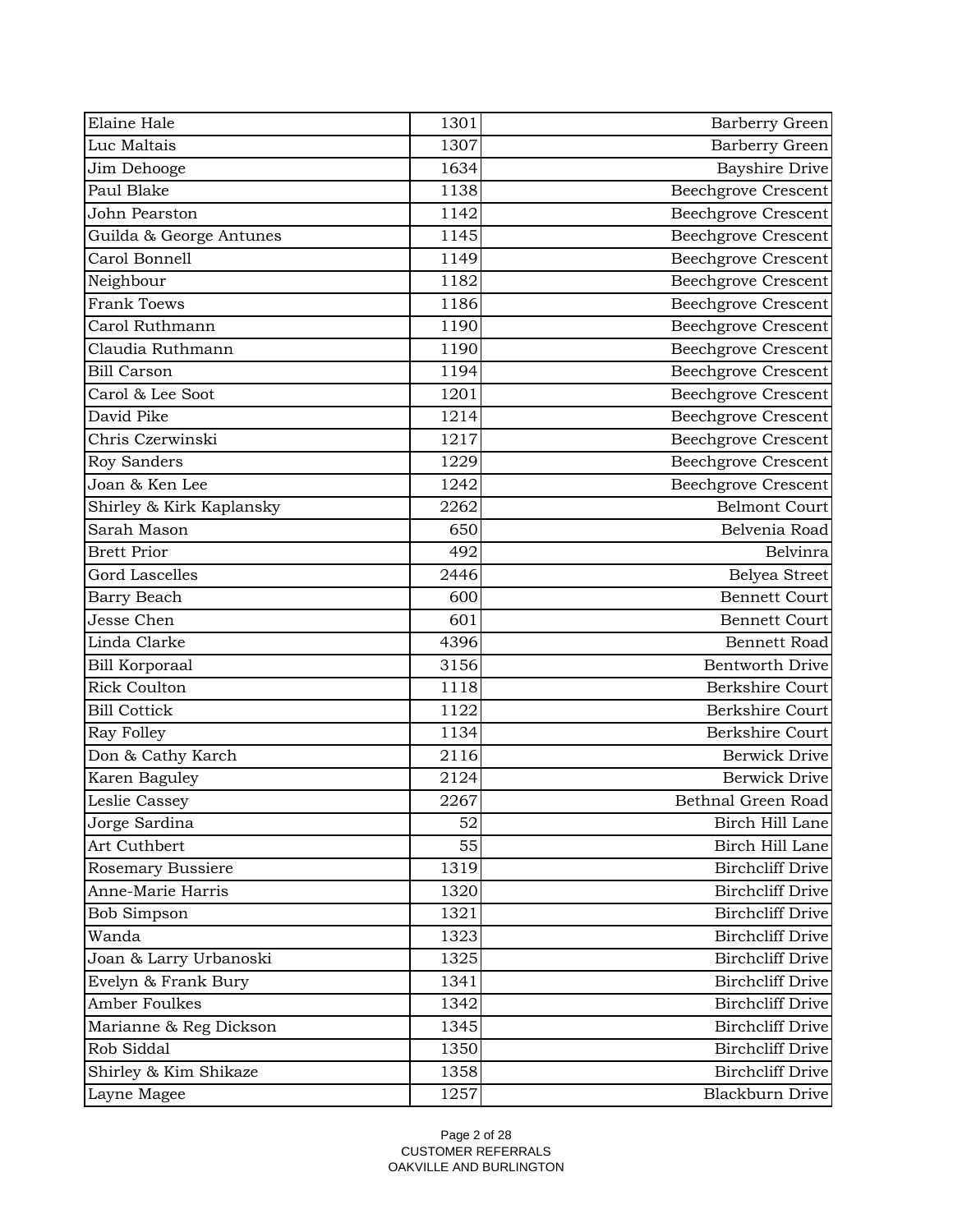| Renzo Bertoia                             | 1259 | <b>Blackburn Drive</b>    |
|-------------------------------------------|------|---------------------------|
| Vassil Dritsas                            | 1339 | <b>Blackburn Drive</b>    |
| <b>Steve Kennedy</b>                      | 2067 | <b>Blacksmith Lane</b>    |
| Adrian Keith                              | 2071 | <b>Blacksmith Lane</b>    |
| Al McKinney                               | 2080 | <b>Blacksmith Lane</b>    |
| Pat Scalise                               | 2091 | <b>Blacksmith Lane</b>    |
| Priti & Vishal Ahuja                      | 2105 | <b>Blacksmith Lane</b>    |
| Dale Ackerley                             | 2116 | <b>Blacksmith Lane</b>    |
| Danielle Spears                           | 2118 | <b>Blacksmith Lane</b>    |
| Jan Beddoe                                | 516  | <b>Blenheim Crescent</b>  |
| Doug Fleese                               | 2203 | <b>Bluegrass Lane</b>     |
| Olga Beechey                              | 2205 | <b>Bluegrass Lane</b>     |
| Mr. Ridell                                | 399  | Bonnymeadow Road          |
| Judith                                    | 29   | <b>Braehied Avenue</b>    |
| Scott Norman                              | 2021 | Brays Lane                |
| Daniella & Gerry                          | 2103 | Brays Lane                |
| Mr. & Mrs. Azee<br>00<br>000<br>000       | 2126 | Brays Lane                |
| <b>Steve Rome</b>                         | 2183 | Brays Lane                |
| <u> 10 m-ni ili</u> l<br><b>Jane Batt</b> | 2220 | Brays Lane                |
| Gale Hems                                 | 2224 | Brays Lane                |
| Paul Atkins                               | 2228 | Brays Lane                |
| Tracey Mcconnell                          | 2232 | Brays Lane                |
| Gordon Hearn                              | 2236 | Brays Lane                |
| Peter & Kendra Hobbes                     | 2248 | Brays Lane                |
| Dan Marshall                              | 2252 | Brays Lane                |
| Chris Spencer                             | 2269 | Brays Lane                |
| <b>Brian Coon</b>                         | 3395 | <b>Brett Road</b>         |
| John Klimczuk                             | 1324 | Bridge Road               |
| Ann Kaczynski                             | 2144 | Bridge Road               |
| Susan & Neno Mariglia                     | 1064 | Bridlewood Trail          |
| <b>Tracy Myers</b>                        | 1096 | Bridlewood Trail          |
| Abaya Kirubeim                            | 1148 | Bridlewood Trail          |
| Lynn Zizzo                                | 3401 | <b>Bristol Drive</b>      |
| Erica                                     | 3420 | <b>Bristol Drive</b>      |
| Natalie Strike                            | 1808 | Brock Road - Flamborough  |
| Javad Sadro                               | 360  | <b>Bronte Road</b>        |
| Raulph Lawson                             | 361  | <b>Bronte Road</b>        |
| Brenda & Ted Lewis                        | 466  | Brookmill Road            |
| Chris Robertson                           | 214  | <b>Burton Road</b>        |
| <b>Brian Caverson</b>                     | 2423 | <b>Butternut Crescent</b> |
| Elizabeth Harvey                          | 2209 | Caldwell Drive            |
| Tanya Dario Zini                          | 2353 | Canso Road                |
| John Collins                              | 421  | Canterbury Crescent       |
| Jeff Taylor/Doreen Martens                | 2930 | Caradoc Lane              |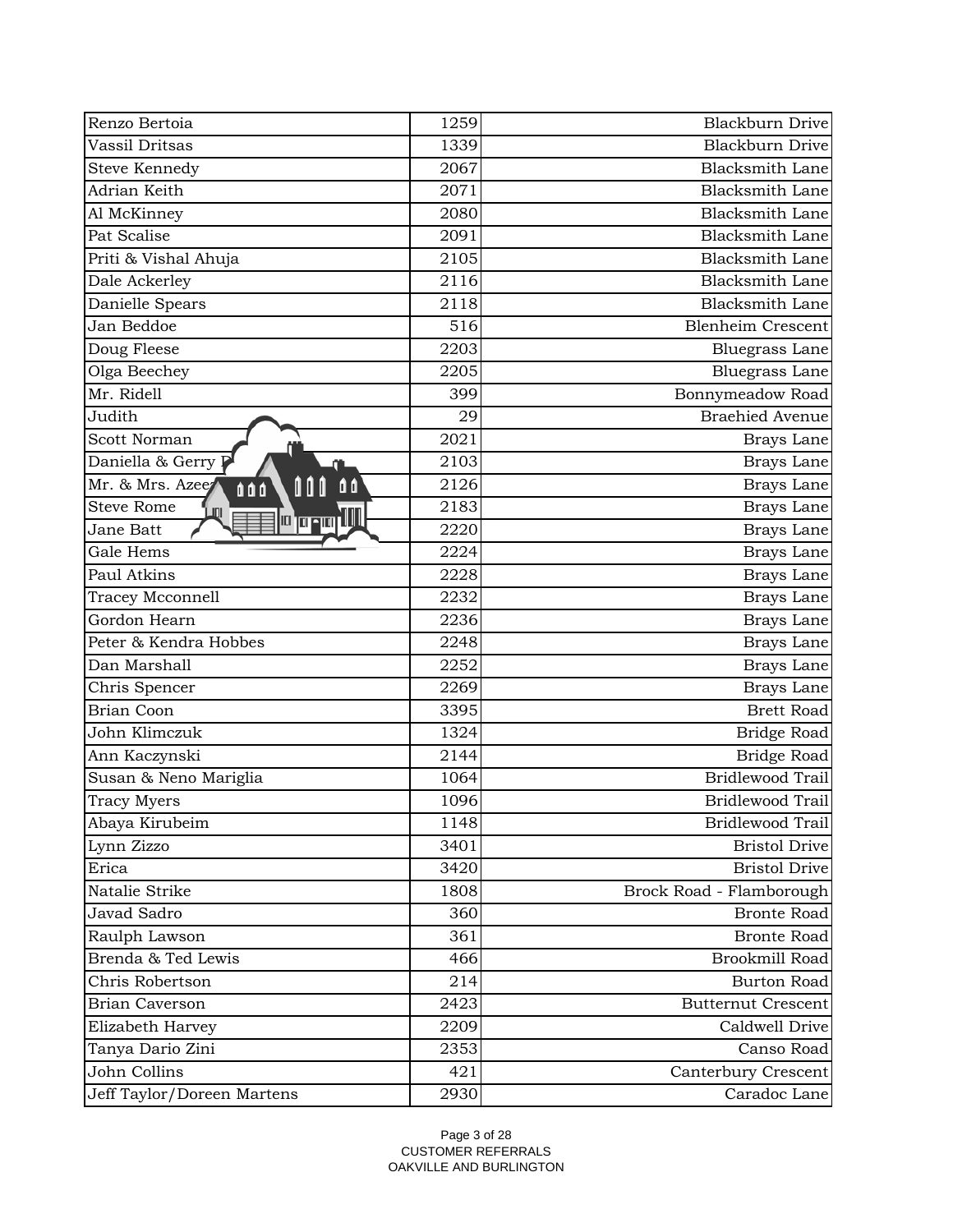| Tim Tevis               | 2942 | Caradoc Lane                 |
|-------------------------|------|------------------------------|
| David Peddle            | 2960 | Caradoc Lane                 |
| Joslyn & Richard Jack   | 3361 | <b>Cardiff Crescent</b>      |
| Adam Djuk               | 524  | Cardiff Drive                |
| Greg Good               | 2015 | Carleton Court               |
| Teresa Clelland         | 241  | Carolyn Drive                |
| H. Voutsinas/T. Korzis  | 2253 | Carpenter Circle             |
| Pam & George Jazvac     | 3116 | Carrier Drive                |
| Kimberly & Roman Kalata | 342  | Carrier Lane                 |
| Joe Maganja             | 380  | Carrier Lane                 |
| Malcolm Buck            | 164  | Castle Crescent              |
| Sheri & David Brown     | 2075 | Castlefield Crescent         |
| Allan Urwin             | 2226 | Castlefield Crescent         |
| Mr. O'Brien             | 2062 | Cavendish Road               |
| Joe Nunn                | 2415 | Cavendish Road               |
| Marie & Rob Dickson     | 2514 | Cavindish Drive              |
| Colleen Jenkins         | 1415 | Cedar Glen Court             |
| Mr. & Mrs. Robinson     | 1027 | Cedarwood Plains             |
| Heather Roy             | 3198 | Centennial Drive             |
| Rose & Tom Fekete       | 1322 | Chalfield Drive              |
| Kim & Larry Andrews     | 459  | Chamberlain Lane             |
| Nick Hrebicek           | 511  | Chamberlain Lane             |
| Angie & Dan Brown       | 580  | Chamberlain Road             |
| Stephen Provencher      | 48   | Chancery Lane E.             |
| Lynn & James Deep       | 1151 | Chapleton Place              |
| Elizabeth & Paul Royal  | 333  | Chartwell Road               |
| Joe Marton              | 13   | Chatsworth Cres. - Waterdown |
| Leslie & John Hillis    | 185  | Chebucto Drive               |
| Deandra Schubert        | 190  | Chebucto Drive               |
| Nancy & Kevin Crawford  | 213  | Chebucto Drive               |
| Jim Best                | 222  | Chebucto Drive               |
| Peter Lomberg           | 261  | Chebucto Drive               |
| Mary Bezjak             | 6407 | Chelsea Road                 |
| Linda Garrod            | 5119 | Cherryhill Crescent          |
| Mr. Davidson            | 1136 | Cherryhill Drive             |
| <b>Jason Tingley</b>    | 342  | <b>Claremont Crescent</b>    |
| <b>Robert Brabers</b>   | 1520 | Clearview Drive              |
| Ken Jones               | 2122 | <b>Clipper Crescent</b>      |
| Mary & James Moore      | 2142 | Clipper Crescent             |
| Tom Agnew               | 2368 | Coldstream Drive             |
| Zoran Dinic             | 4539 | Concord Place                |
| Dave Capretta           | 1306 | <b>Consort Crescent</b>      |
| Daniel Jordon           | 1308 | <b>Consort Crescent</b>      |
| Lydia Kostach           | 1410 | Constance Drive              |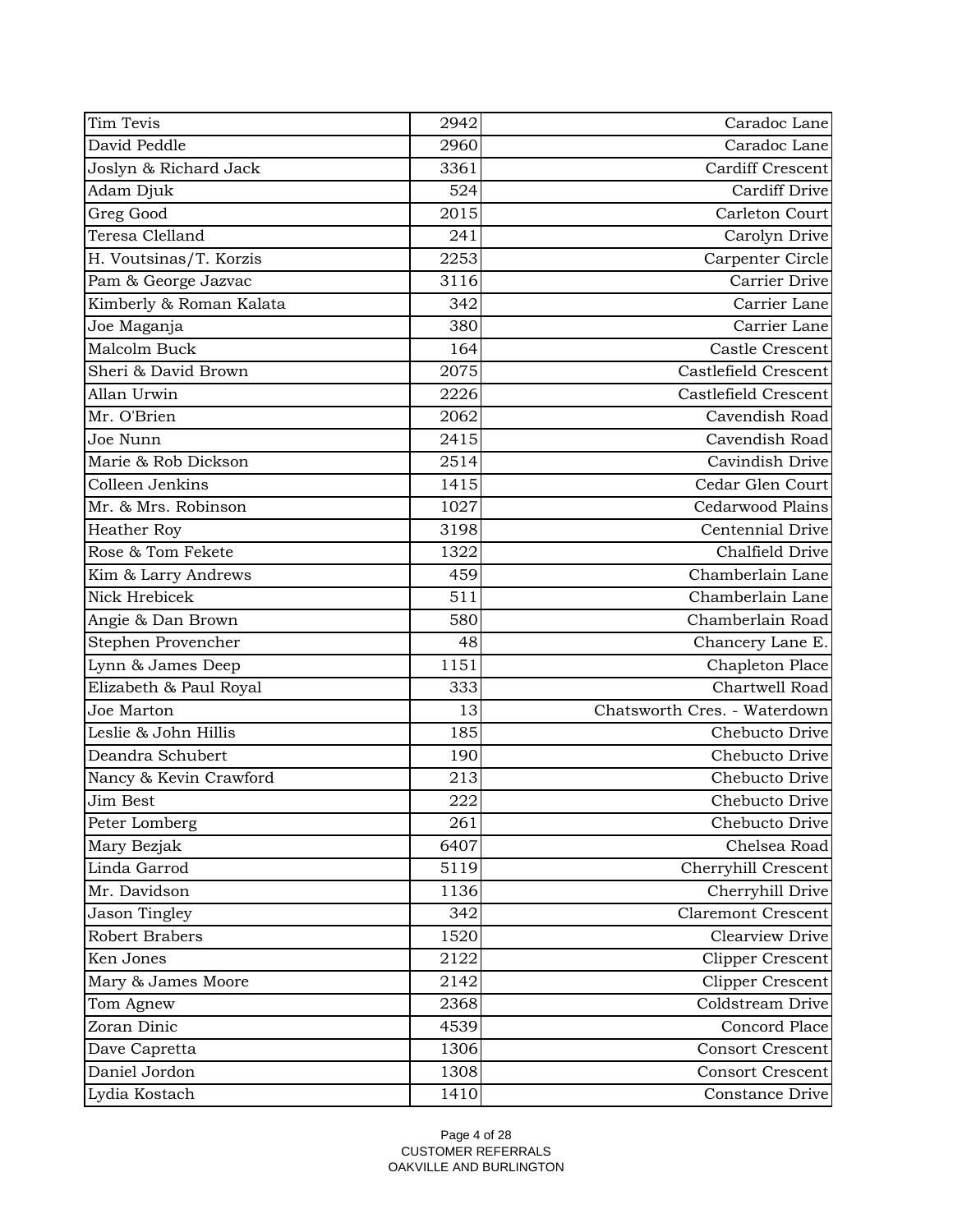| Mr. Abedin                           | 2178 | Constance Drive                            |
|--------------------------------------|------|--------------------------------------------|
| Mitch Wright                         | 1246 | <b>Cottonwood Crescent</b>                 |
| Andy Piotrowski                      | 1266 | <b>Cottonwood Court</b>                    |
| Mrs. Mulder                          | 2070 | Country Club Drive                         |
| Ruslarken                            | 2141 | Country Club                               |
| Peter Andjal                         | 1132 | Creekside Drive                            |
| <b>Bob Stanger</b>                   | 1136 | Creekside Drive                            |
| Kelly Darling                        | 1470 | Creekwood Trail                            |
| John Robinson                        | 117  | Crestwood Court                            |
| Perciles Partners Inc.               | 3    | Dalewood Crescent                          |
| Suzanne Galange                      | 299  | Dalewood Drive                             |
| Naddia & Steve Gibson                | 2113 | Deer Run Avenue                            |
| Mary & Henry Hunting                 | 2136 | Deer Run Avenue<br>$\mathbf{a}$<br>000     |
| Cavel & Stephen                      | 476  | 000<br>Deerhurst Drive                     |
| Marjorie & Bert Green                | 497  | <b>  a  a  a       </b><br>Deerhurst Drive |
| Don Bradshaw                         | 523  | Deerhurst Drive                            |
| Ursula & Klaus Heydon                | 598  | Deerhurst Drive                            |
| Mrs. Costello                        | 612  | Deerhurst Drive                            |
| Eva Haylett                          | 615  | Deerhurst Drive                            |
| Anne Hughes                          | 1320 | Deerwood Trail                             |
| "I"  = I"  =   "I"  <br>Nick Serisko | 1323 | Deerwood Trail                             |
| Mr. Clarke<br><b>HHH</b>             | 1324 | Deerwood Trail                             |
| Mrs. Riley                           | 1331 | Deerwood Trail                             |
| Linda McMahon                        | 1339 | Deerwood Trail                             |
| Marianne Bristol                     | 1355 | Deerwood Trail                             |
| Ian Smith                            | 1363 | Deerwood Trail                             |
| Mr. Stephenson                       | 1364 | Deerwood Trail                             |
| Lisa & Alex Sulzer                   | 1391 | Deerwood Trail                             |
| Cathy Wilkinson                      | 1402 | Deerwood Trail                             |
| Lucy & Henry Kawalski                | 2134 | Deerwood Trail                             |
| George Bouverat                      | 2136 | Deerwood Trail                             |
| John Sebben                          | 4359 | Deerwood Trail                             |
| Li & Ping Yue                        | 1733 | Delderfield Crescent                       |
| Linda & Paul Turner                  | 1089 | Denfield Terrace                           |
| Stan Ward                            | 1093 | Denfield Terrace                           |
| Fred                                 | 1206 | DeQuincy Crescent                          |
| Jaclyn & Charles Patterson           | 1212 | DeQuincy Crescent                          |
| <b>Jack Meier Construction</b>       | 2067 | Deramore Drive                             |
| Ann & Darryl Witkowski               | 1502 | Devon Road                                 |
| Margret Maby                         | 2311 | Devon Road                                 |
| Ann & Roy Hills                      | 2312 | Devon Road                                 |
| Mary Cook                            | 2366 | Devon Road                                 |
| Jackie Button                        | 2123 | Deyncourt Drive                            |
| Dorthy & Oliver Merton               | 262  | Donessle Drive                             |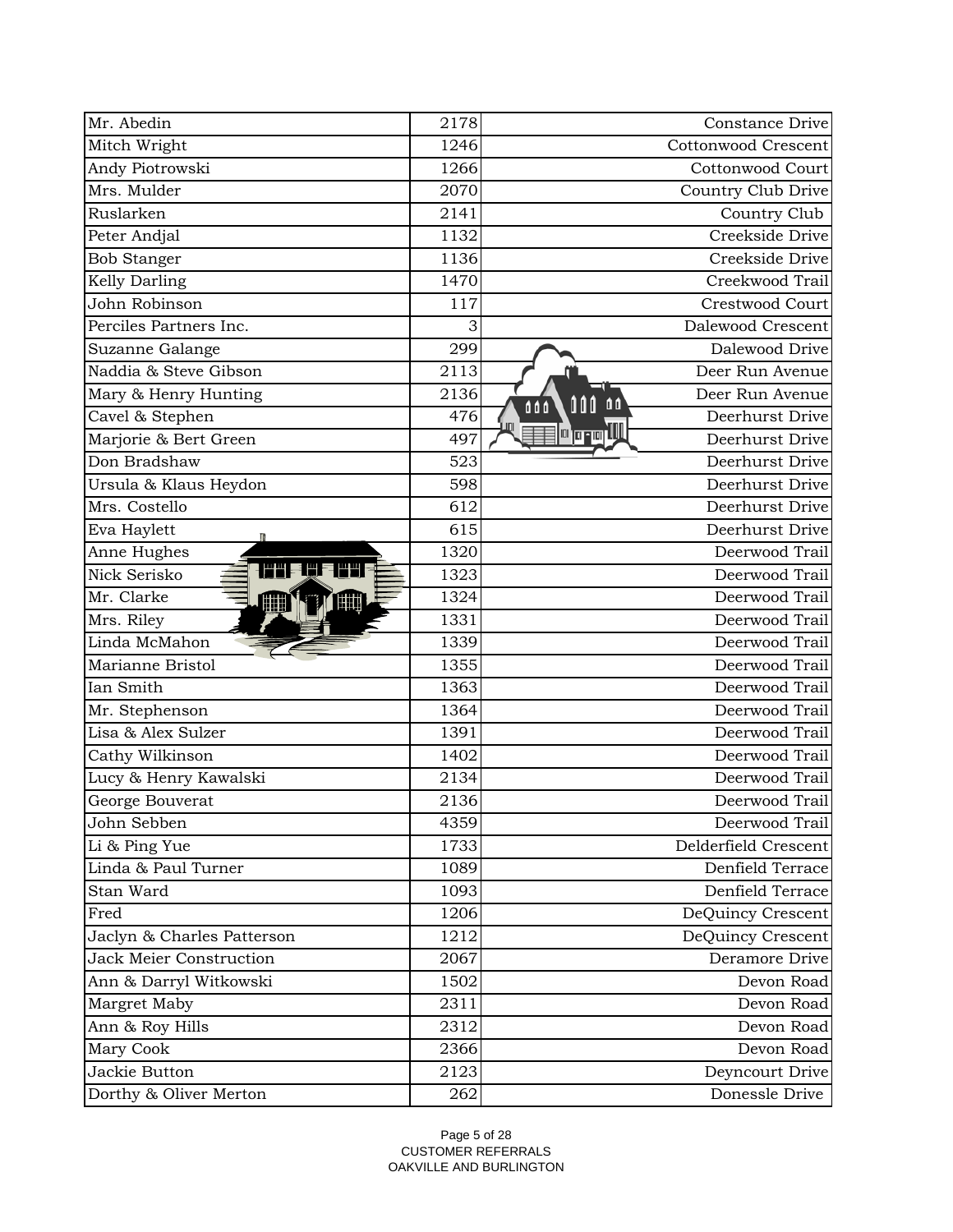| Douglas Avenue<br>Rory Mcalpine<br>280<br>Driftwood Drive<br>Gerald Guinto<br>3118<br>Driftwood Drive<br>Harold Wrong<br>3126<br>Danielle Alderman<br>3132<br>Driftwood Drive<br>Driftwood Drive<br>Alana & Ken Lions<br>3134<br>Heather & David<br>Driftwood Drive<br>3136<br>Driftwood Drive<br>Mr. & Mrs. Machmere<br>3138<br>Driftwood Drive<br>Chantal & Larry Harabets<br>3142<br>Barbara & David Nicholson<br>Driftwood Drive<br>3146<br>353<br>Duncombe Drive<br>Susan & Dean Reynolds<br>Mary & Peter Wilhelm<br>944<br>Dunsmure Road<br>Active Management<br>23<br>Dynasty Road - Stoney Creek<br>Phillip Verticio<br>620<br>Dynes Road<br>Stephen Miller<br>870<br>Eagle Drive<br>Maria & Alex<br>256<br><b>Eastcourt Road</b><br><b>Eddie Shain Drive</b><br>Janet & Louie Lalonde<br>1434<br>Anne Marie & Gerald Donaldson<br>1100<br>Edgehill Place<br>1102<br>Edgehill Place<br>Rosemary Harris<br>Vince Williams<br>1104<br>Edgehill Place<br>Nancy Shier<br>1108<br>Edgehill Place<br>Karen Summerset<br>Edgehill Place<br>1110<br>David Allmark<br><b>Edgeware Road</b><br>1381<br>Wanda Hatton<br>1386<br><b>Edgeware Road</b><br>Petra Barrett<br>1388<br>Edgeware Road<br>Mrs. Rosso<br>Enisllare Drive, East<br>80<br>Mr. & Mrs. Hannah<br>4088<br>Ennisclare Drive, Rockwood<br><b>Essex Court</b><br>Kim Vopni<br>1166<br>Lynn & Brad Arnold<br>Fairfield Place<br>1139<br>Georgina Swamy<br>1147<br>Fairfield Place<br>John Bowerbank<br>2273<br>Fairleigh Place<br>Lynn Hannah<br>1270<br>Fairmeadow Trail<br>Gabriella & Mike Preston<br>Fairmeadow Trail<br>1289<br>Willma & Brian Ross<br>1292<br>Fairmeadow Trail<br>Laura Childs<br>Falgarwood Drive<br>1105<br>Falgarwood Drive<br><b>Tracey Stevens</b><br>1212<br>Mr. Wake<br>1232<br>Falgarwood Drive<br>Kathy & Mike Read<br>28<br>Falukon Drive - Georgetown<br>Leo Marchand<br>291<br>Felan Avenue<br>Sally Ashby<br>295<br>Felan Avenue<br>Michael King<br>59<br>Fernlea Crescent<br>107<br>Polli Taylor<br>Fernlea Crescent<br>Peter & Karen Gima<br>171<br>Fernlea Crescent | Cathy MacDonald | 197 | Douglas Avenue   |
|----------------------------------------------------------------------------------------------------------------------------------------------------------------------------------------------------------------------------------------------------------------------------------------------------------------------------------------------------------------------------------------------------------------------------------------------------------------------------------------------------------------------------------------------------------------------------------------------------------------------------------------------------------------------------------------------------------------------------------------------------------------------------------------------------------------------------------------------------------------------------------------------------------------------------------------------------------------------------------------------------------------------------------------------------------------------------------------------------------------------------------------------------------------------------------------------------------------------------------------------------------------------------------------------------------------------------------------------------------------------------------------------------------------------------------------------------------------------------------------------------------------------------------------------------------------------------------------------------------------------------------------------------------------------------------------------------------------------------------------------------------------------------------------------------------------------------------------------------------------------------------------------------------------------------------------------------------------------------------------------------------------------------------------------------------------------|-----------------|-----|------------------|
|                                                                                                                                                                                                                                                                                                                                                                                                                                                                                                                                                                                                                                                                                                                                                                                                                                                                                                                                                                                                                                                                                                                                                                                                                                                                                                                                                                                                                                                                                                                                                                                                                                                                                                                                                                                                                                                                                                                                                                                                                                                                      |                 |     |                  |
|                                                                                                                                                                                                                                                                                                                                                                                                                                                                                                                                                                                                                                                                                                                                                                                                                                                                                                                                                                                                                                                                                                                                                                                                                                                                                                                                                                                                                                                                                                                                                                                                                                                                                                                                                                                                                                                                                                                                                                                                                                                                      |                 |     |                  |
|                                                                                                                                                                                                                                                                                                                                                                                                                                                                                                                                                                                                                                                                                                                                                                                                                                                                                                                                                                                                                                                                                                                                                                                                                                                                                                                                                                                                                                                                                                                                                                                                                                                                                                                                                                                                                                                                                                                                                                                                                                                                      |                 |     |                  |
|                                                                                                                                                                                                                                                                                                                                                                                                                                                                                                                                                                                                                                                                                                                                                                                                                                                                                                                                                                                                                                                                                                                                                                                                                                                                                                                                                                                                                                                                                                                                                                                                                                                                                                                                                                                                                                                                                                                                                                                                                                                                      |                 |     |                  |
|                                                                                                                                                                                                                                                                                                                                                                                                                                                                                                                                                                                                                                                                                                                                                                                                                                                                                                                                                                                                                                                                                                                                                                                                                                                                                                                                                                                                                                                                                                                                                                                                                                                                                                                                                                                                                                                                                                                                                                                                                                                                      |                 |     |                  |
|                                                                                                                                                                                                                                                                                                                                                                                                                                                                                                                                                                                                                                                                                                                                                                                                                                                                                                                                                                                                                                                                                                                                                                                                                                                                                                                                                                                                                                                                                                                                                                                                                                                                                                                                                                                                                                                                                                                                                                                                                                                                      |                 |     |                  |
|                                                                                                                                                                                                                                                                                                                                                                                                                                                                                                                                                                                                                                                                                                                                                                                                                                                                                                                                                                                                                                                                                                                                                                                                                                                                                                                                                                                                                                                                                                                                                                                                                                                                                                                                                                                                                                                                                                                                                                                                                                                                      |                 |     |                  |
|                                                                                                                                                                                                                                                                                                                                                                                                                                                                                                                                                                                                                                                                                                                                                                                                                                                                                                                                                                                                                                                                                                                                                                                                                                                                                                                                                                                                                                                                                                                                                                                                                                                                                                                                                                                                                                                                                                                                                                                                                                                                      |                 |     |                  |
|                                                                                                                                                                                                                                                                                                                                                                                                                                                                                                                                                                                                                                                                                                                                                                                                                                                                                                                                                                                                                                                                                                                                                                                                                                                                                                                                                                                                                                                                                                                                                                                                                                                                                                                                                                                                                                                                                                                                                                                                                                                                      |                 |     |                  |
|                                                                                                                                                                                                                                                                                                                                                                                                                                                                                                                                                                                                                                                                                                                                                                                                                                                                                                                                                                                                                                                                                                                                                                                                                                                                                                                                                                                                                                                                                                                                                                                                                                                                                                                                                                                                                                                                                                                                                                                                                                                                      |                 |     |                  |
|                                                                                                                                                                                                                                                                                                                                                                                                                                                                                                                                                                                                                                                                                                                                                                                                                                                                                                                                                                                                                                                                                                                                                                                                                                                                                                                                                                                                                                                                                                                                                                                                                                                                                                                                                                                                                                                                                                                                                                                                                                                                      |                 |     |                  |
|                                                                                                                                                                                                                                                                                                                                                                                                                                                                                                                                                                                                                                                                                                                                                                                                                                                                                                                                                                                                                                                                                                                                                                                                                                                                                                                                                                                                                                                                                                                                                                                                                                                                                                                                                                                                                                                                                                                                                                                                                                                                      |                 |     |                  |
|                                                                                                                                                                                                                                                                                                                                                                                                                                                                                                                                                                                                                                                                                                                                                                                                                                                                                                                                                                                                                                                                                                                                                                                                                                                                                                                                                                                                                                                                                                                                                                                                                                                                                                                                                                                                                                                                                                                                                                                                                                                                      |                 |     |                  |
|                                                                                                                                                                                                                                                                                                                                                                                                                                                                                                                                                                                                                                                                                                                                                                                                                                                                                                                                                                                                                                                                                                                                                                                                                                                                                                                                                                                                                                                                                                                                                                                                                                                                                                                                                                                                                                                                                                                                                                                                                                                                      |                 |     |                  |
|                                                                                                                                                                                                                                                                                                                                                                                                                                                                                                                                                                                                                                                                                                                                                                                                                                                                                                                                                                                                                                                                                                                                                                                                                                                                                                                                                                                                                                                                                                                                                                                                                                                                                                                                                                                                                                                                                                                                                                                                                                                                      |                 |     |                  |
|                                                                                                                                                                                                                                                                                                                                                                                                                                                                                                                                                                                                                                                                                                                                                                                                                                                                                                                                                                                                                                                                                                                                                                                                                                                                                                                                                                                                                                                                                                                                                                                                                                                                                                                                                                                                                                                                                                                                                                                                                                                                      |                 |     |                  |
|                                                                                                                                                                                                                                                                                                                                                                                                                                                                                                                                                                                                                                                                                                                                                                                                                                                                                                                                                                                                                                                                                                                                                                                                                                                                                                                                                                                                                                                                                                                                                                                                                                                                                                                                                                                                                                                                                                                                                                                                                                                                      |                 |     |                  |
|                                                                                                                                                                                                                                                                                                                                                                                                                                                                                                                                                                                                                                                                                                                                                                                                                                                                                                                                                                                                                                                                                                                                                                                                                                                                                                                                                                                                                                                                                                                                                                                                                                                                                                                                                                                                                                                                                                                                                                                                                                                                      |                 |     |                  |
|                                                                                                                                                                                                                                                                                                                                                                                                                                                                                                                                                                                                                                                                                                                                                                                                                                                                                                                                                                                                                                                                                                                                                                                                                                                                                                                                                                                                                                                                                                                                                                                                                                                                                                                                                                                                                                                                                                                                                                                                                                                                      |                 |     |                  |
|                                                                                                                                                                                                                                                                                                                                                                                                                                                                                                                                                                                                                                                                                                                                                                                                                                                                                                                                                                                                                                                                                                                                                                                                                                                                                                                                                                                                                                                                                                                                                                                                                                                                                                                                                                                                                                                                                                                                                                                                                                                                      |                 |     |                  |
|                                                                                                                                                                                                                                                                                                                                                                                                                                                                                                                                                                                                                                                                                                                                                                                                                                                                                                                                                                                                                                                                                                                                                                                                                                                                                                                                                                                                                                                                                                                                                                                                                                                                                                                                                                                                                                                                                                                                                                                                                                                                      |                 |     |                  |
|                                                                                                                                                                                                                                                                                                                                                                                                                                                                                                                                                                                                                                                                                                                                                                                                                                                                                                                                                                                                                                                                                                                                                                                                                                                                                                                                                                                                                                                                                                                                                                                                                                                                                                                                                                                                                                                                                                                                                                                                                                                                      |                 |     |                  |
|                                                                                                                                                                                                                                                                                                                                                                                                                                                                                                                                                                                                                                                                                                                                                                                                                                                                                                                                                                                                                                                                                                                                                                                                                                                                                                                                                                                                                                                                                                                                                                                                                                                                                                                                                                                                                                                                                                                                                                                                                                                                      |                 |     |                  |
|                                                                                                                                                                                                                                                                                                                                                                                                                                                                                                                                                                                                                                                                                                                                                                                                                                                                                                                                                                                                                                                                                                                                                                                                                                                                                                                                                                                                                                                                                                                                                                                                                                                                                                                                                                                                                                                                                                                                                                                                                                                                      |                 |     |                  |
|                                                                                                                                                                                                                                                                                                                                                                                                                                                                                                                                                                                                                                                                                                                                                                                                                                                                                                                                                                                                                                                                                                                                                                                                                                                                                                                                                                                                                                                                                                                                                                                                                                                                                                                                                                                                                                                                                                                                                                                                                                                                      |                 |     |                  |
|                                                                                                                                                                                                                                                                                                                                                                                                                                                                                                                                                                                                                                                                                                                                                                                                                                                                                                                                                                                                                                                                                                                                                                                                                                                                                                                                                                                                                                                                                                                                                                                                                                                                                                                                                                                                                                                                                                                                                                                                                                                                      |                 |     |                  |
|                                                                                                                                                                                                                                                                                                                                                                                                                                                                                                                                                                                                                                                                                                                                                                                                                                                                                                                                                                                                                                                                                                                                                                                                                                                                                                                                                                                                                                                                                                                                                                                                                                                                                                                                                                                                                                                                                                                                                                                                                                                                      |                 |     |                  |
|                                                                                                                                                                                                                                                                                                                                                                                                                                                                                                                                                                                                                                                                                                                                                                                                                                                                                                                                                                                                                                                                                                                                                                                                                                                                                                                                                                                                                                                                                                                                                                                                                                                                                                                                                                                                                                                                                                                                                                                                                                                                      |                 |     |                  |
|                                                                                                                                                                                                                                                                                                                                                                                                                                                                                                                                                                                                                                                                                                                                                                                                                                                                                                                                                                                                                                                                                                                                                                                                                                                                                                                                                                                                                                                                                                                                                                                                                                                                                                                                                                                                                                                                                                                                                                                                                                                                      |                 |     |                  |
|                                                                                                                                                                                                                                                                                                                                                                                                                                                                                                                                                                                                                                                                                                                                                                                                                                                                                                                                                                                                                                                                                                                                                                                                                                                                                                                                                                                                                                                                                                                                                                                                                                                                                                                                                                                                                                                                                                                                                                                                                                                                      |                 |     |                  |
|                                                                                                                                                                                                                                                                                                                                                                                                                                                                                                                                                                                                                                                                                                                                                                                                                                                                                                                                                                                                                                                                                                                                                                                                                                                                                                                                                                                                                                                                                                                                                                                                                                                                                                                                                                                                                                                                                                                                                                                                                                                                      |                 |     |                  |
|                                                                                                                                                                                                                                                                                                                                                                                                                                                                                                                                                                                                                                                                                                                                                                                                                                                                                                                                                                                                                                                                                                                                                                                                                                                                                                                                                                                                                                                                                                                                                                                                                                                                                                                                                                                                                                                                                                                                                                                                                                                                      |                 |     |                  |
|                                                                                                                                                                                                                                                                                                                                                                                                                                                                                                                                                                                                                                                                                                                                                                                                                                                                                                                                                                                                                                                                                                                                                                                                                                                                                                                                                                                                                                                                                                                                                                                                                                                                                                                                                                                                                                                                                                                                                                                                                                                                      |                 |     |                  |
|                                                                                                                                                                                                                                                                                                                                                                                                                                                                                                                                                                                                                                                                                                                                                                                                                                                                                                                                                                                                                                                                                                                                                                                                                                                                                                                                                                                                                                                                                                                                                                                                                                                                                                                                                                                                                                                                                                                                                                                                                                                                      |                 |     |                  |
|                                                                                                                                                                                                                                                                                                                                                                                                                                                                                                                                                                                                                                                                                                                                                                                                                                                                                                                                                                                                                                                                                                                                                                                                                                                                                                                                                                                                                                                                                                                                                                                                                                                                                                                                                                                                                                                                                                                                                                                                                                                                      |                 |     |                  |
|                                                                                                                                                                                                                                                                                                                                                                                                                                                                                                                                                                                                                                                                                                                                                                                                                                                                                                                                                                                                                                                                                                                                                                                                                                                                                                                                                                                                                                                                                                                                                                                                                                                                                                                                                                                                                                                                                                                                                                                                                                                                      |                 |     |                  |
|                                                                                                                                                                                                                                                                                                                                                                                                                                                                                                                                                                                                                                                                                                                                                                                                                                                                                                                                                                                                                                                                                                                                                                                                                                                                                                                                                                                                                                                                                                                                                                                                                                                                                                                                                                                                                                                                                                                                                                                                                                                                      |                 |     |                  |
|                                                                                                                                                                                                                                                                                                                                                                                                                                                                                                                                                                                                                                                                                                                                                                                                                                                                                                                                                                                                                                                                                                                                                                                                                                                                                                                                                                                                                                                                                                                                                                                                                                                                                                                                                                                                                                                                                                                                                                                                                                                                      |                 |     |                  |
|                                                                                                                                                                                                                                                                                                                                                                                                                                                                                                                                                                                                                                                                                                                                                                                                                                                                                                                                                                                                                                                                                                                                                                                                                                                                                                                                                                                                                                                                                                                                                                                                                                                                                                                                                                                                                                                                                                                                                                                                                                                                      |                 |     |                  |
|                                                                                                                                                                                                                                                                                                                                                                                                                                                                                                                                                                                                                                                                                                                                                                                                                                                                                                                                                                                                                                                                                                                                                                                                                                                                                                                                                                                                                                                                                                                                                                                                                                                                                                                                                                                                                                                                                                                                                                                                                                                                      |                 |     |                  |
|                                                                                                                                                                                                                                                                                                                                                                                                                                                                                                                                                                                                                                                                                                                                                                                                                                                                                                                                                                                                                                                                                                                                                                                                                                                                                                                                                                                                                                                                                                                                                                                                                                                                                                                                                                                                                                                                                                                                                                                                                                                                      |                 |     |                  |
|                                                                                                                                                                                                                                                                                                                                                                                                                                                                                                                                                                                                                                                                                                                                                                                                                                                                                                                                                                                                                                                                                                                                                                                                                                                                                                                                                                                                                                                                                                                                                                                                                                                                                                                                                                                                                                                                                                                                                                                                                                                                      |                 |     |                  |
|                                                                                                                                                                                                                                                                                                                                                                                                                                                                                                                                                                                                                                                                                                                                                                                                                                                                                                                                                                                                                                                                                                                                                                                                                                                                                                                                                                                                                                                                                                                                                                                                                                                                                                                                                                                                                                                                                                                                                                                                                                                                      | Susan Klein     | 172 | Fernlea Crescent |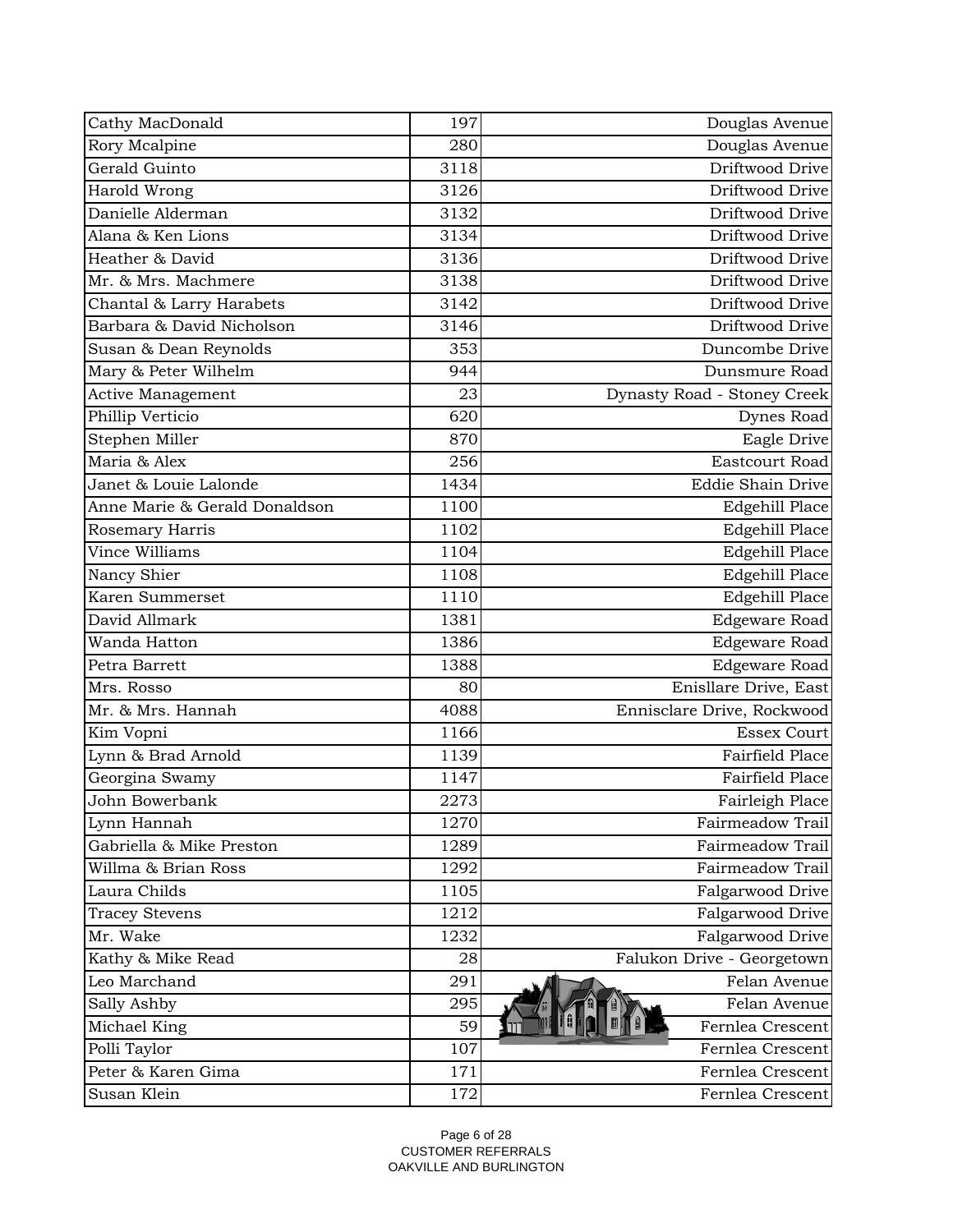| Sandra Lynch             | 175  | Fernlea Crescent         |
|--------------------------|------|--------------------------|
| Catherine Longhurst      | 179  | Fernlea Crescent         |
| Anne Osana               | 191  | Fernlea Crescent         |
| Hope Mazur               | 195  | Fernlea Crescent         |
| Mike Doody               | 1264 | Fieldcrest Lane          |
| Ed & Vivian Coburn       | 1268 | Fieldcrest Lane          |
| Becky & Todd Collins     | 1296 | Fieldcrest Lane          |
| Serida Bhattacharya      | 1327 | Fieldcrest Lane          |
| Katherine Lobeck         | 1335 | Fieldcrest Lane          |
| Wilson Chen              | 1340 | Fieldcrest Lane          |
| <b>Claude Desrosiers</b> | 1360 | Fieldcrest Lane          |
| Mike Flynn               | 1366 | Fieldcrest Lane          |
| Colin Ryan               | 1379 | Fieldcrest Lane          |
| David Richardson         | 1118 | <b>Fieldstone Circle</b> |
| <b>Bob Collum</b>        | 2322 | Fleetpath Court          |
| Oliver Hoover            | 4082 | Flemish Drive            |
| Alphina & Oliver Hoover  | 4982 | Flemish Drive            |
| Chris Dorrington         | 2652 | Fonthill Drive           |
| Mr. Pattel               | 1384 | Forestbrook Drive        |
| Sam Gautani              | 1388 | Forestbrook Drive        |
| Gary Morrison            | 1392 | Forestbrook Drive        |
| Susan Williams           | 1083 | Forestvale Drive         |
| Mr. McFarlane            | 493  | Forestwood Drive         |
| Janice Chadwick          | 4304 | Forsyth Boulevard        |
| Desiree Hinton           | 2411 | Fourth Line              |
| Tom Symonds              | 2417 | Fourth Line              |
| Rod Elliott              | 762  | Francis Road             |
| Gillian Gemmell          | 1209 | Gable Drive              |
| Ernesto Mazolla          | 2100 | Galena Crescent          |
| John Vanmorrow           | 2152 | Galena Crescent          |
| Nichole                  | 2157 | Galena Crescent          |
| Gary Mark                | 1358 | Gallery Hill             |
| Leslie Hendren           | 1362 | Gallery Hill             |
| Kate & Mel Longo         | 1158 | Giles Gate               |
| Bev & Keith Taylor       | 1162 | Giles Gate               |
| Beth Creaghan            | 1166 | Giles Gate               |
| Steven Nicolaou          | 1114 | Glen Valley Road         |
| Mario Hartard            | 1253 | Glen Valley Road         |
| Remy Ishaya              | 1963 | Glenada Crescent         |
| <b>Steve Jankovits</b>   | 1965 | Glenada Crescent         |
| Stan Papadimitriou       | 1967 | Glenada Crescent         |
| Carlie Oreskovich        | 1969 | Glenada Crescent         |
| Jim Christie             | 1979 | Glenada Crescent         |
| Stuart Tyler             | 1994 | Glenada Crescent         |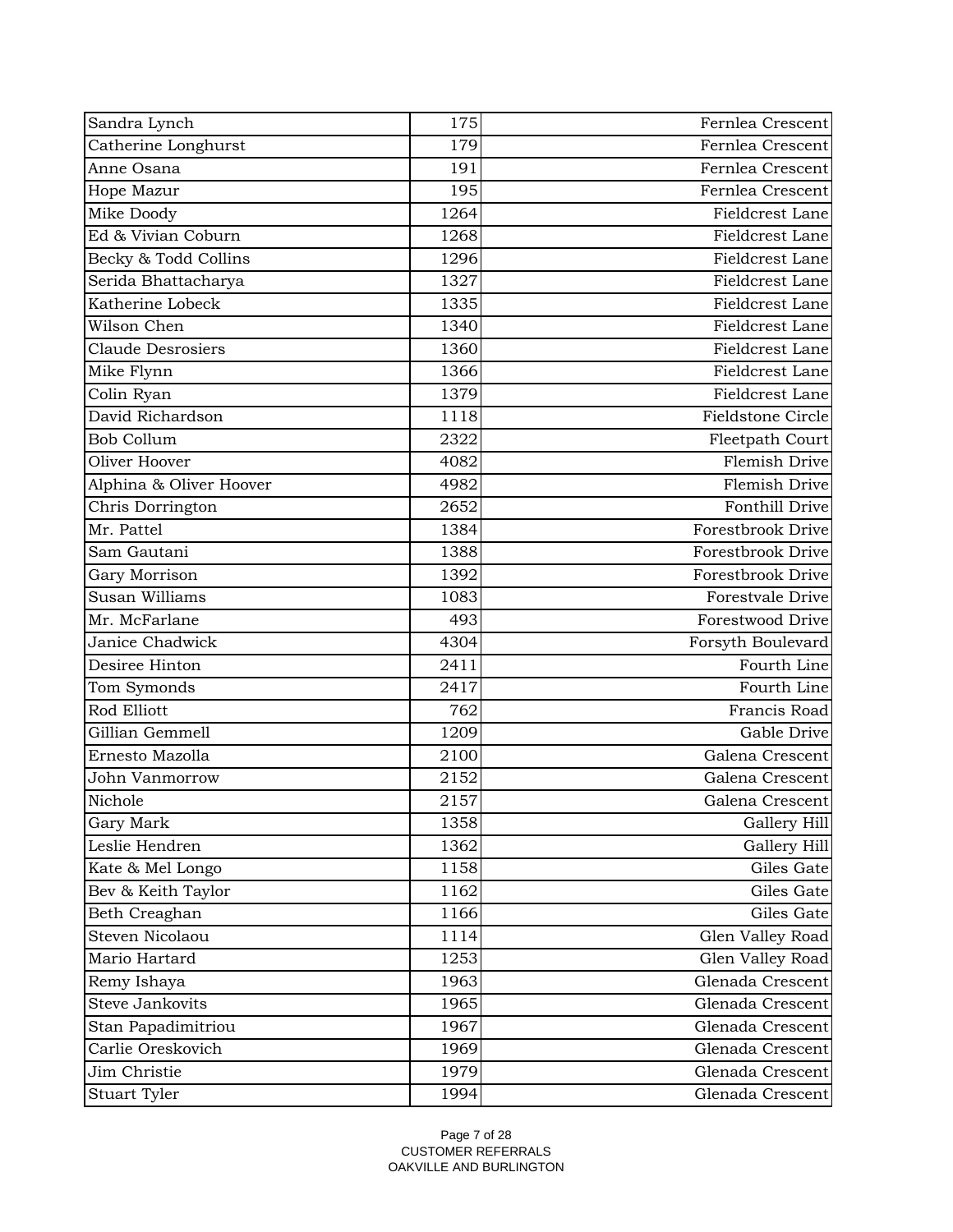| Ian & Debbie Last<br>2012<br>Glenada Crescent<br>Robert Chan<br>2016<br>Glenada Crescent<br>Gord Anderson<br>Glenashton Drive<br>46<br>Frank Dearie<br>59<br>Glenashton Drive<br>Glenashton Drive<br>94<br>John Thompson<br>Joanne Fitzsimons<br>1020<br>Glenashton Drive<br>Glenashton Drive<br>Ann Dollin<br>1072<br>Glenbrook Avenue<br>Lois Nelson<br>1070<br>Glendee Road - Hamilton<br>Mr. & Mrs. Marini<br>51<br>4216<br><b>Betty Cartwright</b><br>Gleneagles Court<br>Mr. Stewart<br>2129<br>Glenora Drive<br>Allison & Colin Haluik<br>Goldenbriar Trail<br>2212<br>Simon Wright<br>2097<br>Gordie Tapp Crescent<br>Jim Worth<br>2119<br><b>Granby Drive</b><br>Peter Macdonald<br>525<br><b>Grand Boulevard</b><br>1135<br><b>Grand Boulevard</b><br><b>Steve Futterman</b><br><b>Grand Boulevard</b><br>Ken Bannerman<br>1294<br><b>Grand Boulevard</b><br>Rodney Turner<br>1330<br>Miguel Cysneiros<br><b>Grand Boulevard</b><br>2140<br>Jeff Turk<br><b>Grand Boulevard</b><br>2148<br>Sam Andrews<br><b>Grandeur Crescent</b><br>1049<br>Robert MacDonald<br>1057<br><b>Grandeur Crescent</b><br>Caroline & Mike Wilush<br>1228<br><b>Grandview Drive</b><br><b>Grandview Drive</b><br>Bernie German<br>1232<br>Grandview Drive<br>Bridgett & David Martin-Mendonca<br>1245<br>Kathleen & Don White<br>Green Briar Drive<br>1399<br>Green Briar Drive<br>Luba & Roman Walornig<br>1404<br>Lynn West<br>1407<br>Green Briar Drive<br>Green Briar Drive<br>1430<br>Ziggy<br>Dave Simmons<br>1434<br>Green Briar Drive<br>Russ White<br>1438<br>Green Briar Drive<br>Mr. Huddar<br>Green Briar Drive<br>1441<br>1442<br>Green Briar Drive<br>Jody<br>Richard Liscumb<br>Green Briar Drive<br>1446<br>Cameron Foster<br>1481<br>Green Briar Drive<br>Bernice Jaskot<br>Green Briar Drive<br>1485<br>Linda & Lou<br>1489<br>Green Briar Drive<br>Green Briar Drive<br>Wayne Bird<br>1493<br>Green Briar Drive<br>Mr. Dawtrey<br>1505<br>Helen & David Moses<br>1517<br>Green Briar Drive<br>Green Briar Drive<br>Sandra & Shelby Daudlin<br>1520<br>Mark Thrasher<br>1549<br>Green Briar Drive<br>Jackie & Art Lange<br>1568<br>Green Briar Drive | Mr. Kulkarni | 2008 | Glenada Crescent |
|-------------------------------------------------------------------------------------------------------------------------------------------------------------------------------------------------------------------------------------------------------------------------------------------------------------------------------------------------------------------------------------------------------------------------------------------------------------------------------------------------------------------------------------------------------------------------------------------------------------------------------------------------------------------------------------------------------------------------------------------------------------------------------------------------------------------------------------------------------------------------------------------------------------------------------------------------------------------------------------------------------------------------------------------------------------------------------------------------------------------------------------------------------------------------------------------------------------------------------------------------------------------------------------------------------------------------------------------------------------------------------------------------------------------------------------------------------------------------------------------------------------------------------------------------------------------------------------------------------------------------------------------------------------------------------------------------------------------------------------------------------------------------------------------------------------------------------------------------------------------------------------------------------------------------------------------------------------------------------------------------------------------------------------------------------------------------------------------------------------------------------------------------------------|--------------|------|------------------|
|                                                                                                                                                                                                                                                                                                                                                                                                                                                                                                                                                                                                                                                                                                                                                                                                                                                                                                                                                                                                                                                                                                                                                                                                                                                                                                                                                                                                                                                                                                                                                                                                                                                                                                                                                                                                                                                                                                                                                                                                                                                                                                                                                             |              |      |                  |
|                                                                                                                                                                                                                                                                                                                                                                                                                                                                                                                                                                                                                                                                                                                                                                                                                                                                                                                                                                                                                                                                                                                                                                                                                                                                                                                                                                                                                                                                                                                                                                                                                                                                                                                                                                                                                                                                                                                                                                                                                                                                                                                                                             |              |      |                  |
|                                                                                                                                                                                                                                                                                                                                                                                                                                                                                                                                                                                                                                                                                                                                                                                                                                                                                                                                                                                                                                                                                                                                                                                                                                                                                                                                                                                                                                                                                                                                                                                                                                                                                                                                                                                                                                                                                                                                                                                                                                                                                                                                                             |              |      |                  |
|                                                                                                                                                                                                                                                                                                                                                                                                                                                                                                                                                                                                                                                                                                                                                                                                                                                                                                                                                                                                                                                                                                                                                                                                                                                                                                                                                                                                                                                                                                                                                                                                                                                                                                                                                                                                                                                                                                                                                                                                                                                                                                                                                             |              |      |                  |
|                                                                                                                                                                                                                                                                                                                                                                                                                                                                                                                                                                                                                                                                                                                                                                                                                                                                                                                                                                                                                                                                                                                                                                                                                                                                                                                                                                                                                                                                                                                                                                                                                                                                                                                                                                                                                                                                                                                                                                                                                                                                                                                                                             |              |      |                  |
|                                                                                                                                                                                                                                                                                                                                                                                                                                                                                                                                                                                                                                                                                                                                                                                                                                                                                                                                                                                                                                                                                                                                                                                                                                                                                                                                                                                                                                                                                                                                                                                                                                                                                                                                                                                                                                                                                                                                                                                                                                                                                                                                                             |              |      |                  |
|                                                                                                                                                                                                                                                                                                                                                                                                                                                                                                                                                                                                                                                                                                                                                                                                                                                                                                                                                                                                                                                                                                                                                                                                                                                                                                                                                                                                                                                                                                                                                                                                                                                                                                                                                                                                                                                                                                                                                                                                                                                                                                                                                             |              |      |                  |
|                                                                                                                                                                                                                                                                                                                                                                                                                                                                                                                                                                                                                                                                                                                                                                                                                                                                                                                                                                                                                                                                                                                                                                                                                                                                                                                                                                                                                                                                                                                                                                                                                                                                                                                                                                                                                                                                                                                                                                                                                                                                                                                                                             |              |      |                  |
|                                                                                                                                                                                                                                                                                                                                                                                                                                                                                                                                                                                                                                                                                                                                                                                                                                                                                                                                                                                                                                                                                                                                                                                                                                                                                                                                                                                                                                                                                                                                                                                                                                                                                                                                                                                                                                                                                                                                                                                                                                                                                                                                                             |              |      |                  |
|                                                                                                                                                                                                                                                                                                                                                                                                                                                                                                                                                                                                                                                                                                                                                                                                                                                                                                                                                                                                                                                                                                                                                                                                                                                                                                                                                                                                                                                                                                                                                                                                                                                                                                                                                                                                                                                                                                                                                                                                                                                                                                                                                             |              |      |                  |
|                                                                                                                                                                                                                                                                                                                                                                                                                                                                                                                                                                                                                                                                                                                                                                                                                                                                                                                                                                                                                                                                                                                                                                                                                                                                                                                                                                                                                                                                                                                                                                                                                                                                                                                                                                                                                                                                                                                                                                                                                                                                                                                                                             |              |      |                  |
|                                                                                                                                                                                                                                                                                                                                                                                                                                                                                                                                                                                                                                                                                                                                                                                                                                                                                                                                                                                                                                                                                                                                                                                                                                                                                                                                                                                                                                                                                                                                                                                                                                                                                                                                                                                                                                                                                                                                                                                                                                                                                                                                                             |              |      |                  |
|                                                                                                                                                                                                                                                                                                                                                                                                                                                                                                                                                                                                                                                                                                                                                                                                                                                                                                                                                                                                                                                                                                                                                                                                                                                                                                                                                                                                                                                                                                                                                                                                                                                                                                                                                                                                                                                                                                                                                                                                                                                                                                                                                             |              |      |                  |
|                                                                                                                                                                                                                                                                                                                                                                                                                                                                                                                                                                                                                                                                                                                                                                                                                                                                                                                                                                                                                                                                                                                                                                                                                                                                                                                                                                                                                                                                                                                                                                                                                                                                                                                                                                                                                                                                                                                                                                                                                                                                                                                                                             |              |      |                  |
|                                                                                                                                                                                                                                                                                                                                                                                                                                                                                                                                                                                                                                                                                                                                                                                                                                                                                                                                                                                                                                                                                                                                                                                                                                                                                                                                                                                                                                                                                                                                                                                                                                                                                                                                                                                                                                                                                                                                                                                                                                                                                                                                                             |              |      |                  |
|                                                                                                                                                                                                                                                                                                                                                                                                                                                                                                                                                                                                                                                                                                                                                                                                                                                                                                                                                                                                                                                                                                                                                                                                                                                                                                                                                                                                                                                                                                                                                                                                                                                                                                                                                                                                                                                                                                                                                                                                                                                                                                                                                             |              |      |                  |
|                                                                                                                                                                                                                                                                                                                                                                                                                                                                                                                                                                                                                                                                                                                                                                                                                                                                                                                                                                                                                                                                                                                                                                                                                                                                                                                                                                                                                                                                                                                                                                                                                                                                                                                                                                                                                                                                                                                                                                                                                                                                                                                                                             |              |      |                  |
|                                                                                                                                                                                                                                                                                                                                                                                                                                                                                                                                                                                                                                                                                                                                                                                                                                                                                                                                                                                                                                                                                                                                                                                                                                                                                                                                                                                                                                                                                                                                                                                                                                                                                                                                                                                                                                                                                                                                                                                                                                                                                                                                                             |              |      |                  |
|                                                                                                                                                                                                                                                                                                                                                                                                                                                                                                                                                                                                                                                                                                                                                                                                                                                                                                                                                                                                                                                                                                                                                                                                                                                                                                                                                                                                                                                                                                                                                                                                                                                                                                                                                                                                                                                                                                                                                                                                                                                                                                                                                             |              |      |                  |
|                                                                                                                                                                                                                                                                                                                                                                                                                                                                                                                                                                                                                                                                                                                                                                                                                                                                                                                                                                                                                                                                                                                                                                                                                                                                                                                                                                                                                                                                                                                                                                                                                                                                                                                                                                                                                                                                                                                                                                                                                                                                                                                                                             |              |      |                  |
|                                                                                                                                                                                                                                                                                                                                                                                                                                                                                                                                                                                                                                                                                                                                                                                                                                                                                                                                                                                                                                                                                                                                                                                                                                                                                                                                                                                                                                                                                                                                                                                                                                                                                                                                                                                                                                                                                                                                                                                                                                                                                                                                                             |              |      |                  |
|                                                                                                                                                                                                                                                                                                                                                                                                                                                                                                                                                                                                                                                                                                                                                                                                                                                                                                                                                                                                                                                                                                                                                                                                                                                                                                                                                                                                                                                                                                                                                                                                                                                                                                                                                                                                                                                                                                                                                                                                                                                                                                                                                             |              |      |                  |
|                                                                                                                                                                                                                                                                                                                                                                                                                                                                                                                                                                                                                                                                                                                                                                                                                                                                                                                                                                                                                                                                                                                                                                                                                                                                                                                                                                                                                                                                                                                                                                                                                                                                                                                                                                                                                                                                                                                                                                                                                                                                                                                                                             |              |      |                  |
|                                                                                                                                                                                                                                                                                                                                                                                                                                                                                                                                                                                                                                                                                                                                                                                                                                                                                                                                                                                                                                                                                                                                                                                                                                                                                                                                                                                                                                                                                                                                                                                                                                                                                                                                                                                                                                                                                                                                                                                                                                                                                                                                                             |              |      |                  |
|                                                                                                                                                                                                                                                                                                                                                                                                                                                                                                                                                                                                                                                                                                                                                                                                                                                                                                                                                                                                                                                                                                                                                                                                                                                                                                                                                                                                                                                                                                                                                                                                                                                                                                                                                                                                                                                                                                                                                                                                                                                                                                                                                             |              |      |                  |
|                                                                                                                                                                                                                                                                                                                                                                                                                                                                                                                                                                                                                                                                                                                                                                                                                                                                                                                                                                                                                                                                                                                                                                                                                                                                                                                                                                                                                                                                                                                                                                                                                                                                                                                                                                                                                                                                                                                                                                                                                                                                                                                                                             |              |      |                  |
|                                                                                                                                                                                                                                                                                                                                                                                                                                                                                                                                                                                                                                                                                                                                                                                                                                                                                                                                                                                                                                                                                                                                                                                                                                                                                                                                                                                                                                                                                                                                                                                                                                                                                                                                                                                                                                                                                                                                                                                                                                                                                                                                                             |              |      |                  |
|                                                                                                                                                                                                                                                                                                                                                                                                                                                                                                                                                                                                                                                                                                                                                                                                                                                                                                                                                                                                                                                                                                                                                                                                                                                                                                                                                                                                                                                                                                                                                                                                                                                                                                                                                                                                                                                                                                                                                                                                                                                                                                                                                             |              |      |                  |
|                                                                                                                                                                                                                                                                                                                                                                                                                                                                                                                                                                                                                                                                                                                                                                                                                                                                                                                                                                                                                                                                                                                                                                                                                                                                                                                                                                                                                                                                                                                                                                                                                                                                                                                                                                                                                                                                                                                                                                                                                                                                                                                                                             |              |      |                  |
|                                                                                                                                                                                                                                                                                                                                                                                                                                                                                                                                                                                                                                                                                                                                                                                                                                                                                                                                                                                                                                                                                                                                                                                                                                                                                                                                                                                                                                                                                                                                                                                                                                                                                                                                                                                                                                                                                                                                                                                                                                                                                                                                                             |              |      |                  |
|                                                                                                                                                                                                                                                                                                                                                                                                                                                                                                                                                                                                                                                                                                                                                                                                                                                                                                                                                                                                                                                                                                                                                                                                                                                                                                                                                                                                                                                                                                                                                                                                                                                                                                                                                                                                                                                                                                                                                                                                                                                                                                                                                             |              |      |                  |
|                                                                                                                                                                                                                                                                                                                                                                                                                                                                                                                                                                                                                                                                                                                                                                                                                                                                                                                                                                                                                                                                                                                                                                                                                                                                                                                                                                                                                                                                                                                                                                                                                                                                                                                                                                                                                                                                                                                                                                                                                                                                                                                                                             |              |      |                  |
|                                                                                                                                                                                                                                                                                                                                                                                                                                                                                                                                                                                                                                                                                                                                                                                                                                                                                                                                                                                                                                                                                                                                                                                                                                                                                                                                                                                                                                                                                                                                                                                                                                                                                                                                                                                                                                                                                                                                                                                                                                                                                                                                                             |              |      |                  |
|                                                                                                                                                                                                                                                                                                                                                                                                                                                                                                                                                                                                                                                                                                                                                                                                                                                                                                                                                                                                                                                                                                                                                                                                                                                                                                                                                                                                                                                                                                                                                                                                                                                                                                                                                                                                                                                                                                                                                                                                                                                                                                                                                             |              |      |                  |
|                                                                                                                                                                                                                                                                                                                                                                                                                                                                                                                                                                                                                                                                                                                                                                                                                                                                                                                                                                                                                                                                                                                                                                                                                                                                                                                                                                                                                                                                                                                                                                                                                                                                                                                                                                                                                                                                                                                                                                                                                                                                                                                                                             |              |      |                  |
|                                                                                                                                                                                                                                                                                                                                                                                                                                                                                                                                                                                                                                                                                                                                                                                                                                                                                                                                                                                                                                                                                                                                                                                                                                                                                                                                                                                                                                                                                                                                                                                                                                                                                                                                                                                                                                                                                                                                                                                                                                                                                                                                                             |              |      |                  |
|                                                                                                                                                                                                                                                                                                                                                                                                                                                                                                                                                                                                                                                                                                                                                                                                                                                                                                                                                                                                                                                                                                                                                                                                                                                                                                                                                                                                                                                                                                                                                                                                                                                                                                                                                                                                                                                                                                                                                                                                                                                                                                                                                             |              |      |                  |
|                                                                                                                                                                                                                                                                                                                                                                                                                                                                                                                                                                                                                                                                                                                                                                                                                                                                                                                                                                                                                                                                                                                                                                                                                                                                                                                                                                                                                                                                                                                                                                                                                                                                                                                                                                                                                                                                                                                                                                                                                                                                                                                                                             |              |      |                  |
|                                                                                                                                                                                                                                                                                                                                                                                                                                                                                                                                                                                                                                                                                                                                                                                                                                                                                                                                                                                                                                                                                                                                                                                                                                                                                                                                                                                                                                                                                                                                                                                                                                                                                                                                                                                                                                                                                                                                                                                                                                                                                                                                                             |              |      |                  |
|                                                                                                                                                                                                                                                                                                                                                                                                                                                                                                                                                                                                                                                                                                                                                                                                                                                                                                                                                                                                                                                                                                                                                                                                                                                                                                                                                                                                                                                                                                                                                                                                                                                                                                                                                                                                                                                                                                                                                                                                                                                                                                                                                             |              |      |                  |
|                                                                                                                                                                                                                                                                                                                                                                                                                                                                                                                                                                                                                                                                                                                                                                                                                                                                                                                                                                                                                                                                                                                                                                                                                                                                                                                                                                                                                                                                                                                                                                                                                                                                                                                                                                                                                                                                                                                                                                                                                                                                                                                                                             |              |      |                  |
|                                                                                                                                                                                                                                                                                                                                                                                                                                                                                                                                                                                                                                                                                                                                                                                                                                                                                                                                                                                                                                                                                                                                                                                                                                                                                                                                                                                                                                                                                                                                                                                                                                                                                                                                                                                                                                                                                                                                                                                                                                                                                                                                                             |              |      |                  |
|                                                                                                                                                                                                                                                                                                                                                                                                                                                                                                                                                                                                                                                                                                                                                                                                                                                                                                                                                                                                                                                                                                                                                                                                                                                                                                                                                                                                                                                                                                                                                                                                                                                                                                                                                                                                                                                                                                                                                                                                                                                                                                                                                             |              |      |                  |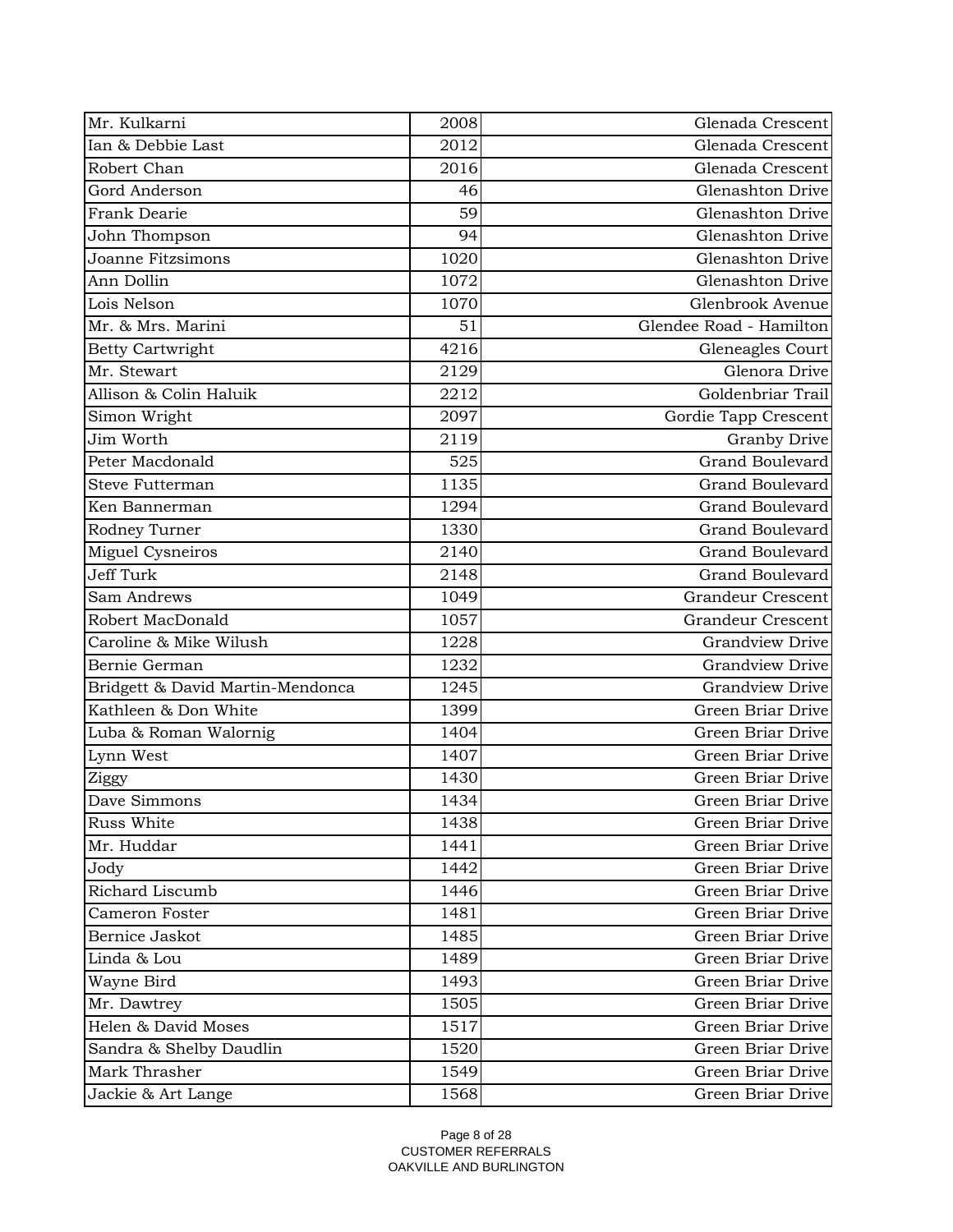| Allen Wright                                 | 1594 | Green Briar Drive          |
|----------------------------------------------|------|----------------------------|
| Hong & Juan Trink                            | 1597 | Green Briar Drive          |
| Lily Deglavasio                              | 1598 | Green Briar Drive          |
| Dave Forbes                                  | 1602 | Green Briar Drive          |
| Leslie & Mike Biskerton                      | 1633 | Green Briar Drive          |
| Karen Canning                                | 1645 | Green Briar Drive          |
| Lisa & Scott Macphee                         | 1332 | Greendale Terrace          |
| Janet & Jerry Davis                          | 1410 | Greendale Terrace          |
| Angela & Nak Tsounis                         | 1311 | Greeneagle Drive           |
| Lisa Djurfeldt                               | 1315 | Greeneagle Drive           |
| Kari Bush                                    | 1319 | Greeneagle Drive           |
| Jo-Anne Daxner                               | 1320 | Greeneagle Drive           |
| Gerry Siball                                 | 1389 | Greeneagle Drive           |
| 70 D B<br>$\mathbb{H}$<br>Diana & Rick Blatt | 1253 | Greeniaus Road             |
| Angelo Gervasio                              | 1276 | Greeniaus Road             |
| Bill                                         | 1303 | Greenridge Circle          |
| Lynn & Doug Martin                           | 1471 | Greenridge Circle          |
| Duncan McCleod                               | 1479 | Greenridge Circle          |
| Kieth Harding                                | 1516 | Greenridge Circle          |
| Mary                                         | 1519 | Greenridge Circle          |
| Olson Alleyne                                | 1523 | Greenridge Circle          |
| Susan & Saadi Yousuf                         | 2039 | Grenville Drive            |
| Josie Houle & Markus Schmucki                | 2064 | Grenville Drive            |
| Mrs. Heaney                                  | 2068 | Grenville Drive            |
| Mrs. Timperley                               | 1449 | <b>Grosvenor Street</b>    |
| Seniors Apartments                           | 320  | Guelph Line                |
| Mr. Cassidy                                  | 3346 | Hannibal Road              |
| Peter Chow                                   | 2544 | Harman Gate                |
| <b>Ben Brooks</b>                            | 1394 | Hastings Road              |
| Zofia & Kevin Monaghan                       | 2185 | Havenbrook Road            |
| Lesley & David Ruskin                        | 2191 | Havenbrook Road            |
| Nard Overland                                | 2125 | Headon Forest Drive        |
| Mr. & Mrs. Moore                             | 2427 | Headon Forest Drive        |
| Jaques Chaput                                | 1407 | Headon Road                |
| Tania Vonstyp                                | 2187 | Headon Road                |
| Ken Zukiwski                                 | 2262 | Headon Road                |
| Frank Hooey                                  | 1246 | <b>Heathfield Crescent</b> |
| Mr. & Mrs. Uremovich                         | 1251 | <b>Heathfield Crescent</b> |
| Pat & John Atkinson                          | 1254 | <b>Heathfield Crescent</b> |
| Ursla & Bill Gyba                            | 1255 | Heathfield Crescent        |
| Jim Mulvale                                  | 1262 | Heathfield Crescent        |
| Dominique & Tanya                            | 1295 | <b>Heathfield Crescent</b> |
| Helen Defabrizio                             | 1213 | Hedgestone Crescent        |
| Heather & Derrick Maat                       | 1215 | Hedgestone Crescent        |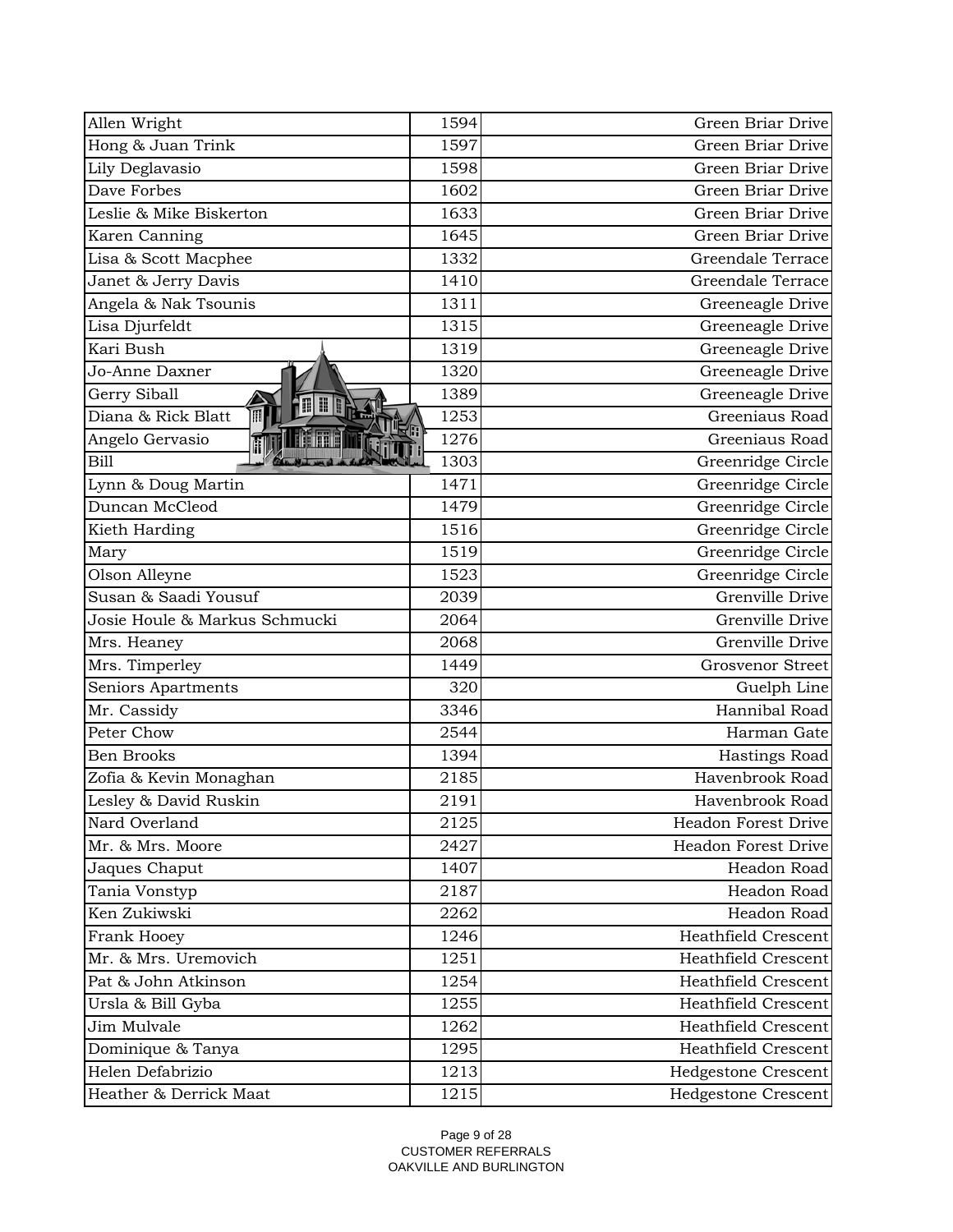| Nancy Dyson<br>Hedgestone Crescent<br>1227<br>Mr. Alam<br><b>Hedgestone Crescent</b><br>1236<br>Pal Holder<br>Hedgestone Crescent<br>1238<br>1240<br><b>Hedgestone Crescent</b><br>Greg Canning-Leblanc<br>Bonnie & Ken Millar<br>Hedgestone Crescent<br>1249<br>Dawn Wales<br>1279<br>Hedgestone Crescent<br>Heidi Avenue<br>Tom Francis<br>2179<br>Heidi Avenue<br>Irene & Bob Hayworth<br>2183<br>Zan Kmit<br>Heidi Avenue<br>2191<br>Paul Seifert<br>Heidi Avenue<br>2283<br>Robert Dubelt<br>1255<br>Heritage Way<br>Sandra Nass<br>1393<br>Heritage Way<br>Cornel Ciobanu<br>Heritage Way<br>1401<br>Heritage Way<br>Lynn & George Bahrynnowski<br>1585<br>Peter Wong<br>Heritage Way<br>1593<br>Heritage Way<br>1594<br>Sharon<br>Heritage Way<br>Jenny & Andy Geddes<br>1597<br>Les Johnston<br>1598<br>Heritage Way<br>Heritage Way<br>1650<br>Karen & Andy<br>Heritage Way<br>Johanne Laporte<br>1685<br>Sue Catania<br>Heritage Way<br>1706<br>1713<br>Tim Wallace<br>Heritage Way<br>Chris & Kim Bernier<br>1749<br>Heritage Way<br>Hidden Valley Drive<br>Mrs. McMillan<br>1301<br>Julie Schoeborn<br><b>Highland Road</b><br>19<br>Patty Kohanik<br>2306<br>Hilltop Lane<br>Sandra Sevo<br>Hilltop Lane<br>2310<br>Hilton Lane<br>June Krawiec<br>1266<br>1295<br>Hilton Lane<br>Vernon<br>2358<br>Jay Kirkpatrick<br>Carm Castiglione<br>128<br>Hollybush Drive, Waterdown<br>Bernie Tennant<br>1287<br>Holton Heights Drive<br>Howard Lane<br>78<br>Susan Yager<br>Howell Road<br>Anatoly Babkin<br>95<br>322<br>Howell Road<br>France Gaudry<br>Christine & John<br>2123<br>Hunt Crescent<br>Mr. Waldner<br>2154<br>Hunt Crescent<br>George Pearson<br>2183<br>Hunt Crescent<br>Cindy & Drew Gotzman<br>Hunt Crescent<br>2184<br>Michelle & Mark Masur<br>2188<br>Hunt Crescent<br>Sue & Gordon Green<br>2190<br>Hunt Crescent<br>2192<br>Sue & Steve Cheesman<br>Hunt Crescent | Agnes Osborne | 1225 | Hedgestone Crescent |
|--------------------------------------------------------------------------------------------------------------------------------------------------------------------------------------------------------------------------------------------------------------------------------------------------------------------------------------------------------------------------------------------------------------------------------------------------------------------------------------------------------------------------------------------------------------------------------------------------------------------------------------------------------------------------------------------------------------------------------------------------------------------------------------------------------------------------------------------------------------------------------------------------------------------------------------------------------------------------------------------------------------------------------------------------------------------------------------------------------------------------------------------------------------------------------------------------------------------------------------------------------------------------------------------------------------------------------------------------------------------------------------------------------------------------------------------------------------------------------------------------------------------------------------------------------------------------------------------------------------------------------------------------------------------------------------------------------------------------------------------------------------------------------------------------------------------------------------------------------------------------------------------------|---------------|------|---------------------|
|                                                                                                                                                                                                                                                                                                                                                                                                                                                                                                                                                                                                                                                                                                                                                                                                                                                                                                                                                                                                                                                                                                                                                                                                                                                                                                                                                                                                                                                                                                                                                                                                                                                                                                                                                                                                                                                                                                  |               |      |                     |
|                                                                                                                                                                                                                                                                                                                                                                                                                                                                                                                                                                                                                                                                                                                                                                                                                                                                                                                                                                                                                                                                                                                                                                                                                                                                                                                                                                                                                                                                                                                                                                                                                                                                                                                                                                                                                                                                                                  |               |      |                     |
|                                                                                                                                                                                                                                                                                                                                                                                                                                                                                                                                                                                                                                                                                                                                                                                                                                                                                                                                                                                                                                                                                                                                                                                                                                                                                                                                                                                                                                                                                                                                                                                                                                                                                                                                                                                                                                                                                                  |               |      |                     |
|                                                                                                                                                                                                                                                                                                                                                                                                                                                                                                                                                                                                                                                                                                                                                                                                                                                                                                                                                                                                                                                                                                                                                                                                                                                                                                                                                                                                                                                                                                                                                                                                                                                                                                                                                                                                                                                                                                  |               |      |                     |
|                                                                                                                                                                                                                                                                                                                                                                                                                                                                                                                                                                                                                                                                                                                                                                                                                                                                                                                                                                                                                                                                                                                                                                                                                                                                                                                                                                                                                                                                                                                                                                                                                                                                                                                                                                                                                                                                                                  |               |      |                     |
|                                                                                                                                                                                                                                                                                                                                                                                                                                                                                                                                                                                                                                                                                                                                                                                                                                                                                                                                                                                                                                                                                                                                                                                                                                                                                                                                                                                                                                                                                                                                                                                                                                                                                                                                                                                                                                                                                                  |               |      |                     |
|                                                                                                                                                                                                                                                                                                                                                                                                                                                                                                                                                                                                                                                                                                                                                                                                                                                                                                                                                                                                                                                                                                                                                                                                                                                                                                                                                                                                                                                                                                                                                                                                                                                                                                                                                                                                                                                                                                  |               |      |                     |
|                                                                                                                                                                                                                                                                                                                                                                                                                                                                                                                                                                                                                                                                                                                                                                                                                                                                                                                                                                                                                                                                                                                                                                                                                                                                                                                                                                                                                                                                                                                                                                                                                                                                                                                                                                                                                                                                                                  |               |      |                     |
|                                                                                                                                                                                                                                                                                                                                                                                                                                                                                                                                                                                                                                                                                                                                                                                                                                                                                                                                                                                                                                                                                                                                                                                                                                                                                                                                                                                                                                                                                                                                                                                                                                                                                                                                                                                                                                                                                                  |               |      |                     |
|                                                                                                                                                                                                                                                                                                                                                                                                                                                                                                                                                                                                                                                                                                                                                                                                                                                                                                                                                                                                                                                                                                                                                                                                                                                                                                                                                                                                                                                                                                                                                                                                                                                                                                                                                                                                                                                                                                  |               |      |                     |
| Hixon Street                                                                                                                                                                                                                                                                                                                                                                                                                                                                                                                                                                                                                                                                                                                                                                                                                                                                                                                                                                                                                                                                                                                                                                                                                                                                                                                                                                                                                                                                                                                                                                                                                                                                                                                                                                                                                                                                                     |               |      |                     |
|                                                                                                                                                                                                                                                                                                                                                                                                                                                                                                                                                                                                                                                                                                                                                                                                                                                                                                                                                                                                                                                                                                                                                                                                                                                                                                                                                                                                                                                                                                                                                                                                                                                                                                                                                                                                                                                                                                  |               |      |                     |
|                                                                                                                                                                                                                                                                                                                                                                                                                                                                                                                                                                                                                                                                                                                                                                                                                                                                                                                                                                                                                                                                                                                                                                                                                                                                                                                                                                                                                                                                                                                                                                                                                                                                                                                                                                                                                                                                                                  |               |      |                     |
|                                                                                                                                                                                                                                                                                                                                                                                                                                                                                                                                                                                                                                                                                                                                                                                                                                                                                                                                                                                                                                                                                                                                                                                                                                                                                                                                                                                                                                                                                                                                                                                                                                                                                                                                                                                                                                                                                                  |               |      |                     |
|                                                                                                                                                                                                                                                                                                                                                                                                                                                                                                                                                                                                                                                                                                                                                                                                                                                                                                                                                                                                                                                                                                                                                                                                                                                                                                                                                                                                                                                                                                                                                                                                                                                                                                                                                                                                                                                                                                  |               |      |                     |
|                                                                                                                                                                                                                                                                                                                                                                                                                                                                                                                                                                                                                                                                                                                                                                                                                                                                                                                                                                                                                                                                                                                                                                                                                                                                                                                                                                                                                                                                                                                                                                                                                                                                                                                                                                                                                                                                                                  |               |      |                     |
|                                                                                                                                                                                                                                                                                                                                                                                                                                                                                                                                                                                                                                                                                                                                                                                                                                                                                                                                                                                                                                                                                                                                                                                                                                                                                                                                                                                                                                                                                                                                                                                                                                                                                                                                                                                                                                                                                                  |               |      |                     |
|                                                                                                                                                                                                                                                                                                                                                                                                                                                                                                                                                                                                                                                                                                                                                                                                                                                                                                                                                                                                                                                                                                                                                                                                                                                                                                                                                                                                                                                                                                                                                                                                                                                                                                                                                                                                                                                                                                  |               |      |                     |
|                                                                                                                                                                                                                                                                                                                                                                                                                                                                                                                                                                                                                                                                                                                                                                                                                                                                                                                                                                                                                                                                                                                                                                                                                                                                                                                                                                                                                                                                                                                                                                                                                                                                                                                                                                                                                                                                                                  |               |      |                     |
|                                                                                                                                                                                                                                                                                                                                                                                                                                                                                                                                                                                                                                                                                                                                                                                                                                                                                                                                                                                                                                                                                                                                                                                                                                                                                                                                                                                                                                                                                                                                                                                                                                                                                                                                                                                                                                                                                                  |               |      |                     |
|                                                                                                                                                                                                                                                                                                                                                                                                                                                                                                                                                                                                                                                                                                                                                                                                                                                                                                                                                                                                                                                                                                                                                                                                                                                                                                                                                                                                                                                                                                                                                                                                                                                                                                                                                                                                                                                                                                  |               |      |                     |
|                                                                                                                                                                                                                                                                                                                                                                                                                                                                                                                                                                                                                                                                                                                                                                                                                                                                                                                                                                                                                                                                                                                                                                                                                                                                                                                                                                                                                                                                                                                                                                                                                                                                                                                                                                                                                                                                                                  |               |      |                     |
|                                                                                                                                                                                                                                                                                                                                                                                                                                                                                                                                                                                                                                                                                                                                                                                                                                                                                                                                                                                                                                                                                                                                                                                                                                                                                                                                                                                                                                                                                                                                                                                                                                                                                                                                                                                                                                                                                                  |               |      |                     |
|                                                                                                                                                                                                                                                                                                                                                                                                                                                                                                                                                                                                                                                                                                                                                                                                                                                                                                                                                                                                                                                                                                                                                                                                                                                                                                                                                                                                                                                                                                                                                                                                                                                                                                                                                                                                                                                                                                  |               |      |                     |
|                                                                                                                                                                                                                                                                                                                                                                                                                                                                                                                                                                                                                                                                                                                                                                                                                                                                                                                                                                                                                                                                                                                                                                                                                                                                                                                                                                                                                                                                                                                                                                                                                                                                                                                                                                                                                                                                                                  |               |      |                     |
|                                                                                                                                                                                                                                                                                                                                                                                                                                                                                                                                                                                                                                                                                                                                                                                                                                                                                                                                                                                                                                                                                                                                                                                                                                                                                                                                                                                                                                                                                                                                                                                                                                                                                                                                                                                                                                                                                                  |               |      |                     |
|                                                                                                                                                                                                                                                                                                                                                                                                                                                                                                                                                                                                                                                                                                                                                                                                                                                                                                                                                                                                                                                                                                                                                                                                                                                                                                                                                                                                                                                                                                                                                                                                                                                                                                                                                                                                                                                                                                  |               |      |                     |
|                                                                                                                                                                                                                                                                                                                                                                                                                                                                                                                                                                                                                                                                                                                                                                                                                                                                                                                                                                                                                                                                                                                                                                                                                                                                                                                                                                                                                                                                                                                                                                                                                                                                                                                                                                                                                                                                                                  |               |      |                     |
|                                                                                                                                                                                                                                                                                                                                                                                                                                                                                                                                                                                                                                                                                                                                                                                                                                                                                                                                                                                                                                                                                                                                                                                                                                                                                                                                                                                                                                                                                                                                                                                                                                                                                                                                                                                                                                                                                                  |               |      |                     |
|                                                                                                                                                                                                                                                                                                                                                                                                                                                                                                                                                                                                                                                                                                                                                                                                                                                                                                                                                                                                                                                                                                                                                                                                                                                                                                                                                                                                                                                                                                                                                                                                                                                                                                                                                                                                                                                                                                  |               |      |                     |
|                                                                                                                                                                                                                                                                                                                                                                                                                                                                                                                                                                                                                                                                                                                                                                                                                                                                                                                                                                                                                                                                                                                                                                                                                                                                                                                                                                                                                                                                                                                                                                                                                                                                                                                                                                                                                                                                                                  |               |      |                     |
|                                                                                                                                                                                                                                                                                                                                                                                                                                                                                                                                                                                                                                                                                                                                                                                                                                                                                                                                                                                                                                                                                                                                                                                                                                                                                                                                                                                                                                                                                                                                                                                                                                                                                                                                                                                                                                                                                                  |               |      |                     |
|                                                                                                                                                                                                                                                                                                                                                                                                                                                                                                                                                                                                                                                                                                                                                                                                                                                                                                                                                                                                                                                                                                                                                                                                                                                                                                                                                                                                                                                                                                                                                                                                                                                                                                                                                                                                                                                                                                  |               |      |                     |
|                                                                                                                                                                                                                                                                                                                                                                                                                                                                                                                                                                                                                                                                                                                                                                                                                                                                                                                                                                                                                                                                                                                                                                                                                                                                                                                                                                                                                                                                                                                                                                                                                                                                                                                                                                                                                                                                                                  |               |      |                     |
|                                                                                                                                                                                                                                                                                                                                                                                                                                                                                                                                                                                                                                                                                                                                                                                                                                                                                                                                                                                                                                                                                                                                                                                                                                                                                                                                                                                                                                                                                                                                                                                                                                                                                                                                                                                                                                                                                                  |               |      |                     |
|                                                                                                                                                                                                                                                                                                                                                                                                                                                                                                                                                                                                                                                                                                                                                                                                                                                                                                                                                                                                                                                                                                                                                                                                                                                                                                                                                                                                                                                                                                                                                                                                                                                                                                                                                                                                                                                                                                  |               |      |                     |
|                                                                                                                                                                                                                                                                                                                                                                                                                                                                                                                                                                                                                                                                                                                                                                                                                                                                                                                                                                                                                                                                                                                                                                                                                                                                                                                                                                                                                                                                                                                                                                                                                                                                                                                                                                                                                                                                                                  |               |      |                     |
|                                                                                                                                                                                                                                                                                                                                                                                                                                                                                                                                                                                                                                                                                                                                                                                                                                                                                                                                                                                                                                                                                                                                                                                                                                                                                                                                                                                                                                                                                                                                                                                                                                                                                                                                                                                                                                                                                                  |               |      |                     |
|                                                                                                                                                                                                                                                                                                                                                                                                                                                                                                                                                                                                                                                                                                                                                                                                                                                                                                                                                                                                                                                                                                                                                                                                                                                                                                                                                                                                                                                                                                                                                                                                                                                                                                                                                                                                                                                                                                  |               |      |                     |
|                                                                                                                                                                                                                                                                                                                                                                                                                                                                                                                                                                                                                                                                                                                                                                                                                                                                                                                                                                                                                                                                                                                                                                                                                                                                                                                                                                                                                                                                                                                                                                                                                                                                                                                                                                                                                                                                                                  |               |      |                     |
|                                                                                                                                                                                                                                                                                                                                                                                                                                                                                                                                                                                                                                                                                                                                                                                                                                                                                                                                                                                                                                                                                                                                                                                                                                                                                                                                                                                                                                                                                                                                                                                                                                                                                                                                                                                                                                                                                                  |               |      |                     |
|                                                                                                                                                                                                                                                                                                                                                                                                                                                                                                                                                                                                                                                                                                                                                                                                                                                                                                                                                                                                                                                                                                                                                                                                                                                                                                                                                                                                                                                                                                                                                                                                                                                                                                                                                                                                                                                                                                  |               |      |                     |
| Lila & Guglielmo Iannantuono<br>2197<br>Hunt Crescent                                                                                                                                                                                                                                                                                                                                                                                                                                                                                                                                                                                                                                                                                                                                                                                                                                                                                                                                                                                                                                                                                                                                                                                                                                                                                                                                                                                                                                                                                                                                                                                                                                                                                                                                                                                                                                            |               |      |                     |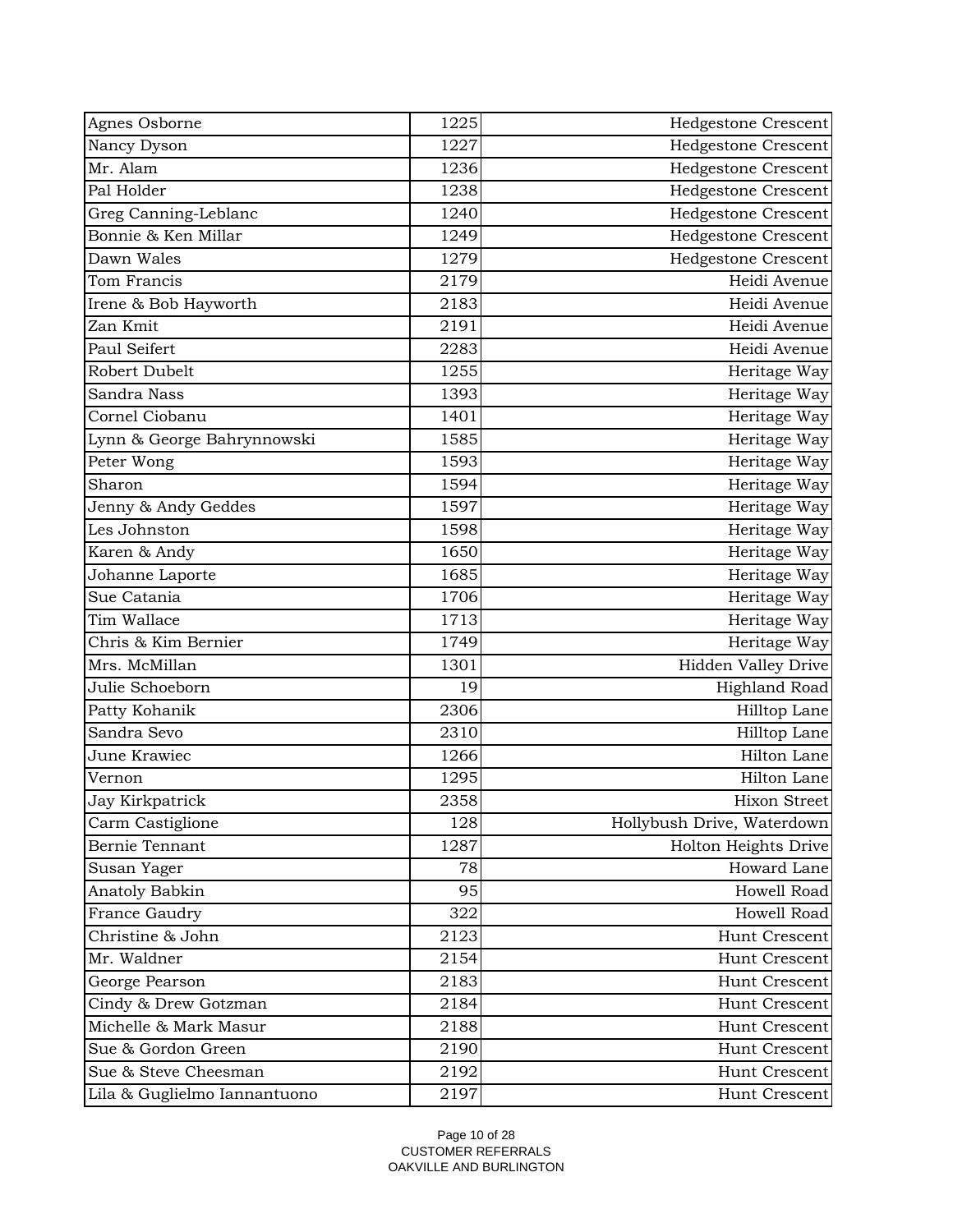| Sharon & Richard Jackson<br>2201<br>Hunt Crescent<br>Gayle & Phil Amodeo<br>2203<br>Hunt Crescent<br>Shane Woodley<br>2204<br>Hunt Crescent<br>Michelle Sawyer<br>2206<br>Hunt Crescent<br>Monette & Roger Graham<br>2207<br>Hunt Crescent<br>Krystyna & Bohdan Wagner<br>2214<br>Hunt Crescent<br>Rania & Karim Nasr<br>Hunters Wood Drive<br>2082<br>Garry & Sharon Davis<br>2153<br>Hurley Drive<br>Maurice Clarke<br>2184<br>Hurley Drive<br>Innkeeper Court<br>Mrs. Casey<br>2080<br>Jim & Carolann Malenfant<br>Innkeeper Court<br>2089<br>Don Perron<br>Innkeeper Court<br>2096<br>2685<br>Mary Warren<br>Innkeeper Court<br>Bev & Jim Barbato<br><b>Ireland Drive</b><br>2136<br>Ironshield Cres.- Thornhill<br>Diane & Roy Chapman<br>42<br>3346<br>Jordan Avenue<br>Brenda Ryder<br>Diane & John Prorok<br>78<br>Juniper Drive<br>Mrs. Kim<br>243<br>Kenwood Avenue<br>2078<br>Kevin Crescent<br>Joan & Steve Cooper<br>Susan & Dale Williams<br>Kevin Crescent<br>2099<br>Kevin Crescent<br>Paul Kyte<br>2101<br>Peter Winterberg<br>Kevin Crescent<br>2105 |
|------------------------------------------------------------------------------------------------------------------------------------------------------------------------------------------------------------------------------------------------------------------------------------------------------------------------------------------------------------------------------------------------------------------------------------------------------------------------------------------------------------------------------------------------------------------------------------------------------------------------------------------------------------------------------------------------------------------------------------------------------------------------------------------------------------------------------------------------------------------------------------------------------------------------------------------------------------------------------------------------------------------------------------------------------------------------|
|                                                                                                                                                                                                                                                                                                                                                                                                                                                                                                                                                                                                                                                                                                                                                                                                                                                                                                                                                                                                                                                                        |
|                                                                                                                                                                                                                                                                                                                                                                                                                                                                                                                                                                                                                                                                                                                                                                                                                                                                                                                                                                                                                                                                        |
|                                                                                                                                                                                                                                                                                                                                                                                                                                                                                                                                                                                                                                                                                                                                                                                                                                                                                                                                                                                                                                                                        |
|                                                                                                                                                                                                                                                                                                                                                                                                                                                                                                                                                                                                                                                                                                                                                                                                                                                                                                                                                                                                                                                                        |
|                                                                                                                                                                                                                                                                                                                                                                                                                                                                                                                                                                                                                                                                                                                                                                                                                                                                                                                                                                                                                                                                        |
|                                                                                                                                                                                                                                                                                                                                                                                                                                                                                                                                                                                                                                                                                                                                                                                                                                                                                                                                                                                                                                                                        |
|                                                                                                                                                                                                                                                                                                                                                                                                                                                                                                                                                                                                                                                                                                                                                                                                                                                                                                                                                                                                                                                                        |
|                                                                                                                                                                                                                                                                                                                                                                                                                                                                                                                                                                                                                                                                                                                                                                                                                                                                                                                                                                                                                                                                        |
|                                                                                                                                                                                                                                                                                                                                                                                                                                                                                                                                                                                                                                                                                                                                                                                                                                                                                                                                                                                                                                                                        |
|                                                                                                                                                                                                                                                                                                                                                                                                                                                                                                                                                                                                                                                                                                                                                                                                                                                                                                                                                                                                                                                                        |
|                                                                                                                                                                                                                                                                                                                                                                                                                                                                                                                                                                                                                                                                                                                                                                                                                                                                                                                                                                                                                                                                        |
|                                                                                                                                                                                                                                                                                                                                                                                                                                                                                                                                                                                                                                                                                                                                                                                                                                                                                                                                                                                                                                                                        |
|                                                                                                                                                                                                                                                                                                                                                                                                                                                                                                                                                                                                                                                                                                                                                                                                                                                                                                                                                                                                                                                                        |
|                                                                                                                                                                                                                                                                                                                                                                                                                                                                                                                                                                                                                                                                                                                                                                                                                                                                                                                                                                                                                                                                        |
|                                                                                                                                                                                                                                                                                                                                                                                                                                                                                                                                                                                                                                                                                                                                                                                                                                                                                                                                                                                                                                                                        |
|                                                                                                                                                                                                                                                                                                                                                                                                                                                                                                                                                                                                                                                                                                                                                                                                                                                                                                                                                                                                                                                                        |
|                                                                                                                                                                                                                                                                                                                                                                                                                                                                                                                                                                                                                                                                                                                                                                                                                                                                                                                                                                                                                                                                        |
|                                                                                                                                                                                                                                                                                                                                                                                                                                                                                                                                                                                                                                                                                                                                                                                                                                                                                                                                                                                                                                                                        |
|                                                                                                                                                                                                                                                                                                                                                                                                                                                                                                                                                                                                                                                                                                                                                                                                                                                                                                                                                                                                                                                                        |
|                                                                                                                                                                                                                                                                                                                                                                                                                                                                                                                                                                                                                                                                                                                                                                                                                                                                                                                                                                                                                                                                        |
|                                                                                                                                                                                                                                                                                                                                                                                                                                                                                                                                                                                                                                                                                                                                                                                                                                                                                                                                                                                                                                                                        |
|                                                                                                                                                                                                                                                                                                                                                                                                                                                                                                                                                                                                                                                                                                                                                                                                                                                                                                                                                                                                                                                                        |
| Wendy Kelter<br>2115<br>Kevin Crescent                                                                                                                                                                                                                                                                                                                                                                                                                                                                                                                                                                                                                                                                                                                                                                                                                                                                                                                                                                                                                                 |
| Mrs. Bourns<br>2122<br>Kevin Crescent                                                                                                                                                                                                                                                                                                                                                                                                                                                                                                                                                                                                                                                                                                                                                                                                                                                                                                                                                                                                                                  |
| 2124<br>Kevin Crescent<br>Carlo Agro                                                                                                                                                                                                                                                                                                                                                                                                                                                                                                                                                                                                                                                                                                                                                                                                                                                                                                                                                                                                                                   |
| Yahni<br>1421<br>Kimberly Drive                                                                                                                                                                                                                                                                                                                                                                                                                                                                                                                                                                                                                                                                                                                                                                                                                                                                                                                                                                                                                                        |
| Wendy Keene<br>268<br><b>King Street</b>                                                                                                                                                                                                                                                                                                                                                                                                                                                                                                                                                                                                                                                                                                                                                                                                                                                                                                                                                                                                                               |
| Hazel Wilson<br>274<br>King Street                                                                                                                                                                                                                                                                                                                                                                                                                                                                                                                                                                                                                                                                                                                                                                                                                                                                                                                                                                                                                                     |
| Rob Griffith<br>Kings College Drive<br>1191                                                                                                                                                                                                                                                                                                                                                                                                                                                                                                                                                                                                                                                                                                                                                                                                                                                                                                                                                                                                                            |
| 1215<br>Kings College Drive<br>Eva                                                                                                                                                                                                                                                                                                                                                                                                                                                                                                                                                                                                                                                                                                                                                                                                                                                                                                                                                                                                                                     |
| 1258<br>Kings College Drive<br>Mrs. Lorretto                                                                                                                                                                                                                                                                                                                                                                                                                                                                                                                                                                                                                                                                                                                                                                                                                                                                                                                                                                                                                           |
| Kings College Drive<br>Shahid Parvez<br>1278                                                                                                                                                                                                                                                                                                                                                                                                                                                                                                                                                                                                                                                                                                                                                                                                                                                                                                                                                                                                                           |
| Simon Hopkins<br>Kingsmead Crescent<br>1274                                                                                                                                                                                                                                                                                                                                                                                                                                                                                                                                                                                                                                                                                                                                                                                                                                                                                                                                                                                                                            |
| Tim Cummins<br>Kirkburn Crescent<br>2322                                                                                                                                                                                                                                                                                                                                                                                                                                                                                                                                                                                                                                                                                                                                                                                                                                                                                                                                                                                                                               |
| Enzo Chiminelli<br>Lakeshore Road West<br>3102                                                                                                                                                                                                                                                                                                                                                                                                                                                                                                                                                                                                                                                                                                                                                                                                                                                                                                                                                                                                                         |
| Neil McLeod<br>3530<br>Lakeshore Road                                                                                                                                                                                                                                                                                                                                                                                                                                                                                                                                                                                                                                                                                                                                                                                                                                                                                                                                                                                                                                  |
| Don Miosiuk<br>316<br>Lakeview Avenue                                                                                                                                                                                                                                                                                                                                                                                                                                                                                                                                                                                                                                                                                                                                                                                                                                                                                                                                                                                                                                  |
| Cindy Mutch<br>318<br>Lakeview Avenue                                                                                                                                                                                                                                                                                                                                                                                                                                                                                                                                                                                                                                                                                                                                                                                                                                                                                                                                                                                                                                  |
| 1200<br>Lambeth Road<br>Terry                                                                                                                                                                                                                                                                                                                                                                                                                                                                                                                                                                                                                                                                                                                                                                                                                                                                                                                                                                                                                                          |
| Bruce Janisse<br>Lambeth Avenue<br>2423                                                                                                                                                                                                                                                                                                                                                                                                                                                                                                                                                                                                                                                                                                                                                                                                                                                                                                                                                                                                                                |
| Rob Scarrott<br>2426<br>Lambeth Avenue                                                                                                                                                                                                                                                                                                                                                                                                                                                                                                                                                                                                                                                                                                                                                                                                                                                                                                                                                                                                                                 |
| Brenda Rafuse<br>1517<br>Lancaster Drive                                                                                                                                                                                                                                                                                                                                                                                                                                                                                                                                                                                                                                                                                                                                                                                                                                                                                                                                                                                                                               |
| Kate Wood & John Therault<br>3380<br>Landsdown Road                                                                                                                                                                                                                                                                                                                                                                                                                                                                                                                                                                                                                                                                                                                                                                                                                                                                                                                                                                                                                    |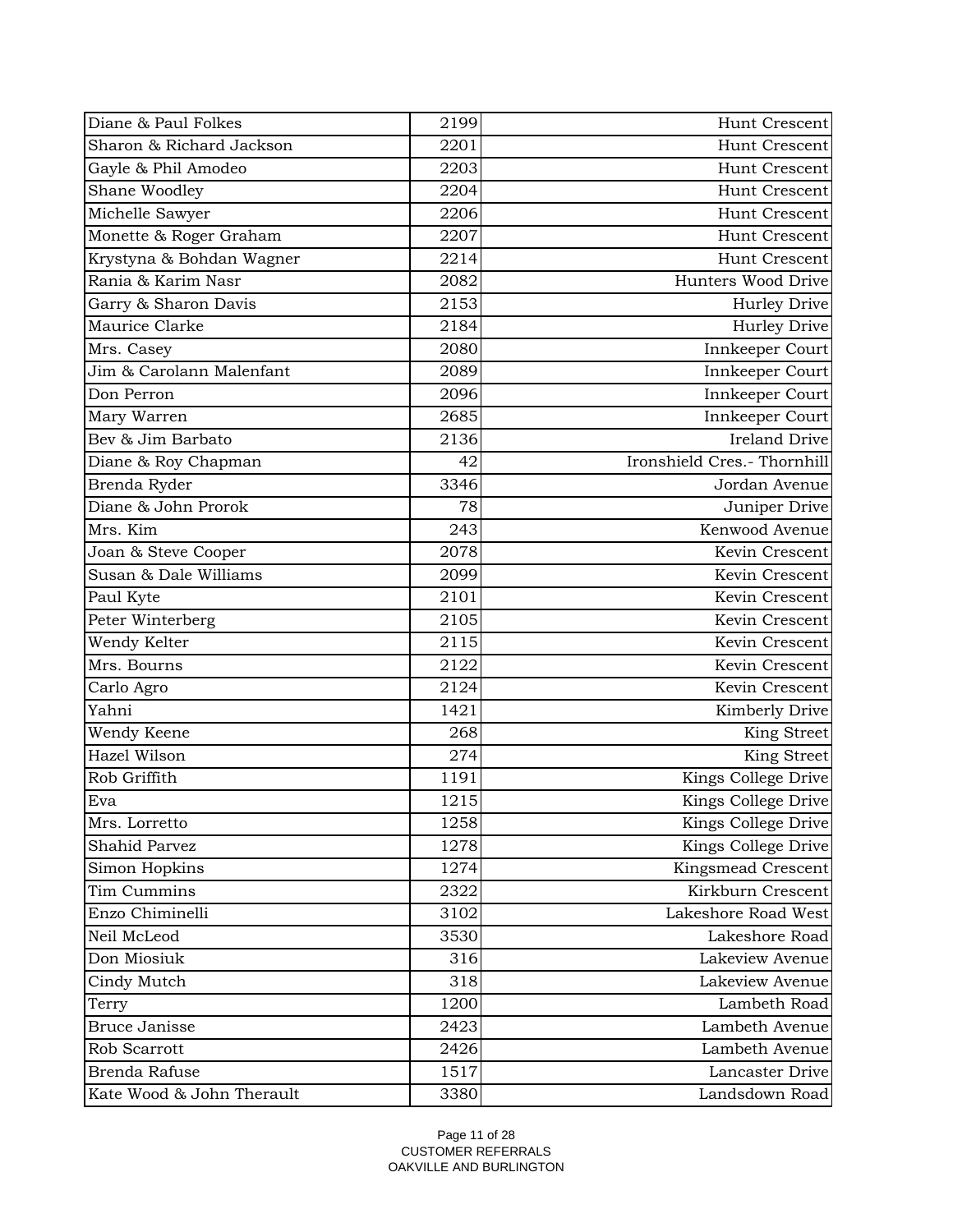| Lionel Hache<br>3211<br>Lansdown Drive<br>Lansdown Drive<br>3212<br>Doug Mann<br>Mr. Edwards<br>Lansdown Drive<br>3215<br>Fred Lymburner<br>3379<br>Lansdown Drive<br>Ryan Homewiuk<br>Laural Drive<br>584<br>Mario Berardi<br>124<br>Lavender Drive, Ancaster<br>Betty & Chris Cobbold<br>1166<br>Leewood Drive<br>Renato Mamolo<br>Leewood Drive<br>1193<br>Abdul Javvar Naeemi<br>Leewood Drive<br>1195<br>Douglas Groutage<br>1205<br>Leewood Drive<br>William Thomas<br>1207<br>Leewood Drive<br><b>Leewood Drive</b><br>Maureen Gray-Graham<br>1210<br>Mr. Leikie<br>1258<br>Leighland Avenue<br>Leith Avenue<br>Joan Tyrrell<br>3307<br><b>Rick Winterton</b><br>2191<br>Leominster Drive<br>Rob Traynor<br>2240<br>Leominster Drive<br>Limerick Road<br>Melinda Biljetina<br>503<br>Peter Waugh<br>5390<br>Linbrook Road<br>Cicely McPherson<br>1065<br>Lindsay Drive<br>Trish Ingalls<br>Lindsay Drive<br>1066<br>Alice Kadlec<br>Lindsay Drive<br>1089<br>Lindsay Drive<br>Larry Muntean<br>1142<br>Mrs. Blair<br>1144<br>Lindsay Drive<br>Linwood Crescent<br>Julie Roscoe<br>233<br>Ross Prince<br>Litchfield Road<br>1560<br>Paul Kinghorn<br>3140<br>Longmeadow Road<br>Michael Minnes<br>Longmeadow Road<br>3141<br>Mrs. Park<br>Longmeadow Road<br>3142<br>Mrs. Robins<br>Longmeadow Road<br>3143<br>Longmeadow Road<br>Donna & Rick Lomas<br>3144<br>3145<br>Ron Caerels<br>Longmeadow Road<br>Ruslarken<br>4182<br>Longmoore Drive<br>Lumberman Lane<br>Stella & Lee Heui Jeong<br>2036<br>2037<br>Lumberman Lane<br>Sandy Chan<br>Jean Worsley<br>2043<br>Lumberman Lane<br><b>Bob Schnieder</b><br>2011<br>Madden Blvd.<br>2134<br>Madden Blvd.<br>Daniel<br>Madden Blvd.<br>Jennifer & Derrick McGladrey<br>2163<br>2179<br>Madden Blvd.<br>Joe Birt<br>Madden Blvd.<br>2180<br>Michelle & Gary Thompson<br>Madden Blvd.<br>Cathy & Matt Wagner<br>2181<br>2182<br>Pat Kahnert<br>Madden Blvd.<br>Madden Blvd.<br>2195<br>L. Curry | Mr. La Penna | 1177 | Lansdown Drive |
|---------------------------------------------------------------------------------------------------------------------------------------------------------------------------------------------------------------------------------------------------------------------------------------------------------------------------------------------------------------------------------------------------------------------------------------------------------------------------------------------------------------------------------------------------------------------------------------------------------------------------------------------------------------------------------------------------------------------------------------------------------------------------------------------------------------------------------------------------------------------------------------------------------------------------------------------------------------------------------------------------------------------------------------------------------------------------------------------------------------------------------------------------------------------------------------------------------------------------------------------------------------------------------------------------------------------------------------------------------------------------------------------------------------------------------------------------------------------------------------------------------------------------------------------------------------------------------------------------------------------------------------------------------------------------------------------------------------------------------------------------------------------------------------------------------------------------------------------------------------------------------------------------------------------------------------------------------|--------------|------|----------------|
|                                                                                                                                                                                                                                                                                                                                                                                                                                                                                                                                                                                                                                                                                                                                                                                                                                                                                                                                                                                                                                                                                                                                                                                                                                                                                                                                                                                                                                                                                                                                                                                                                                                                                                                                                                                                                                                                                                                                                         |              |      |                |
|                                                                                                                                                                                                                                                                                                                                                                                                                                                                                                                                                                                                                                                                                                                                                                                                                                                                                                                                                                                                                                                                                                                                                                                                                                                                                                                                                                                                                                                                                                                                                                                                                                                                                                                                                                                                                                                                                                                                                         |              |      |                |
|                                                                                                                                                                                                                                                                                                                                                                                                                                                                                                                                                                                                                                                                                                                                                                                                                                                                                                                                                                                                                                                                                                                                                                                                                                                                                                                                                                                                                                                                                                                                                                                                                                                                                                                                                                                                                                                                                                                                                         |              |      |                |
|                                                                                                                                                                                                                                                                                                                                                                                                                                                                                                                                                                                                                                                                                                                                                                                                                                                                                                                                                                                                                                                                                                                                                                                                                                                                                                                                                                                                                                                                                                                                                                                                                                                                                                                                                                                                                                                                                                                                                         |              |      |                |
|                                                                                                                                                                                                                                                                                                                                                                                                                                                                                                                                                                                                                                                                                                                                                                                                                                                                                                                                                                                                                                                                                                                                                                                                                                                                                                                                                                                                                                                                                                                                                                                                                                                                                                                                                                                                                                                                                                                                                         |              |      |                |
|                                                                                                                                                                                                                                                                                                                                                                                                                                                                                                                                                                                                                                                                                                                                                                                                                                                                                                                                                                                                                                                                                                                                                                                                                                                                                                                                                                                                                                                                                                                                                                                                                                                                                                                                                                                                                                                                                                                                                         |              |      |                |
|                                                                                                                                                                                                                                                                                                                                                                                                                                                                                                                                                                                                                                                                                                                                                                                                                                                                                                                                                                                                                                                                                                                                                                                                                                                                                                                                                                                                                                                                                                                                                                                                                                                                                                                                                                                                                                                                                                                                                         |              |      |                |
|                                                                                                                                                                                                                                                                                                                                                                                                                                                                                                                                                                                                                                                                                                                                                                                                                                                                                                                                                                                                                                                                                                                                                                                                                                                                                                                                                                                                                                                                                                                                                                                                                                                                                                                                                                                                                                                                                                                                                         |              |      |                |
|                                                                                                                                                                                                                                                                                                                                                                                                                                                                                                                                                                                                                                                                                                                                                                                                                                                                                                                                                                                                                                                                                                                                                                                                                                                                                                                                                                                                                                                                                                                                                                                                                                                                                                                                                                                                                                                                                                                                                         |              |      |                |
|                                                                                                                                                                                                                                                                                                                                                                                                                                                                                                                                                                                                                                                                                                                                                                                                                                                                                                                                                                                                                                                                                                                                                                                                                                                                                                                                                                                                                                                                                                                                                                                                                                                                                                                                                                                                                                                                                                                                                         |              |      |                |
|                                                                                                                                                                                                                                                                                                                                                                                                                                                                                                                                                                                                                                                                                                                                                                                                                                                                                                                                                                                                                                                                                                                                                                                                                                                                                                                                                                                                                                                                                                                                                                                                                                                                                                                                                                                                                                                                                                                                                         |              |      |                |
|                                                                                                                                                                                                                                                                                                                                                                                                                                                                                                                                                                                                                                                                                                                                                                                                                                                                                                                                                                                                                                                                                                                                                                                                                                                                                                                                                                                                                                                                                                                                                                                                                                                                                                                                                                                                                                                                                                                                                         |              |      |                |
|                                                                                                                                                                                                                                                                                                                                                                                                                                                                                                                                                                                                                                                                                                                                                                                                                                                                                                                                                                                                                                                                                                                                                                                                                                                                                                                                                                                                                                                                                                                                                                                                                                                                                                                                                                                                                                                                                                                                                         |              |      |                |
|                                                                                                                                                                                                                                                                                                                                                                                                                                                                                                                                                                                                                                                                                                                                                                                                                                                                                                                                                                                                                                                                                                                                                                                                                                                                                                                                                                                                                                                                                                                                                                                                                                                                                                                                                                                                                                                                                                                                                         |              |      |                |
|                                                                                                                                                                                                                                                                                                                                                                                                                                                                                                                                                                                                                                                                                                                                                                                                                                                                                                                                                                                                                                                                                                                                                                                                                                                                                                                                                                                                                                                                                                                                                                                                                                                                                                                                                                                                                                                                                                                                                         |              |      |                |
|                                                                                                                                                                                                                                                                                                                                                                                                                                                                                                                                                                                                                                                                                                                                                                                                                                                                                                                                                                                                                                                                                                                                                                                                                                                                                                                                                                                                                                                                                                                                                                                                                                                                                                                                                                                                                                                                                                                                                         |              |      |                |
|                                                                                                                                                                                                                                                                                                                                                                                                                                                                                                                                                                                                                                                                                                                                                                                                                                                                                                                                                                                                                                                                                                                                                                                                                                                                                                                                                                                                                                                                                                                                                                                                                                                                                                                                                                                                                                                                                                                                                         |              |      |                |
|                                                                                                                                                                                                                                                                                                                                                                                                                                                                                                                                                                                                                                                                                                                                                                                                                                                                                                                                                                                                                                                                                                                                                                                                                                                                                                                                                                                                                                                                                                                                                                                                                                                                                                                                                                                                                                                                                                                                                         |              |      |                |
|                                                                                                                                                                                                                                                                                                                                                                                                                                                                                                                                                                                                                                                                                                                                                                                                                                                                                                                                                                                                                                                                                                                                                                                                                                                                                                                                                                                                                                                                                                                                                                                                                                                                                                                                                                                                                                                                                                                                                         |              |      |                |
|                                                                                                                                                                                                                                                                                                                                                                                                                                                                                                                                                                                                                                                                                                                                                                                                                                                                                                                                                                                                                                                                                                                                                                                                                                                                                                                                                                                                                                                                                                                                                                                                                                                                                                                                                                                                                                                                                                                                                         |              |      |                |
|                                                                                                                                                                                                                                                                                                                                                                                                                                                                                                                                                                                                                                                                                                                                                                                                                                                                                                                                                                                                                                                                                                                                                                                                                                                                                                                                                                                                                                                                                                                                                                                                                                                                                                                                                                                                                                                                                                                                                         |              |      |                |
|                                                                                                                                                                                                                                                                                                                                                                                                                                                                                                                                                                                                                                                                                                                                                                                                                                                                                                                                                                                                                                                                                                                                                                                                                                                                                                                                                                                                                                                                                                                                                                                                                                                                                                                                                                                                                                                                                                                                                         |              |      |                |
|                                                                                                                                                                                                                                                                                                                                                                                                                                                                                                                                                                                                                                                                                                                                                                                                                                                                                                                                                                                                                                                                                                                                                                                                                                                                                                                                                                                                                                                                                                                                                                                                                                                                                                                                                                                                                                                                                                                                                         |              |      |                |
|                                                                                                                                                                                                                                                                                                                                                                                                                                                                                                                                                                                                                                                                                                                                                                                                                                                                                                                                                                                                                                                                                                                                                                                                                                                                                                                                                                                                                                                                                                                                                                                                                                                                                                                                                                                                                                                                                                                                                         |              |      |                |
|                                                                                                                                                                                                                                                                                                                                                                                                                                                                                                                                                                                                                                                                                                                                                                                                                                                                                                                                                                                                                                                                                                                                                                                                                                                                                                                                                                                                                                                                                                                                                                                                                                                                                                                                                                                                                                                                                                                                                         |              |      |                |
|                                                                                                                                                                                                                                                                                                                                                                                                                                                                                                                                                                                                                                                                                                                                                                                                                                                                                                                                                                                                                                                                                                                                                                                                                                                                                                                                                                                                                                                                                                                                                                                                                                                                                                                                                                                                                                                                                                                                                         |              |      |                |
|                                                                                                                                                                                                                                                                                                                                                                                                                                                                                                                                                                                                                                                                                                                                                                                                                                                                                                                                                                                                                                                                                                                                                                                                                                                                                                                                                                                                                                                                                                                                                                                                                                                                                                                                                                                                                                                                                                                                                         |              |      |                |
|                                                                                                                                                                                                                                                                                                                                                                                                                                                                                                                                                                                                                                                                                                                                                                                                                                                                                                                                                                                                                                                                                                                                                                                                                                                                                                                                                                                                                                                                                                                                                                                                                                                                                                                                                                                                                                                                                                                                                         |              |      |                |
|                                                                                                                                                                                                                                                                                                                                                                                                                                                                                                                                                                                                                                                                                                                                                                                                                                                                                                                                                                                                                                                                                                                                                                                                                                                                                                                                                                                                                                                                                                                                                                                                                                                                                                                                                                                                                                                                                                                                                         |              |      |                |
|                                                                                                                                                                                                                                                                                                                                                                                                                                                                                                                                                                                                                                                                                                                                                                                                                                                                                                                                                                                                                                                                                                                                                                                                                                                                                                                                                                                                                                                                                                                                                                                                                                                                                                                                                                                                                                                                                                                                                         |              |      |                |
|                                                                                                                                                                                                                                                                                                                                                                                                                                                                                                                                                                                                                                                                                                                                                                                                                                                                                                                                                                                                                                                                                                                                                                                                                                                                                                                                                                                                                                                                                                                                                                                                                                                                                                                                                                                                                                                                                                                                                         |              |      |                |
|                                                                                                                                                                                                                                                                                                                                                                                                                                                                                                                                                                                                                                                                                                                                                                                                                                                                                                                                                                                                                                                                                                                                                                                                                                                                                                                                                                                                                                                                                                                                                                                                                                                                                                                                                                                                                                                                                                                                                         |              |      |                |
|                                                                                                                                                                                                                                                                                                                                                                                                                                                                                                                                                                                                                                                                                                                                                                                                                                                                                                                                                                                                                                                                                                                                                                                                                                                                                                                                                                                                                                                                                                                                                                                                                                                                                                                                                                                                                                                                                                                                                         |              |      |                |
|                                                                                                                                                                                                                                                                                                                                                                                                                                                                                                                                                                                                                                                                                                                                                                                                                                                                                                                                                                                                                                                                                                                                                                                                                                                                                                                                                                                                                                                                                                                                                                                                                                                                                                                                                                                                                                                                                                                                                         |              |      |                |
|                                                                                                                                                                                                                                                                                                                                                                                                                                                                                                                                                                                                                                                                                                                                                                                                                                                                                                                                                                                                                                                                                                                                                                                                                                                                                                                                                                                                                                                                                                                                                                                                                                                                                                                                                                                                                                                                                                                                                         |              |      |                |
|                                                                                                                                                                                                                                                                                                                                                                                                                                                                                                                                                                                                                                                                                                                                                                                                                                                                                                                                                                                                                                                                                                                                                                                                                                                                                                                                                                                                                                                                                                                                                                                                                                                                                                                                                                                                                                                                                                                                                         |              |      |                |
|                                                                                                                                                                                                                                                                                                                                                                                                                                                                                                                                                                                                                                                                                                                                                                                                                                                                                                                                                                                                                                                                                                                                                                                                                                                                                                                                                                                                                                                                                                                                                                                                                                                                                                                                                                                                                                                                                                                                                         |              |      |                |
|                                                                                                                                                                                                                                                                                                                                                                                                                                                                                                                                                                                                                                                                                                                                                                                                                                                                                                                                                                                                                                                                                                                                                                                                                                                                                                                                                                                                                                                                                                                                                                                                                                                                                                                                                                                                                                                                                                                                                         |              |      |                |
|                                                                                                                                                                                                                                                                                                                                                                                                                                                                                                                                                                                                                                                                                                                                                                                                                                                                                                                                                                                                                                                                                                                                                                                                                                                                                                                                                                                                                                                                                                                                                                                                                                                                                                                                                                                                                                                                                                                                                         |              |      |                |
|                                                                                                                                                                                                                                                                                                                                                                                                                                                                                                                                                                                                                                                                                                                                                                                                                                                                                                                                                                                                                                                                                                                                                                                                                                                                                                                                                                                                                                                                                                                                                                                                                                                                                                                                                                                                                                                                                                                                                         |              |      |                |
|                                                                                                                                                                                                                                                                                                                                                                                                                                                                                                                                                                                                                                                                                                                                                                                                                                                                                                                                                                                                                                                                                                                                                                                                                                                                                                                                                                                                                                                                                                                                                                                                                                                                                                                                                                                                                                                                                                                                                         |              |      |                |
|                                                                                                                                                                                                                                                                                                                                                                                                                                                                                                                                                                                                                                                                                                                                                                                                                                                                                                                                                                                                                                                                                                                                                                                                                                                                                                                                                                                                                                                                                                                                                                                                                                                                                                                                                                                                                                                                                                                                                         |              |      |                |
|                                                                                                                                                                                                                                                                                                                                                                                                                                                                                                                                                                                                                                                                                                                                                                                                                                                                                                                                                                                                                                                                                                                                                                                                                                                                                                                                                                                                                                                                                                                                                                                                                                                                                                                                                                                                                                                                                                                                                         |              |      |                |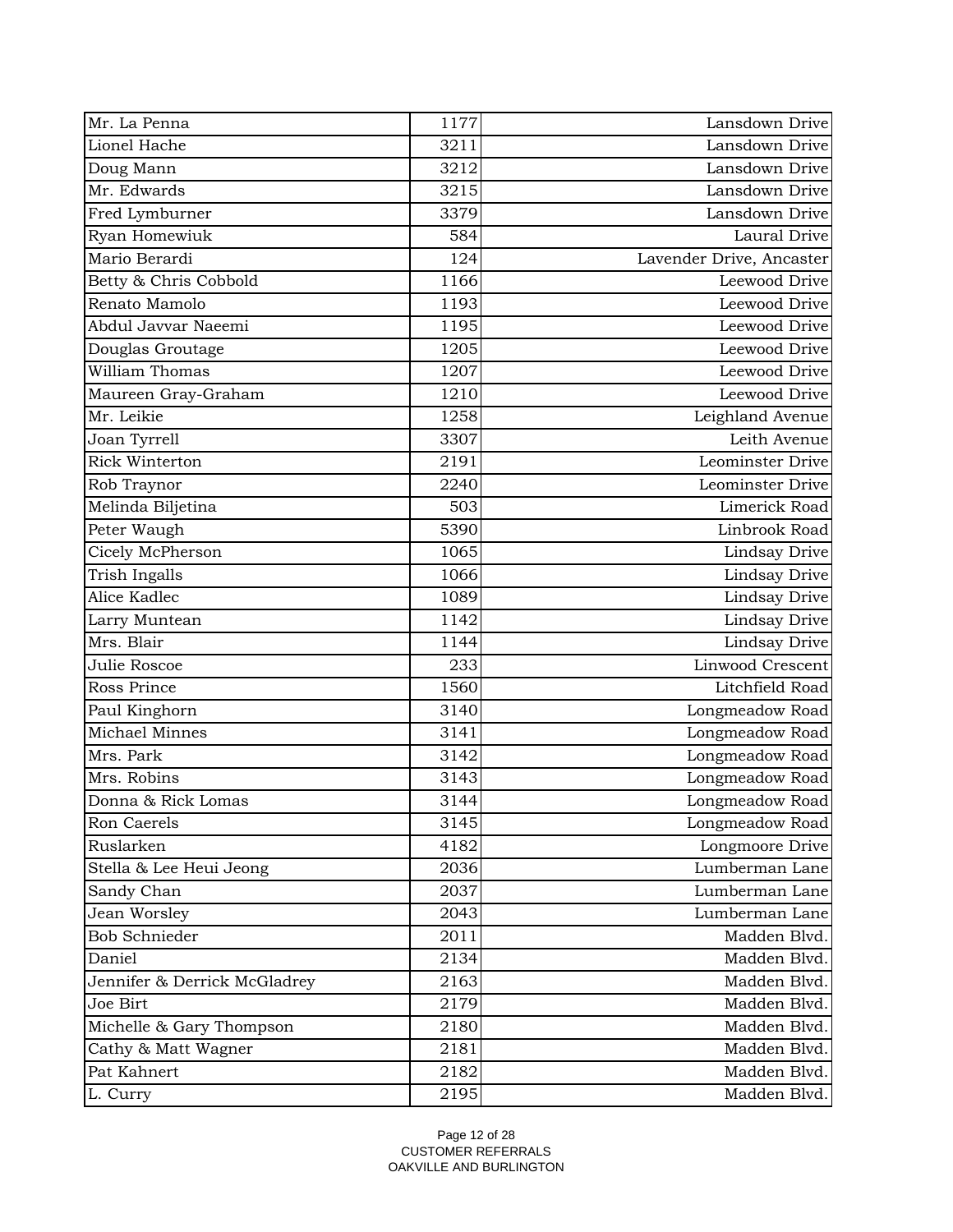| Mr. Curry                         | 2195 | Madden Blvd.          |
|-----------------------------------|------|-----------------------|
| Don Young                         | 123  | <b>Madison Street</b> |
| Paul Randhawa                     | 126  | <b>Madison Street</b> |
| <b>Steve Schutz</b>               | 127  | Madison Street        |
| Rasiklal Patel                    | 130  | Madison Street        |
| û û<br>000<br>0 O O<br>Mr. Knecht | 134  | Madison Street        |
| LЩ<br>G. Sanghera                 | 2420 | Malcolm Court         |
| Mr. Kochock                       | 2334 | Malcomb Crescent      |
| Barb Campbell                     | 282  | Malvern Road          |
| Kristen Gregg                     | 1128 | Manor Road            |
| Mr. Pinto                         | 1147 | Manor Road            |
| Tammy Smillie                     | 1153 | Manor Road            |
| Frank Vennema                     | 311  | Maple Avenue          |
| Shauna                            | 398  | Maple Avenue          |
| <b>Richard Pratt</b>              | 401  | Maplehurst Drive      |
| Dan Hynck                         | 1268 | Mapleridge Crescent   |
| Brian Lee                         | 1280 | Mapleridge Crescent   |
| Mr. Dryden                        | 1301 | Mapleridge Crescent   |
| Mr. Daley                         | 1312 | Mapleridge Crescent   |
| Donna Lefarge                     | 1313 | Mapleridge Crescent   |
| Dale McCourbrey                   | 2162 | Margot Street         |
| David Sweezie                     | 2163 | Margot Street         |
| Sue & Dave Farmer                 | 2169 | Margot Street         |
| Mr. Campbell                      | 2170 | Margot Street         |
| Claire                            | 2172 | Margot Street         |
| <b>Bob Berquist</b>               | 2182 | Margot Street         |
| Pat & John Nichol                 | 2183 | Margot Street         |
| Barb & Dave Kurz                  | 2186 | Margot Street         |
| Wendy & Hugh McCall               | 2207 | Margot Street         |
| Donna & Gary Henderson            | 2257 | Margot Street         |
| Sarra & Mike Wilson               | 3508 | Marion Court          |
| Craig Robertson                   | 3512 | Marion Court          |
| Cynthia & Steve Schilling         | 4    | Martin Street         |
| Arva & John Brierly               | 7    | Martin Street         |
| Susan Kwiatkowski                 | 12   | Martin Street         |
| Arnie Haimer                      | 105  | Martindale Crescent   |
| Mr. Young                         | 164  | Martindale Crescent   |
| Brian Miki                        | 188  | Martindale Crescent   |
| Marina & Albert Puma              | 220  | Martindale Crescent   |
| Diane Stairs                      | 227  | Martindale Crescent   |
| Valarie & Roy Read                | 231  | Martindale Crescent   |
| Lou Amantea                       | 232  | Martindale Crescent   |
| Anelia Tichkova                   | 323  | Mary Street           |
| Karen Gorra                       | 1173 | Masson Court          |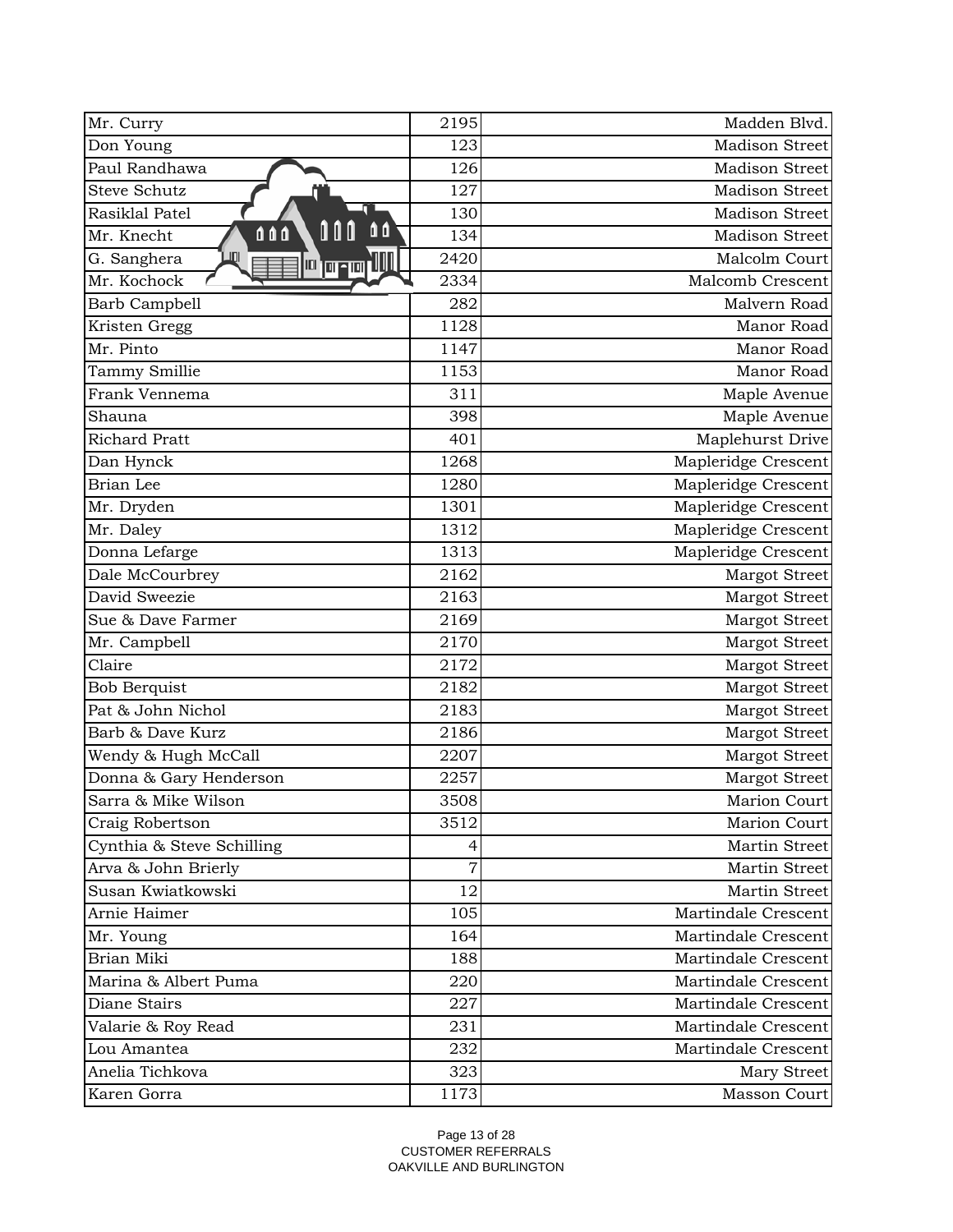| Craig Ford                   | 1028 | Masters Green         |
|------------------------------|------|-----------------------|
| Carolyn Smith                | 1084 | Mayfair Road          |
| Michael Shuller              | 1111 | Mayfair Road          |
| Jerry D'Oliviera             | 1112 | Mayfair Road          |
| Pat & Paul Newby             | 1145 | Mayfair Road          |
| Beth & Steve Lashbrook       | 2080 | Mayflower Blvd.       |
| Joanne & Brian Courchesne    | 2087 | Mayflower Blvd.       |
| Sharon & Louis Saint-Cyr     | 2088 | Mayflower Blvd.       |
| Glen                         | 2139 | Mayflower Blvd.       |
| Megan & Nicholas Parkyn      | 2148 | Mayflower Blvd.       |
| Linda & Peter Mikkelson      | 2155 | Mayflower Blvd.       |
| Barb Tinkel                  | 2163 | Mayflower Blvd.       |
| Theresa & Christopher Thomas | 1384 | Mayors Manor          |
| Leslie Spyropoulos           | 1424 | Mayors Manor          |
| c/o Jim Lacheptelle          | 1132 | McCraney Street, East |
| Ron Windsor                  | 1136 | McCraney Street, East |
| c/o Jim Lacheptelle          | 1142 | McCraney Street, East |
| Scott Wilkinson              | 1164 | McCraney Street, East |
| π<br>c/o Jim Lacheptelle     | 1194 | McCraney Street, East |
| Simsek Pala                  | 1269 | McCraney Street, East |
| Rob Turner                   | 1273 | McCraney Street, East |
| Larry                        | 1277 | McCraney Street, East |
| Alice Szeto                  | 1281 | McCraney Street, East |
| Rose & Gary Childs           | 31   | McCraney Street, West |
| Anita Korbs                  | 32   | McCraney Street, West |
| Joe Garcia                   | 34   | McCraney Street, West |
| Cailin & Matthew Gehlsen     | 44   | McCraney Street, West |
| Paul Martin                  | 60   | McCraney Street, West |
| Jenna Lussier                | 2281 | McDowell Avenue       |
| Ken Fidler                   | 2285 | McDowell Avenue       |
| Lorraine & David Woodley     | 3260 | Mead Crescent         |
| Dan Cushing                  | 2150 | Meadowbrook Road      |
| Ron Skinner                  | 2181 | Meadowbrook Road      |
| Richard Harris               | 5165 | Meadowhill Road       |
| Jack Harbour                 | 5169 | Meadowhill Road       |
| Sherry Lancione              | 5172 | Meadowhill Road       |
| Paul Espey                   | 5179 | Meadowhill Road       |
| Grace & Steven Sommerville   | 1332 | Merrybrook Lane       |
| Doug Archibald               | 1333 | Merrybrook Lane       |
| Albert Benditte              | 1356 | Merrybrook Lane       |
| Albert Venditti              | 1360 | Merrybrook Lane       |
| Frank Salvatory              | 1364 | Merrybrook Lane       |
| Barb Mitchell                | 1368 | Merrybrook Lane       |
| Jenny                        | 1372 | Merrybrook Lane       |
|                              |      |                       |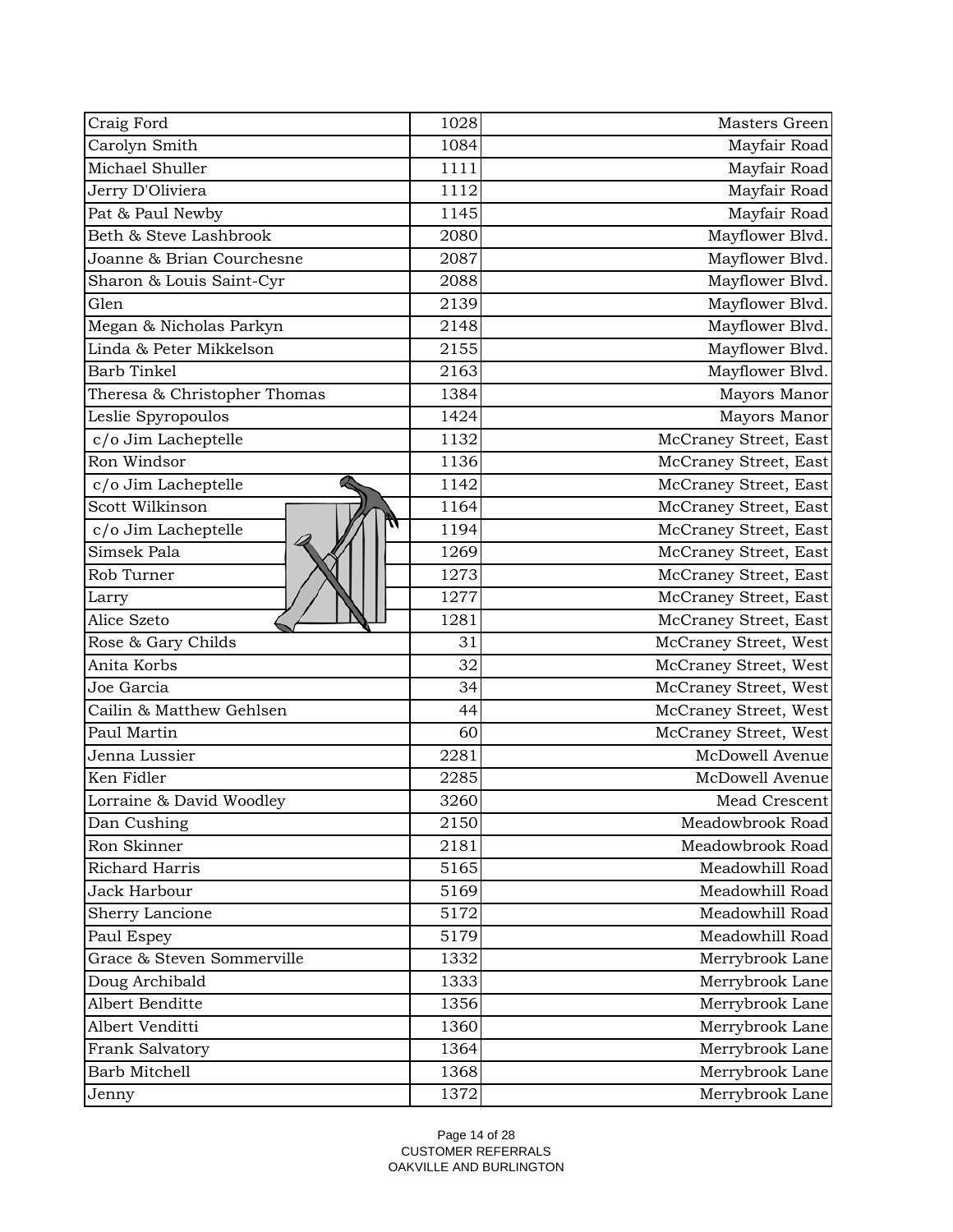| Lynn & John Spencer      | 1381 | Merrybrook Lane            |
|--------------------------|------|----------------------------|
| Collin Hoxby             | 1388 | Merrybrook Lane            |
| Mr. Courtemanche         | 1392 | Merrybrook Lane            |
| Mrs. Malik               | 1186 | Middlegate Road            |
| Ruslarken                | 4211 | Millcroft Park Drive       |
| Ray Benton               | 4235 | Millcroft Park Drive       |
| Doug Eglington           | 76   | Mississaga Street          |
| Anton Tucker             | 232  | Mississaga Street          |
| Rosealyn & Frank Basco   | 1112 | Monastary Gate             |
| Tony                     | 1169 | Monks Passage              |
| Mrs. Presaud             | 1177 | Monks Passage              |
| Mary-Jo & Mark Briggs    | 1190 | Monks Passage              |
| Janet & Mike Catafamo    | 1214 | Monks Passage              |
| Mr. & Mrs. Olley         | 1266 | Monks Passage              |
| <b>Bob Steen</b>         | 1267 | Monks Passage              |
| Jeff Goldstein           | 1271 | Monks Passage              |
| Pat & Ron Zelonkie       | 1274 | Monks Passage              |
| Lyndsay & Richard Brant  | 1284 | Monks Passage              |
| Paul Kerr                | 1300 | Monks Passage              |
| Deborah Maiziazzi        | 1308 | Monks Passage              |
| Pat Hyde                 | 1320 | Monks Passage              |
| Mrs. Becker              | 1325 | Monks Passage              |
| Kendra & John Olson      | 1328 | Monks Passage              |
| Ilene & Jim Farrell      | 1336 | Monks Passage              |
| Mrs. Gibbon              | 1340 | Monks Passage              |
| Kathy Shields            | 1344 | Monks Passage              |
| Murray Sutherland        | 1352 | Monks Passage              |
| Steve Uszkay             | 1360 | Monks Passage              |
| Colleen & Nick Petruck   | 1379 | Monks Passage              |
| Sue & Martin Benum       | 1384 | Monks Passage              |
| Elizabeth                | 1066 | Montgomery Drive           |
| Joseph Bart              | 1073 | Montgomery Drive           |
| Marlene & Gordon Navis   | 1076 | Montgomery Drive           |
| Kelly Hawkins            | 1078 | Montgomery Drive           |
| Martin                   | 1134 | Montgomery Drive           |
| Mrs. Garcia              | 1138 | Montgomery Drive           |
| Suzanne James            | 1077 | Montrose Abbey Drive       |
| Patrick French           | 1105 | Montrose Abbey Drive       |
| Nancy Molfetta           | 1139 | Montrose Abbey Drive       |
| <b>Brenda Grace</b>      | 1275 | Montrose Abbey Drive       |
| Brenda & Tony Braunstein | 1283 | Montrose Abbey Drive       |
| Sarah & Bruce Ramsdon    | 1444 | Montrose Abbey Drive       |
| Charles Crozier          | 175  | Montrose Avenue - Hamilton |
| Mr. Smeja                | 1515 | Mossglen Court             |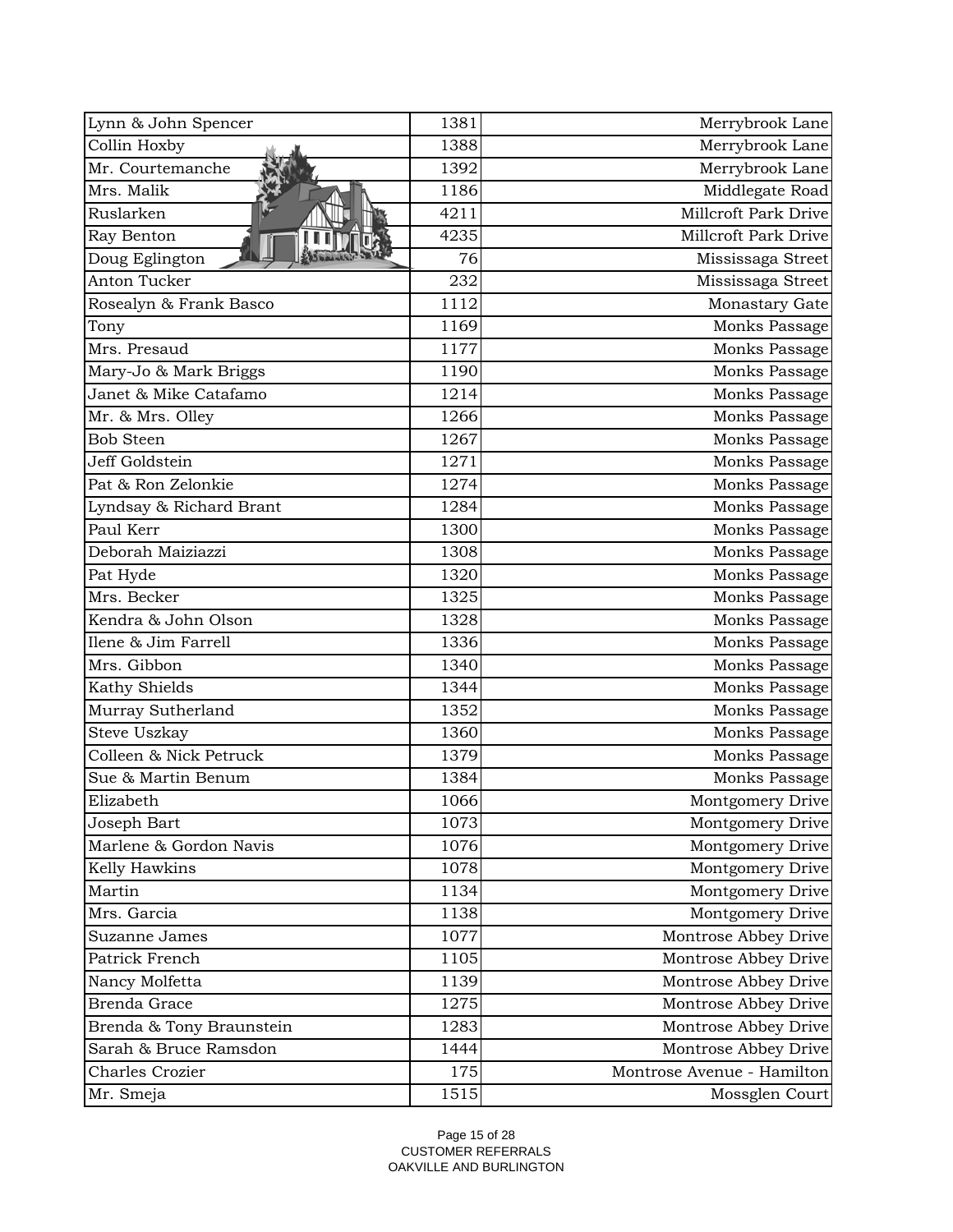| <b>Bill Christie</b>       | 1516 | Mossglen Court     |
|----------------------------|------|--------------------|
| Mr. Burnett                | 1526 | Mossglen Court     |
| <b>Charles Restivo</b>     | 2032 | Mount Drive        |
| Rob Jakubowski             | 2036 | Mount Drive        |
| Deanna Maltby              | 2148 | Mount Royal        |
| Karen                      | 2373 | Mountainside Drive |
| Joe Alessandrini           | 2949 | Mulberry Drive     |
| Paul Roland                | 688  | Mullin Way         |
| <b>Bob Ranta</b>           | 690  | Mullin Way         |
| Willem & Clazina Vlaar     | 698  | Mullin Way         |
| Shelly Ferguson            | 2227 | Munns Avenue       |
| John                       | 2229 | Munns Avenue       |
| Neighbour                  | 2233 | Munns Avenue       |
| Neighbour                  | 2235 | Munns Avenue       |
| Jane Munrow                | 2240 | Munns Avenue       |
| Jane & Mike Ottorodnyk     | 2242 | Munns Avenue       |
| Frank DeLuca               | 2247 | Munns Avenue       |
| Ternard Twynan             | 2249 | Munns Avenue       |
| Sean Davoren               | 2175 | Mystic Court       |
| Don Banman                 | 1267 | Nathaniel Crescent |
| Andy Macpherson            | 192  | Nelson Street      |
| Shelly & Steve Hogan       | 2414 | Newport Street     |
| Evelyn & Rick Guyatt       | 2072 | Nipigon Drive      |
| Jim MacDonald              | 2108 | Nipigon Drive      |
| Neighbour                  | 2112 | Nipigon Drive      |
| Neighbour                  | 2116 | Nipigon Drive      |
| Tracey & Mike              | 2124 | Nipigon Drive      |
| Elizabeth & Richard Morris | 2125 | Nipigon Drive      |
| Richard Weima              | 4    | Normandy Place     |
| Virginia Stevens           | 6    | Normandy Place     |
| Dorthy Crowe               | 8    | Normandy Place     |
| <b>Eugene Pieterse</b>     | 9    | Normandy Place     |
| Kathy Crowe                | 10   | Normandy Place     |
| <b>Steven Smith</b>        | 11   | Normandy Place     |
| Alex Lautsyus              | 17   | Normandy Place     |
| Marek Sadkowski            | 19   | Normandy Place     |
| Barry & Joanne Knox        | 45   | Normandy Place     |
| Lisa & Brian McKinnon      | 47   | Normandy Place     |
| Bernice Moleski            | 49   | Normandy Place     |
| Christine Safranka         | 231  | Northwood Drive    |
| Wendy & Rob Mauracher      | 298  | Northwood Drive    |
| Andre Piane                | 391  | Northwood Drive    |
| Ingrid                     | 1104 | Notley Crescent    |
| Veronica & Mike Kitchen    | 1119 | Notley Crescent    |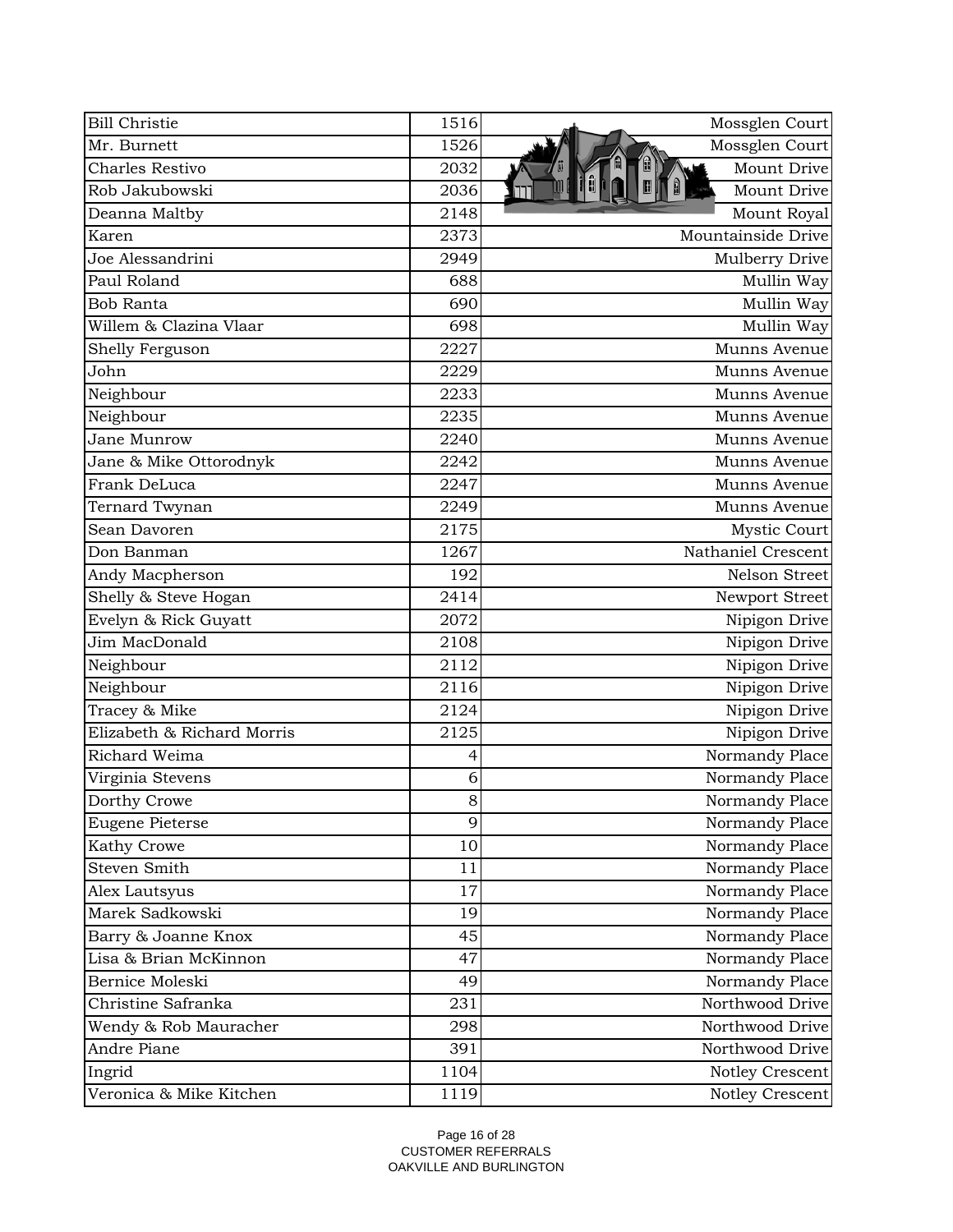| Mr. MacKenzie             | 1120 | Notley Crescent     |
|---------------------------|------|---------------------|
| Warren                    | 1124 | Notley Crescent     |
| Elaine & Toni Davey       | 1126 | Notley Crescent     |
| Brenda & Michael Hennessy | 1130 | Notley Crescent     |
| Jack                      | 1335 | Nottinghill Gate    |
| James Maybee              | 1428 | Nottinghill Gate    |
| Mr. McCoubrey             | 223  | O'Donogue Avenue    |
| Muneezah Jawad            | 2089 | Oak Bliss Crescent  |
| Lidia Polanski            | 2100 | Oak Bliss Crescent  |
| Susan & Frank Mace        | 1008 | Oak Meadow Road     |
| Carol & Chris Canham      | 1025 | Oak Meadow Road     |
| Donna Morrison            | 1027 | Oak Meadow Road     |
| Jim Decosimo              | 2001 | Oak Springs Road    |
| Vivienne Law              | 145  | Oakdale Drive       |
| Lauren & Don Fontaine     | 1099 | Oakery Woods Place  |
| Susan Daubaras            | 1107 | Oakery Woods Place  |
| Tom Hobert                | 1114 | Oakery Woods Place  |
| Mrs. Brair                | 1115 | Oakery Woods Place  |
| Vince                     | 1122 | Oakery Woods Place  |
| Nicole                    | 1130 | Oakery Woods Place  |
| John Millar               | 1472 | Oakhill Drive       |
| Larry Robinson            | 99   | Oaklands Park Court |
| Kelly Shore               | 169  | Oaklands Park Court |
| John Witts                | 179  | Oaklands Park Court |
| Paul Shemilt              | 2071 | Oakmead Blvd.       |
| Judy & Carman Lowe        | 1005 | Oakmeadow Road      |
| Ron                       | 1010 | Oakmeadow Road      |
| Mrs. Studnicki            | 1016 | Oakmeadow Road      |
| David Byrne               | 1019 | Oakmeadow Road      |
| Doug Pole                 | 1020 | Oakmeadow Road      |
| Janine & Bruce Campbell   | 1022 | Oakmeadow Road      |
| Bette & Luv Bantoto       | 1023 | Oakmeadow Road      |
| Mr. & Mrs. Desborag       | 1031 | Oakmeadow Road      |
| Natalie & Harold Reimer   | 1268 | Old Bridlepath      |
| Dave Griffiths            | 1162 | Old Carriage Way    |
| <b>Brian</b>              | 1190 | Old Carriage Way    |
| Dalliah Brown             | 1194 | Old Carriage Way    |
| Ross Sanders              | 1210 | Old Carriage Way    |
| Julie Devine              | 1214 | Old Carriage Way    |
| Brenda & Dave Gallino     | 1218 | Old Carriage Way    |
| Warren Fergus             | 1258 | Old Carriage Way    |
| Art                       | 1200 | Old Colony Road     |
| Rene Chartier             | 1202 | Old Colony Road     |
| Nora Knox                 | 1206 | Old Colony Road     |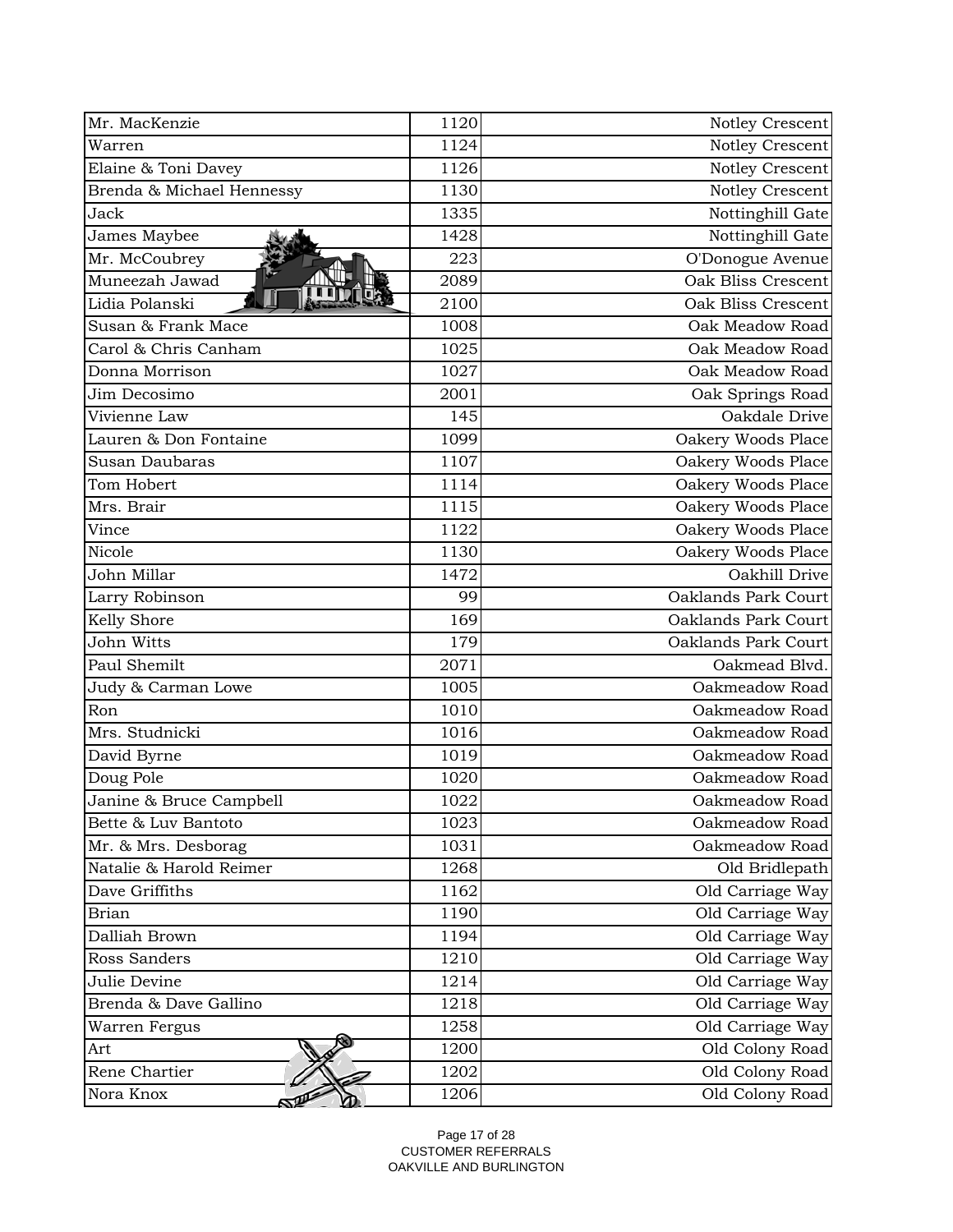| <b>STATE</b><br>Brigid & Joe Pelino | 1222       | Old Colony Road           |
|-------------------------------------|------------|---------------------------|
| Angela Sahai                        | 1233       | Old Colony Road           |
| Richard Thompson                    | 1268       | Old Colony Road           |
| Fran Kelman                         | 1269       | Old Colony Road           |
| Steve Taylor                        | 1270       | Old Colony Road           |
| Mr. Penny                           | 1272       | Old Colony Road           |
| Patty Shae                          | 1274       | Old Colony Road           |
| Susan Belvedere                     | 1304       | Old English Lane          |
| Vita Bernardo                       | 1242       | Old Oak Drive             |
| <b>Charles Pare</b>                 | 220        | Old Orchard Circle        |
| Brenda Beech                        | <b>160</b> | Old Post Road             |
| Mr. Haig                            | 1196       | Old Post Road             |
| Courtney Wells                      | 1222       | Old Post Road             |
| Alice Saunders                      | 1226       | Old Post Road             |
| Jeanette Holmes                     | 1229       | Old Post Road             |
| Mrs. Neal                           | 94         | Orsett Street             |
| Sue O'Riely                         | 1289       | <b>Outlook Terrace</b>    |
| Betty & Rob Farkenson               | 1293       | <b>Outlook Terrace</b>    |
| Kevin Jones                         | 1295       | <b>Outlook Terrace</b>    |
| Tom Ahlin                           | 1296       | <b>Outlook Terrace</b>    |
| Mr. Lawson                          | 1301       | <b>Outlook Terrace</b>    |
| Ĥ<br>Heather & Al                   | 1304       | <b>Outlook Terrace</b>    |
| <b>James Davis</b>                  | 1308       | <b>Outlook Terrace</b>    |
| Pat Ford                            | 1316       | <b>Outlook Terrace</b>    |
| Bruce St. Louis                     | 1332       | <b>Outlook Terrace</b>    |
| Brian Sharp                         | 1217       | Oxlow Drive               |
| Petra Macullock                     | 1161       | <b>Painted Post Court</b> |
| Darcy Roblin                        | 1164       | Painted Post Court        |
| Julie Zeetfield                     | 1165       | <b>Painted Post Court</b> |
| Frank Ridell                        | 1171       | Painted Post Court        |
| Vince                               | 1179       | Painted Post Court        |
| Janet McGladrey                     | 1240       | Pallatine Drive           |
| Dawn Foster                         | 1278       | Pallatine Drive           |
| Mr. & Mrs. Romulus                  | 1280       | Pallatine Drive           |
| Carol Stevenson                     | 3135       | Palmer Drive              |
| Mr. & Mrs. Eisenkoelbl              | 1152       | Paperbirch Lane           |
| David Duchene                       | 1153       | Paperbirch Lane           |
| Jan Greey                           | 1157       | Paperbirch Lane           |
| Melanie & Mike Astolfo              | 1170       | Paperbirch Lane           |
| Nichol & Paul Halliday              | 1178       | Paperbirch Lane           |
| <b>Heather Matheson</b>             | 1475       | Parish Lane               |
| <b>Brendan Barnet</b>               | 1478       | Parish Lane               |
| Dmitri Prokopiev                    | 1530       | Parish Lane               |
| Liz & George Hart                   | 1551       | Parish Lane               |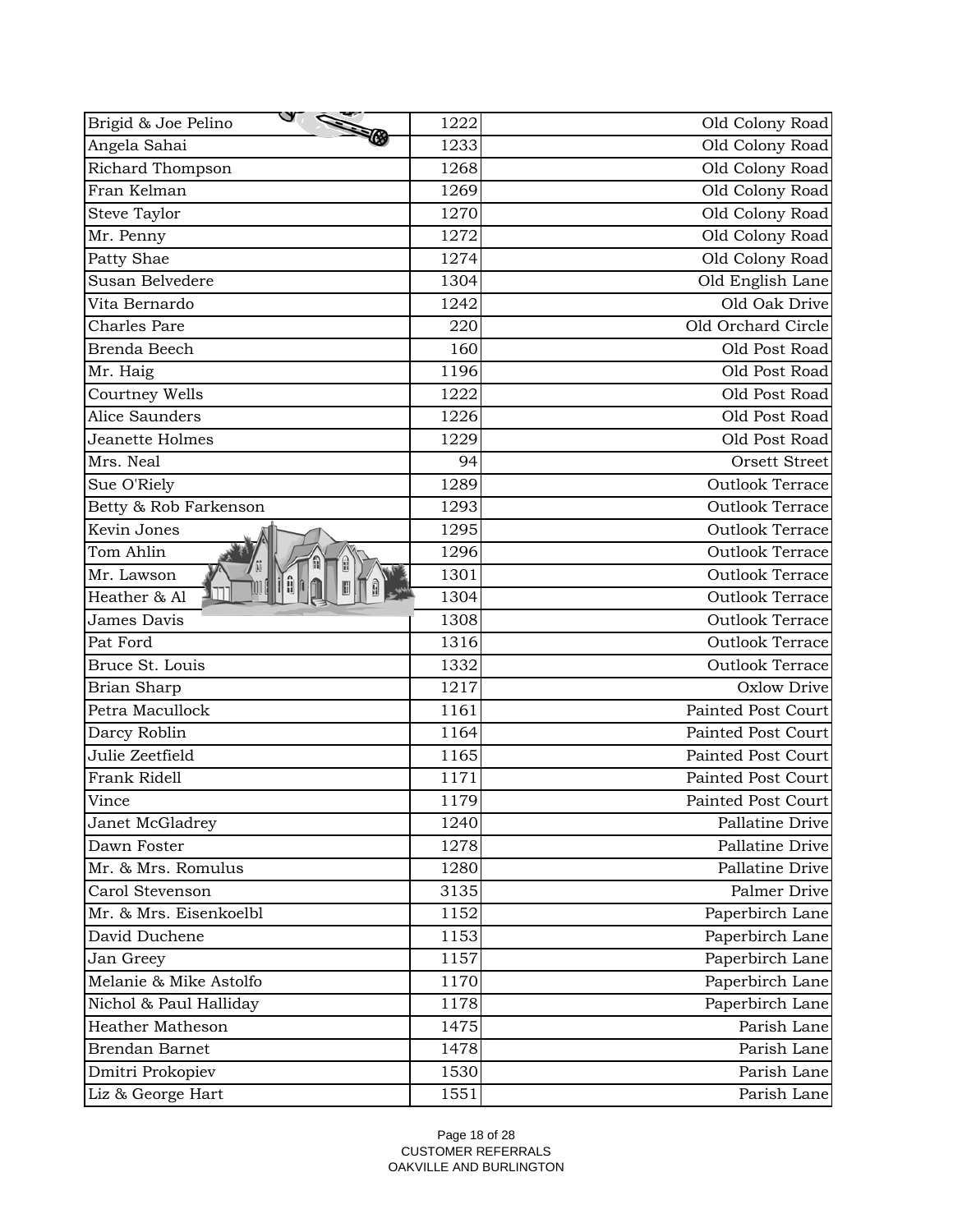| Doreen & George             | 1564 | Parish Lane       |
|-----------------------------|------|-------------------|
| Mr. Dinda                   | 1575 | Parish Lane       |
| Greg Meikle                 | 1584 | Parish Lane       |
| Nick Di Paolo               | 1592 | Parish Lane       |
| Lori Campbell               | 1597 | Parish Lane       |
| Kevin                       | 1600 | Parish Lane       |
| Greg Wayland                | 2060 | Parklane Crescent |
| <b>Heather Lowe</b>         | 504  | Parklane Road     |
| John Smith                  | 384  | Parkridge Lane    |
| Margaret Featherstone       | 433  | Parkridge Lane    |
| Mr. Patel                   | 435  | Parkridge Lane    |
| Sylvia & Dave Mudge         | 449  | Parkridge Lane    |
| Ilze Simpson                | 606  | Parkside Drive    |
| Larry Jenkin                | 1227 | Parsons Lane      |
| Peter Marrin                | 1243 | Parsons Lane      |
| Mr. Soudare                 | 1245 | Parsons Lane      |
| Linda Watson                | 462  | Patricia Drive    |
| Andy Varn                   | 505  | Patricia Drive    |
| Tom Robus                   | 564  | Patricia Drive    |
| Tom Kudo                    | 2021 | Peak Place        |
| Ava Armstrong               | 2029 | Peak Place        |
| <b>Brent McFarlen</b>       | 2032 | Peak Place        |
| Mr. Massel                  | 2036 | Peak Place        |
| Gerald Flaherty             | 2041 | Peak Place        |
| Nadia & Bob Gillies         | 2048 | Peak Place        |
| Catherine & Brian Rutter    | 2052 | Peak Place        |
| Anna & Edward Molnar        | 2064 | Peak Place        |
| Peter Dietrich              | 2068 | Peak Place        |
| Peter Sawras                | 2076 | Peak Place        |
| Robert Ciancio              | 1365 | Pear Tree Circle  |
| Ed Jackson                  | 1414 | Pear Tree Circle  |
| Michelle & Frank Meijer     | 1419 | Pear Tree Circle  |
| Cheryl & Paul Corey         | 1427 | Pear Tree Circle  |
| Andy Gariepy                | 2142 | Peele Drive       |
| Brian Kay                   | 1503 | Pembroke Drive    |
| George Mourdjev             | 265  | Pettit Court      |
| Glen Kerr                   | 281  | Pettit Court      |
| Douglas Lawr                | 289  | Pettit Court      |
| Larry Sdao                  | 66   | Pike Road         |
| Wayne Pike                  | 1113 | Pilgrims Way      |
| Dawn                        | 1153 | Pilgrims Way      |
| Leslie                      | 1165 | Pilgrims Way      |
| Mandy & Richard Atwal-Black | 1605 | Pilgrims Way      |
| Bernie Marshall             | 1606 | Pilgrims Way      |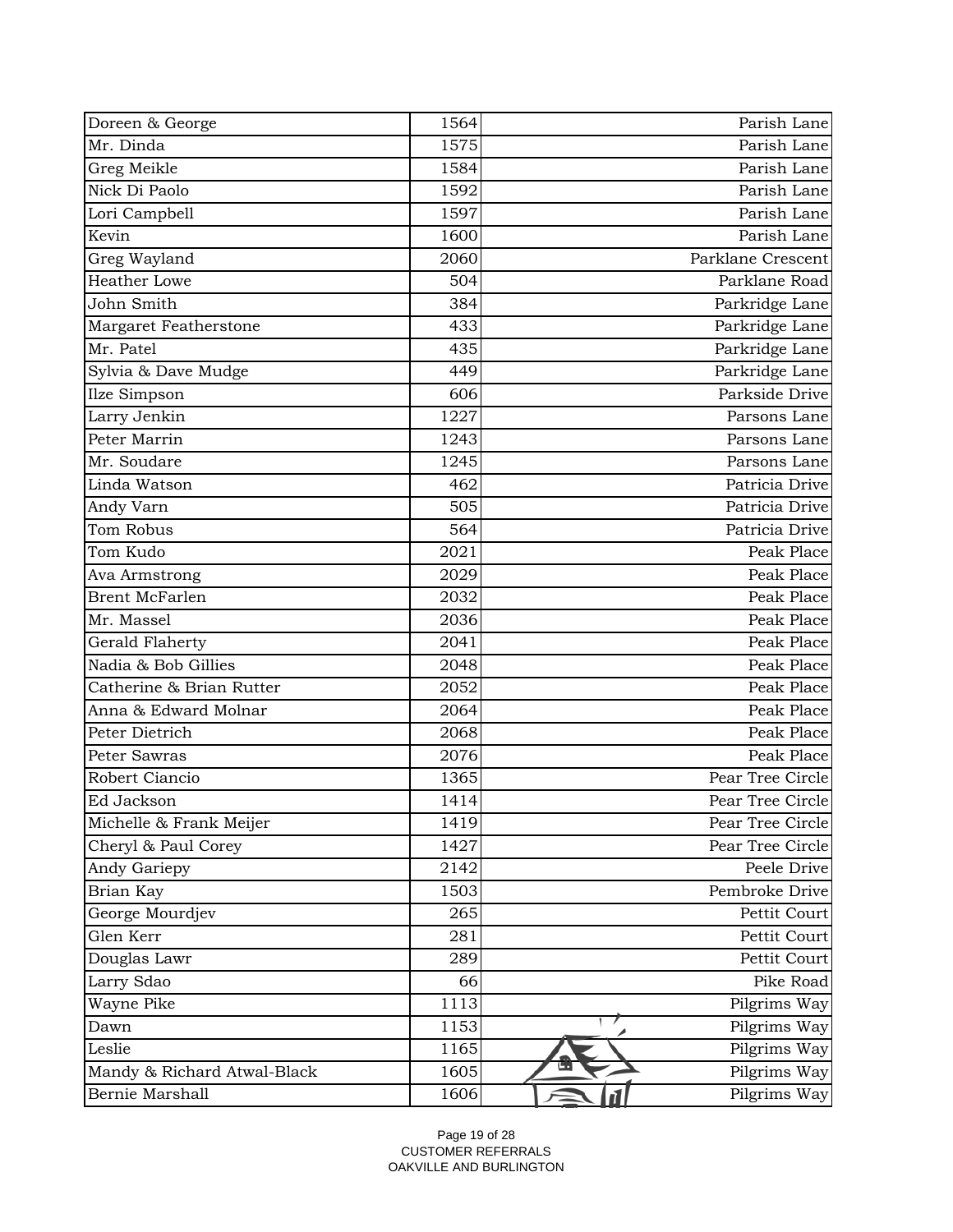| Mary-Jo & Jim Forester           | 1612 | u<br>Pilgrims Way<br>ę<br>Ę<br>Ģ |
|----------------------------------|------|----------------------------------|
| Joyce Shaw                       | 1613 | 字旧<br>Pilgrims Way               |
| Paul Sunderland                  | 1711 | Pilgrims Way                     |
| Pat Milland                      | 1715 | Pilgrims Way                     |
| <b>Shelley Meadows</b>           | 1736 | Pilgrims Way                     |
| Leslie Morris & Colin Rice       | 1800 | Pilgrims Way                     |
| Mr. Stonehouse                   | 1829 | Pilgrims Way                     |
| <b>Charles Fletcher</b>          | 1840 | Pilgrims Way                     |
| <b>Bob Baguley</b>               | 1852 | Pilgrims Way                     |
| Myrtle Green                     | 1904 | Pilgrims Way                     |
| Jackie Lymburner                 | 1908 | Pilgrims Way                     |
| Dawn Velazquez                   | 508  | Pinedale Avenue                  |
| Jerry Destefanis                 | 305  | Pinegrove Road                   |
| Lucy Topatigh                    | 339  | Pinegrove Road                   |
| Mr. Dubosie                      | 575  | Pinegrove Road                   |
| Peter Carson                     | 198  | Pineland Drive                   |
| Dave Woodruff                    | 3227 | Pinemeadow Drive                 |
| Ester & Dave Burrows             | 1398 | Pineway Court                    |
| Liz & Henry Cloudt               | 1399 | Pineway Court                    |
| Peter                            | 1026 | Pinewood Avenue                  |
| John & Laurie Scott              | 517  | Pipers Green                     |
| Paul Crompton                    | 521  | Pipers Green                     |
| Diago Celis                      | 522  | Pipers Green                     |
| Joseph Tui                       | 1234 | Playter Place                    |
| Linda Pomeroy                    | 1262 | Playter Place                    |
| Muriel & Bill Axford             | 210  | Poole Drive                      |
| Faye & Roxroy Wellington         | 214  | Poole Drive                      |
| Joe Vanbelle                     | 218  | Poole Drive                      |
| Mike Car                         | 219  | Poole Drive                      |
| Betty & Sandy Stevenson          | 234  | Poole Drive                      |
| Mr. Ross<br>$\sim$ $\sim$        | 1124 | Potters Wheel Crescent           |
| $\mathbf{Q}_n$<br>Lorne Morrison | 1135 | Potters Wheel Crescent           |
| Ayako Inoue                      | 1137 | <b>Potters Wheel Crescent</b>    |
| G. Caputo                        | 1139 | <b>Potters Wheel Crescent</b>    |
| Josie & Carl Marentette          | 1141 | <b>Potters Wheel Crescent</b>    |
| Pat & Lee                        | 1143 | Potters Wheel Crescent           |
| Mr. Ross                         | 1153 | Potters Wheel Crescent           |
| Evon White                       | 1158 | <b>Potters Wheel Crescent</b>    |
| Pauline McGrath                  | 1160 | Potters Wheel Crescent           |
| Dorota & Vic Rozanski            | 1167 | <b>Potters Wheel Crescent</b>    |
| Rosemarie Hill                   | 1169 | <b>Potters Wheel Crescent</b>    |
| Linda & Gord                     | 1179 | Potters Wheel Crescent           |
| Mrs. Flynn                       | 1199 | Potters Wheel Crescent           |
| Paul Cooke                       | 1206 | Potters Wheel Crescent           |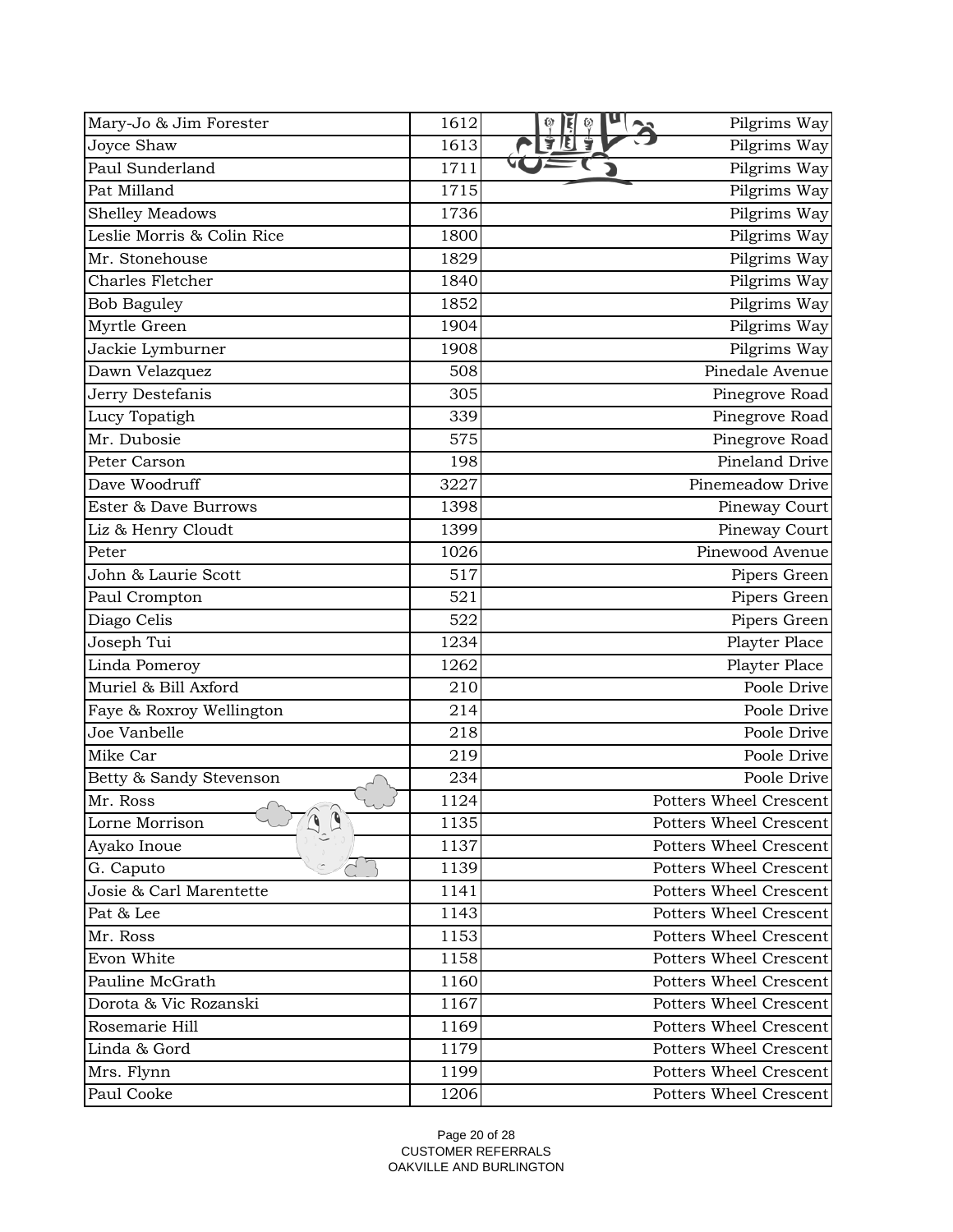| Matthew Buykx          | 117  | Prince Charles Drive             |
|------------------------|------|----------------------------------|
| Leslie Anderson        | 120  | Prince Charles Drive             |
| Olivia Ferreira        | 130  | Prince Charles Drive             |
| Dave Johnson           | 250  | Princess Royal Court             |
| Ruth & Gordon Glenn    | 1538 | Princeton Crescent               |
| Patrick Newman         | 1153 | Priory Court                     |
| Mr. Alexander          | 1155 | Priory Court                     |
| Donna Veselka          | 2200 | Prospect Street                  |
| John Hunt              | 1143 | Queens Avenue                    |
| <b>Wayne Ramsey</b>    | 1477 | Queensbury Crescent              |
| Joseph Pacheco         | 1490 | Queensbury Crescent              |
| <b>Bob Condie</b>      | 1494 | Queensbury Crescent              |
| Cheryl & Mark Baber    | 1501 | Queensbury Crescent              |
| Tony Desouza           | 1505 | Queensbury Crescent              |
| Katherine & Doug Long  | 1506 | Queensbury Crescent              |
| Agnes & Harold Deck    | 1517 | Queensbury Crescent              |
| Maya & Babu Achal      | 1533 | Queensbury Crescent              |
| College Park Plaza     | 1534 | Queensbury Crescent              |
| Lorriane Ritchie       | 1190 | Rebecca Street                   |
| Mrs. Lynn              | 1320 | Rebecca Street                   |
| Mrs. Lysak             | 1331 | Rebecca Street (1st & 2nd Roofs) |
| Guillaume Girouard     | 2180 | Rebecca Street                   |
| Mary-Ouida Bowman      | 1064 | Rectory Lane                     |
| Brian McCarthy         | 1067 | Rectory Lane                     |
| Hazel & Matt Buist     | 1068 | Rectory Lane                     |
| <b>Blaine McGowan</b>  | 1071 | Rectory Lane                     |
| Diane McNeely          | 2932 | Redbud Avenue                    |
| Marlyn Dunne           | 5234 | Reeves Road                      |
| Del & Rick Curley      | 3504 | Regal Road                       |
| John Mackinnon         | 98   | Rembrandt Court, Ancaster        |
| Sally McFadyen         | 250  | Reynolds Street                  |
| Marie & Peter Bonfield | 429  | Reynolds Street                  |
| Keith McIntyre         | 403  | Reynolds Avenue                  |
| Mary Roberts           | 1475 | Reynolds Avenue                  |
| Ann & Sam Soo          | 1478 | Reynolds Avenue                  |
| Sally & Cara LeBlanc   | 1482 | Reynolds Avenue                  |
| Vito                   | 284  | <b>Richler Drive</b>             |
| Moe Dann               | 120  | Richmond Road                    |
| <b>Steve Kotwal</b>    | 2232 | Ridge Landing                    |
| Mr. Lavalley           | 2234 | Ridge Landing                    |
| Brian Hanna            | 2323 | Ridge Landing                    |
| Ryan Daye              | 2327 | Ridge Landing                    |
| David Hamilton         | 2344 | Ridge Landing                    |
| Wanda & Robert Gordon  | 2348 | Ridge Landing                    |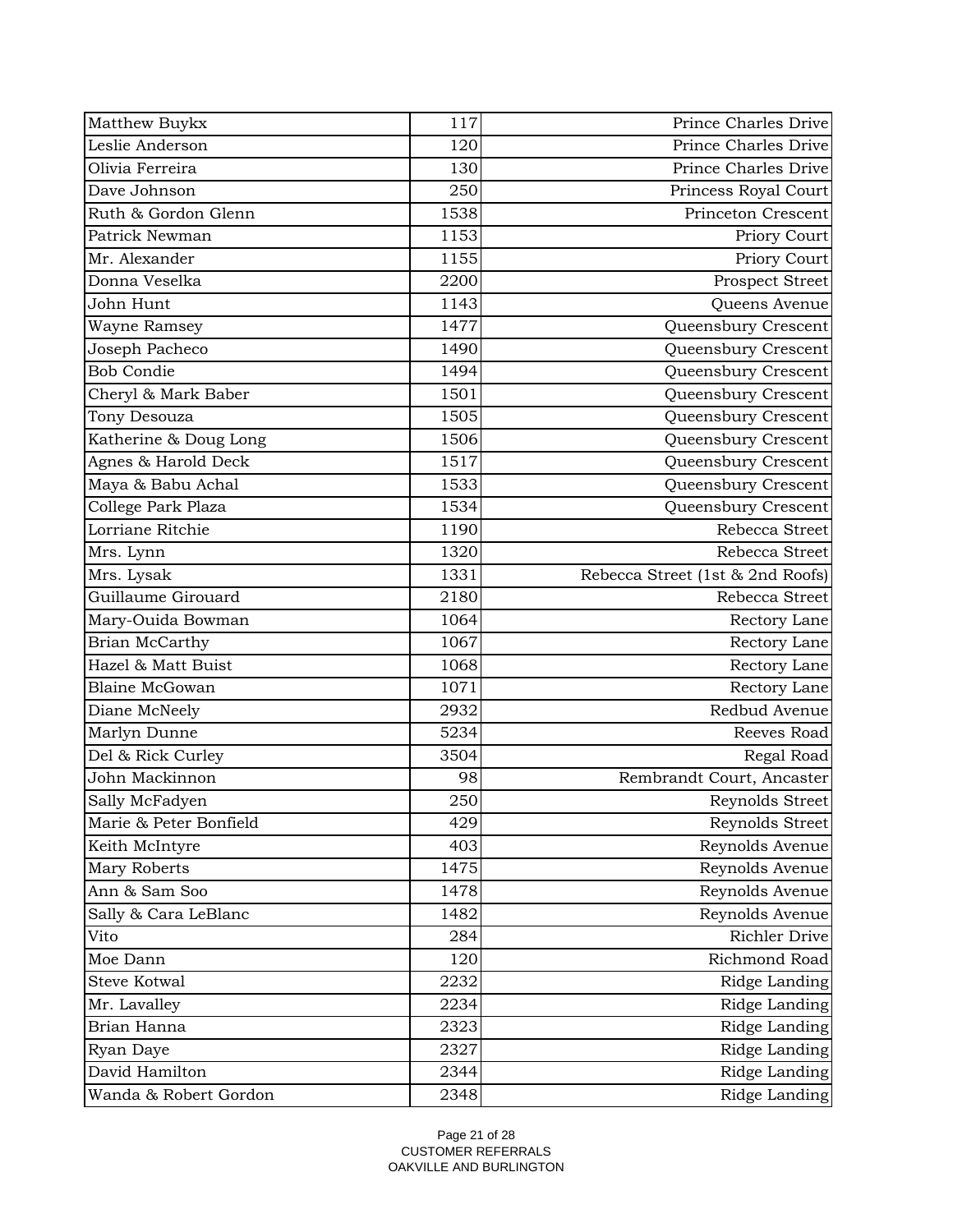| Tim Aitken                      | 2352 | Ridge Landing          |
|---------------------------------|------|------------------------|
| <b>Bonita Cheddie</b>           | 2355 | Ridge Landing          |
| Catherine                       | 508  | Ridgewood Court        |
| Jean Huether                    | 513  | Ridgewood Court        |
| Debbie Spearing                 | 514  | Ridgewood Court        |
| Jeff Linse                      | 523  | Ridgewood Court        |
| Fraser Maxwell                  | 525  | Ridgewood Court        |
| Robert Howden                   | 529  | Ridgewood Court        |
| Celia & Tom Hewitt              | 1577 | <b>Riley Avenue</b>    |
| Peter Phillips                  | 67   | River Glen Blvd.       |
| Brian Mielko                    | 86   | River Glen Blvd.       |
| Roseanne Vieta                  | 129  | River Glen Blvd.       |
| Eric Schultz                    | 225  | River Glen Blvd.       |
| Richard Cheng                   | 272  | River Glen Blvd.       |
| Peter Homsy                     | 88   | River Oaks Blyd. East  |
| Lynn & Gary O'Neill             | 92   | River Oaks Blvd. East  |
| Julie & Sylvian Dufour          | 98   | River Oaks Blvd.       |
| Dean Degear                     | 128  | River Oaks Blvd.       |
| Brenda & Cam Landry             | 87   | River Oaks Blvd., West |
| Rod Green                       | 172  | River Oaks Blvd., West |
| Anna & Artur Simoes             | 480  | River Oaks Blvd., West |
| Jackie Button                   | 820  | Robinson Street        |
| Denise Matheson                 | 2201 | Rockingham Drive       |
| Amy Graham                      | 590  | Rosedale Crescent      |
| Mrs. Talbott                    | 4340 | Rosemead Court         |
| Lisa Demeris                    | 1222 | Rosethorn Crescent     |
| Wendy & John                    | 1224 | Rosethorn Crescent     |
| Mr. Farley                      | 1232 | Rosethorn Crescent     |
| Shirley Alexander               | 1251 | Rosethorn Crescent     |
| Daniella & James                | 2740 | Rosewood Lane          |
| Marita & Eli Lomotan            | 253  | Ross Lane              |
| Barbara Dennis                  | 256  | Ross Lane              |
| Cyndy De Lhorbe                 | 258  | Ross Lane              |
| Perciles Partners Inc.          | 118  | Royal Avenue           |
| Landform                        | 2377 | Royal Windsor Drive    |
| Leslie MacDonald                | 1028 | Runnymeade Drive       |
| Pam & Ian Inglis                | 1168 | Rushbrook Drive        |
| Tamara & Paul Smith             | 1224 | Rushbrooke Drive       |
| Don                             | 1229 | Rushbrook Drive        |
| Chris Plummer                   | 1216 | Sable Drive            |
| Antonietta & Umberto Piscicelli | 1241 | Saddler Circle         |
| Mr. & Mrs. Tannock              | 1277 | Saddler Circle         |
| Mr. Zielinski                   | 1320 | Saddler Circle         |
| John Caughill                   | 1379 | Saddler Circle         |
|                                 |      |                        |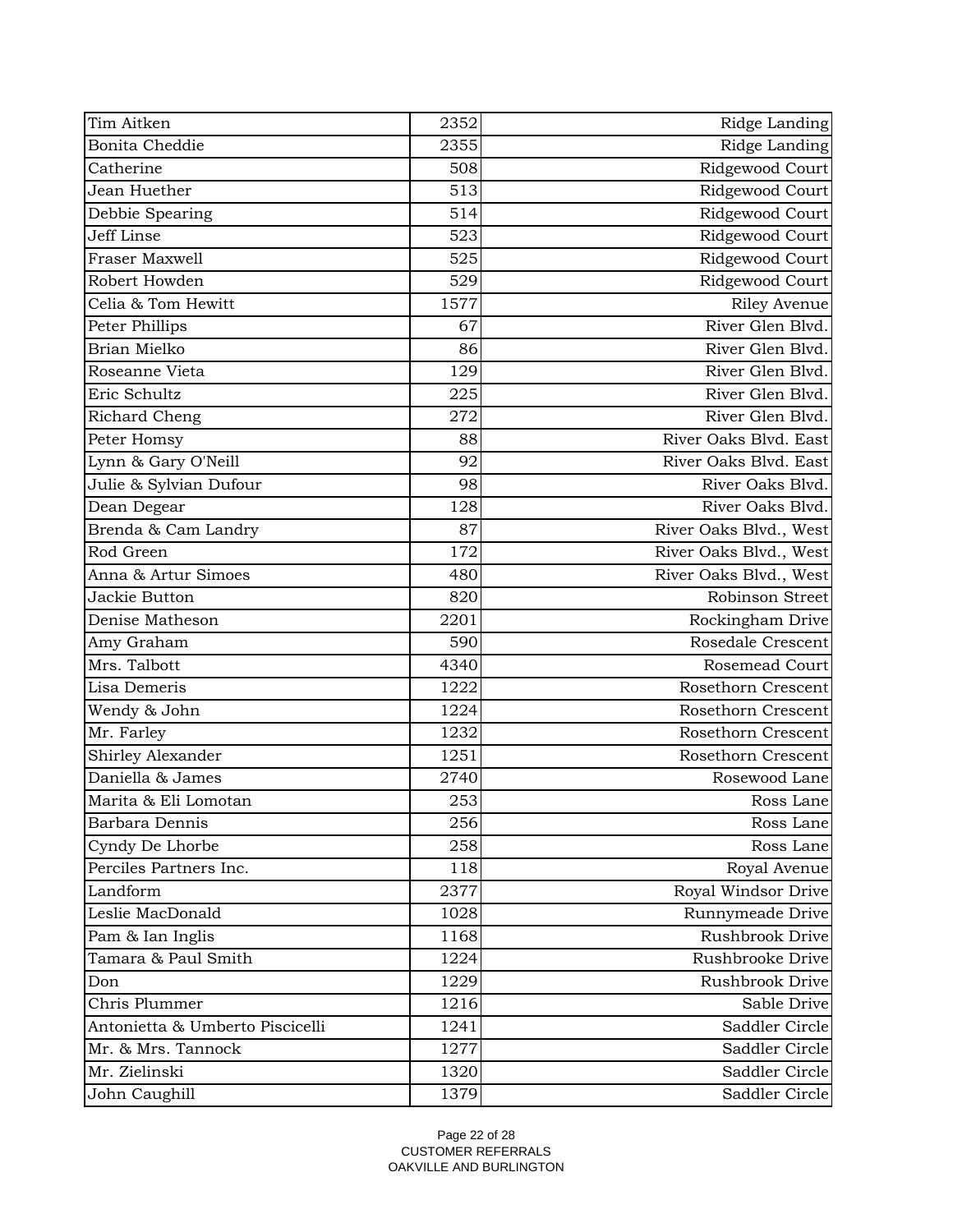| Kelly Horkoff               | 1384 | Saddler Circle          |
|-----------------------------|------|-------------------------|
| Helen & Gilles Proulx       | 1405 | Saddler Circle          |
| Mrs. Rennet                 | 1409 | Saddler Circle          |
| Katie Smith                 | 1413 | Saddler Circle          |
| Helen Gniazdz               | 468  | Saville Crescent        |
| Tim Jones                   | 338  | Sawyer Drive            |
| Anne Vangemert              | 343  | Sawyer Road             |
| Natosha Mcbride             | 2097 | Saxon Road              |
| Duncan Ratcliffe            | 2016 | Schoolmaster Circle     |
| L. Chamerlain & D. Woods    | 2074 | Seabrook Drive          |
| Settimio Annecchini         | 359  | Seaton Drive            |
| Irena & Jacob Kupferschmidt | 402  | Seaton Drive            |
| Roger Hunt                  | 1378 | Sedgewick Crescent      |
| Mrs. Mondesir               | 1404 | Selkirk Avenue          |
| Sherri Ann White/Liscoumb   | 254  | Sewell Drive            |
| Don Campbell                | 487  | Seymour Drive           |
| Nancy & Denny Toffolo       | 40   | Shadeland Court         |
| Chris Potoczek              | 502  | <b>Shannon Crescent</b> |
| Vern Clarke                 | 5383 | Sheldon Park Drive      |
| Sarah Stanbridge            | 5385 | Sheldon Park Drive      |
| Victoria Chenery            | 5387 | Sheldon Park Drive      |
| Don Bassindale              | 5392 | Sheldon Park Drive      |
| Lillian & Bill Taylor       | 5405 | Sheldon Park Drive      |
| Teresa Price                | 1060 | Sheltered Oak Court     |
| Laura McFarlane             | 656  | Sheraton Road           |
| Jean Mackinnon              | 11   | Sherwood Rise, Dundas   |
| Val & Charlie Dutchak       | 2303 | Shipwright Road         |
| Mrs. Douglas                | 2483 | Sideroad No. 1          |
| Irina Ilmokari              | 1364 | Silversmith Drive       |
| Heather & Arthur Driedger   | 1378 | Silversmith Drive       |
| Mark & Susan Obermeyer      | 1379 | Silversmith Drive       |
| Monica & Dave Simpson       | 1382 | Silversmith Drive       |
| David Orlando               | 1386 | Silversmith Drive       |
| Arvel Mitchell              | 1387 | Silversmith Drive       |
| Uli Miersch                 | 1398 | Silversmith Drive       |
| Kristen Brule               | 1406 | Silversmith Drive       |
| Sian & Ed Minich            | 1411 | Silversmith Drive       |
| Judith & Brian Smith        | 1414 | Silversmith Drive       |
| Gary McLellan               | 1418 | Silversmith Drive       |
| <b>Bruce Carr</b>           | 1439 | Silversmith Drive       |
| Betty & Michael Mills       | 1333 | Sir David Drive         |
| Nick Calderone              | 1019 | Sixth Line              |
| Talwinder Garcha            | 2068 | Sixth Line              |
| Amir & Zarina Ladak         | 2084 | Sixth Line              |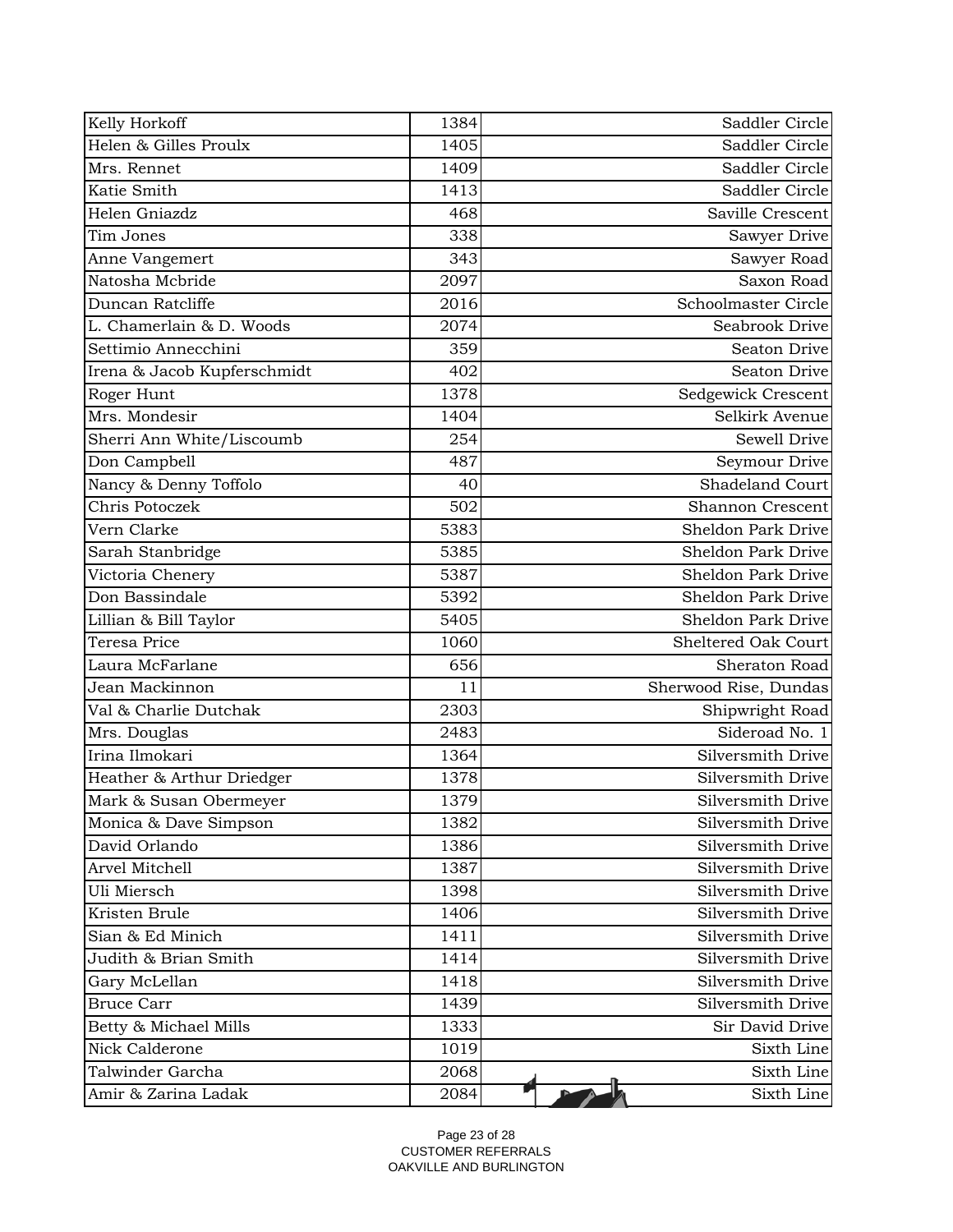| Khris Sastri             | 2092 | Sixth Line                |
|--------------------------|------|---------------------------|
| Doreen & Julio Torres    | 2096 | Sixth Line                |
| Carol & George Lyon      | 2100 | Sixth Line                |
| Nancy & Young Wang       | 2140 | Sixth Line                |
| Paul Benson              | 2180 | Sixth Line                |
| <b>Rick Booth</b>        | 2192 | Sixth Line                |
| Gerald Gowan             | 1051 | <b>Skyvalley Crescent</b> |
| Tracey & Miles Speedie   | 1054 | <b>Skyvalley Crescent</b> |
| Craig Ford               | 1067 | <b>Skyvalley Crescent</b> |
| Barb & Bruce Bray        | 1150 | Skyview Drive, #24        |
| Mrs. McDowall            | 352  | Smith Avenue              |
| Margaret Howe            | 388  | Smith Avenue              |
| Rudy Paleteo             | 128  | <b>Sparling Court</b>     |
| Donna & Gordon Watson    | 158  | <b>Sparling Court</b>     |
| Elizabeth Woodcock       | 132  | Speyside Drive            |
| <b>Tracey Dougherty</b>  | 1103 | Springbrook Crescent      |
| Alice & William Mason    | 1111 | Springbrook Crescent      |
| Gillian Manchester       | 1132 | Springbrook Crescent      |
| <b>Bill Cockton</b>      | 1134 | Springbrook Crescent      |
| Laruel Lepp              | 1137 | Springbrook Crescent      |
| Robert Carleton          | 1147 | Springbrook Crescent      |
| Jane Enright             | 1148 | Springbrook Crescent      |
| Beth & Chris Speece      | 1252 | Springbrook Crescent      |
| David Wetheral           | 1260 | Springbrook Crescent      |
| Agnes & Doug Jackson     | 1271 | Springbrook Crescent      |
| Theresa & Bob Neal       | 1279 | Springbrook Crescent      |
| Ken Moffat               | 1284 | Springbrook Crescent      |
| Taylor Robertson         | 2310 | Springfield Crescent      |
| Philip Stulginski        | 2333 | Springfield Crescent      |
| Craig Lang               | 2375 | Springfield Crescent      |
| Sam & Donna Conte        | 2377 | Springfield Crescent      |
| <b>Steve Burns</b>       | 2379 | Springfield Crescent      |
| Mike Moores              | 3314 | Springvale Court          |
| Geoffrey Bailey          | 3316 | Springvale Court          |
| Lou Skeoch               | 3318 | Springvale Court          |
| Bernice & Joseph Crozier | 3320 | Springvale Court          |
| Val Westcott             | 1233 | Springwood Crescent       |
| Steve Torrens            | 1256 | Springwood Crescent       |
| Richard Mateljan         | 1280 | Springwood Crescent       |
| Robert Rolling           | 1290 | Springwood Crescent       |
| Anne Marie Kerman        | 5122 | Spruce Avenue             |
| Heidi Macellan           | 419  | Spruce Street             |
| Janet & Peter Claxton    | 1441 | Sprucewood Terrace        |
| Gordon Fournier          | 1376 | Stationmaster Lane        |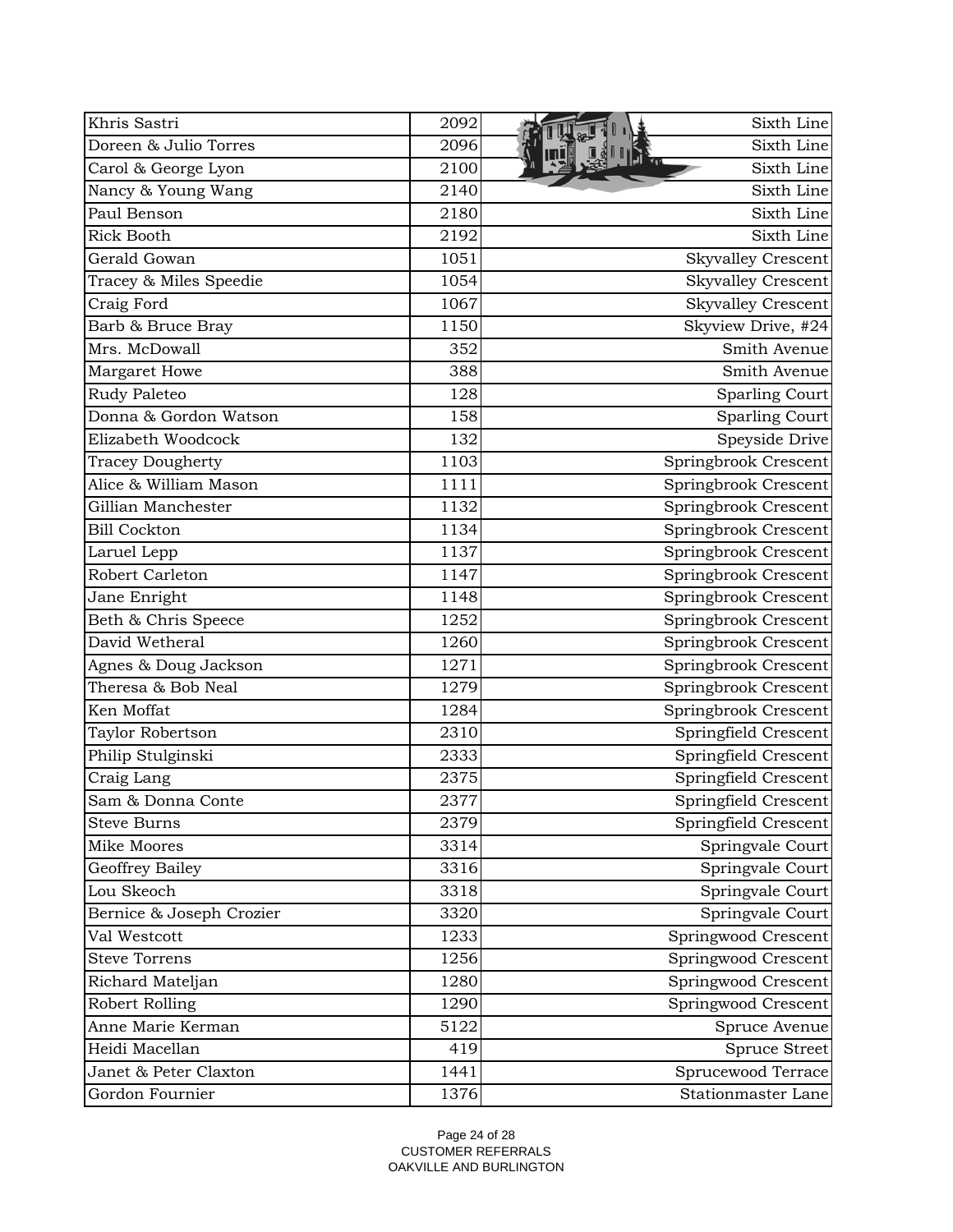| Craig Ramage                | 1384 | <b>Stationmaster Lane</b>     |
|-----------------------------|------|-------------------------------|
| Eileen & Pat                | 1388 | Stationmaster Lane            |
| Sue & Gary Whitby           | 1412 | <b>Stationmaster Lane</b>     |
| Mr. & Mrs. Scalia           | 1416 | Stationmaster Lane            |
| Susan Wedsworth             | 1452 | Stationmaster Lane            |
| Jennifer & Mark Dockstator  | 1533 | Stationmaster Lane            |
| Dilan Wirasinghe            | 1604 | Stationmaster Lane            |
| Jim & Bozica Singer         | 4082 | Stephanie Street              |
| <b>Ernie Neess</b>          | 1188 | <b>Stevenson Drive</b>        |
| Andrew Wallerstein          | 94   | Stevenson Road                |
| <b>Bill Molson</b>          | 97   | Stevenson Road                |
| Elsa & Robert Sandercott    | 1428 | <b>Stonecutter Drive</b>      |
| Goldie & Robert Dubelt      | 1436 | <b>Stonecutter Drive</b>      |
| Jean-Pierre & Louise Labrie | 361  | Summerchase Drive             |
| Petra Haneberry             | 164  | Summerfield Drive             |
| Allison & Ross MacDonald    | 166  | Summerfield Drive             |
| Orillia & Mike McClure      | 1625 | Summerfield Drive             |
| Dan Perreira                | 2110 | Sunnydale Drive               |
| Judy D'Addese               | 2165 | Sunnyvale Drive               |
| Daniel & Irene McNeil       | 244  | Sunrise Crescent              |
| Angela Scott                | 2405 | Susquehanna Court             |
| Joseph Horvath              | 352  | <b>Sussex Street</b>          |
| Anne Kaczynski              | 535  | Swann Drive                   |
| Kathy & Neil Parker         | 3065 | Swansea Drive                 |
| Mr. & Mrs. Bugayong         | 2979 | <b>Sycamore Street</b>        |
| Elaine & Frank Miller       | 2426 | Tait Avenue                   |
| Glen Patterson              | 2430 | Tait Avenue                   |
| Anne & Bill Payne           | 379  | Tammarack Circle              |
| Margaret Crozier            | 559  | <b>Taplow Crescent</b>        |
| Ted Magda                   | 2743 | <b>Teak Crescent</b>          |
| Mike Anderson               | 2760 | Teak Crescent                 |
| Gus Battaglia               | 2764 | Teak Crescent                 |
| <b>Bob Newman</b>           | 422  | Tenneyson Drive               |
| David Knox                  |      | The Gore Road - Caledon, East |
| Parker Stagg                | 8    | The Greenery                  |
| John Nicholls               | 1404 | The Links Drive               |
| Debbie & Mark Pacinda       | 1431 | The Links Drive               |
| Hamid Razzghi               | 1435 | The Links Drive               |
| Valerie & Paul Richardson   | 1439 | The Links Drive               |
| Craig Williams              | 2416 | The Promenade                 |
| Ameena Al Makhzomy          | 2418 | The Promenade                 |
| Shelia & Rick Frame         | 1408 | Thistledown Road              |
| Mr.Jackson                  | 1422 | Thistledown Road              |
| Carl Mitchell               | 1434 | Thistledown Road              |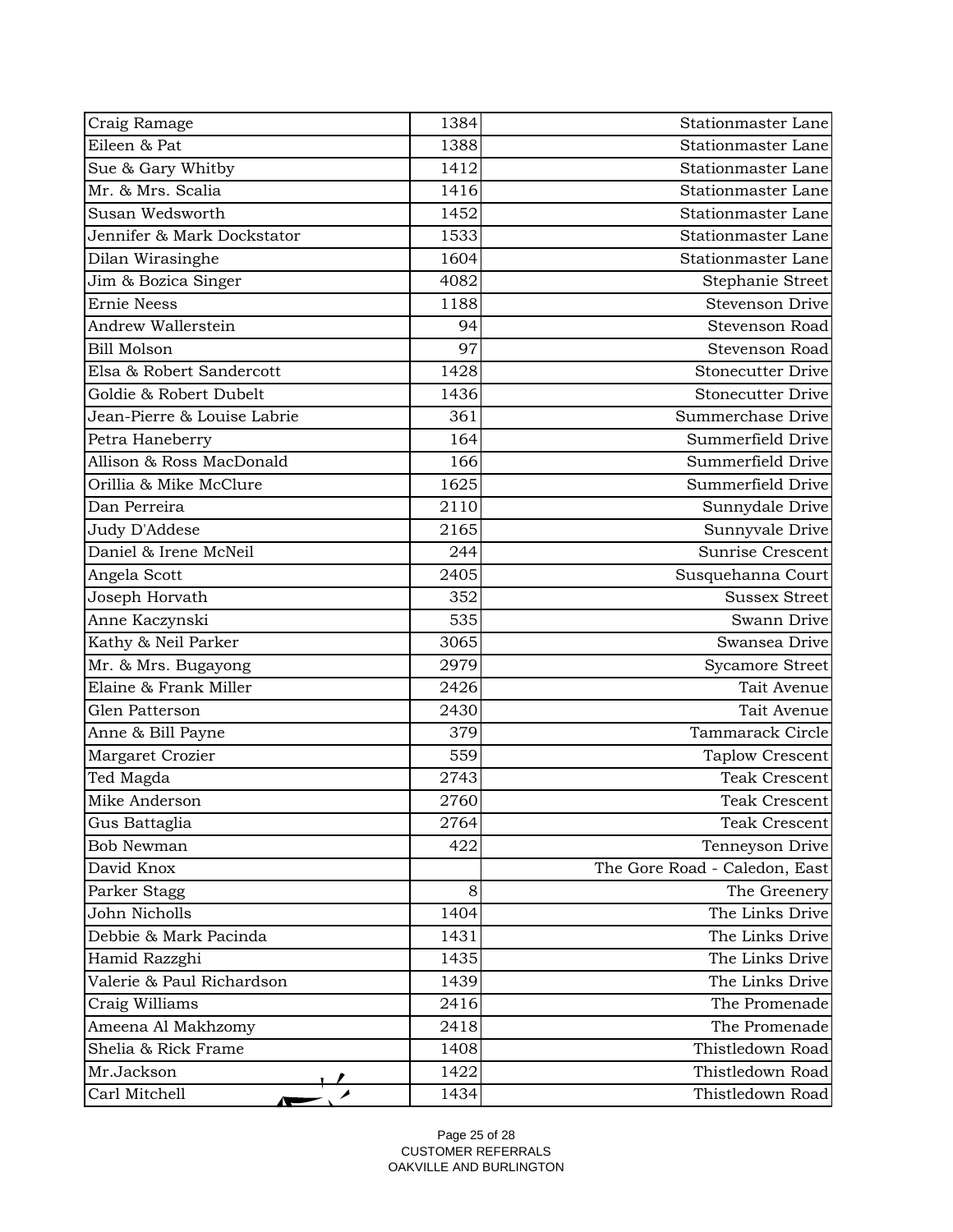| Randy Clifford                         | 1445 | Thistledown Road            |
|----------------------------------------|------|-----------------------------|
| <b>Brian Forestall</b>                 | 1454 | Thistledown Road            |
| Graham Avery                           | 1458 | Thistledown Road            |
| Chris Wade<br>ផ<br>$\Theta$<br>$\odot$ | 1473 | Thistledown Road            |
| Jane & Bill                            | 1477 | Thistledown Road            |
| Jim Hazlitt                            | 2143 | Tina Road                   |
| Mrs. Corless                           | 2323 | Tintagel Lane               |
| <b>Stuart McNicoll</b>                 | 501  | <b>Tipperrary Drive</b>     |
| Mr. Gamble                             | 514  | Tipperrary Drive            |
| Erica Klayh                            | 2236 | Towne Boulevard             |
| Raquel Lindsell-Ocio                   | 2367 | Towne Boulevard             |
| Catherine & Colin Pryor                | 43   | Trafalgar Road              |
| <b>Alison Carre</b>                    | 1149 | Treetop Ter                 |
| Huasheng Teng                          | 223  | Trelawn Avenue              |
| Claire & Ken Lyon                      | 2507 | Trevor Drive                |
| Jean Wrigley                           | 135  | Triller Place               |
| Doug Gingerich                         | 136  | Triller Place               |
| Wayne Bertrand                         | 531  | Trudeau Drive, Milton       |
| Ilija Vojnov                           | 1066 | Truman Avenue               |
| Linda Clarke                           | 390  | <b>Tuck Drive</b>           |
| Erin & Tyler Trute                     | 1268 | Tyandaga Park Drive         |
| Royal Bank                             |      | Upper Middle Road           |
| <b>Judy Linhares</b>                   | 1323 | Valerie Crescent            |
| Phillis Nemes                          | 499  | Valley Drive                |
| Cathy & Bob McDowell                   | 1105 | Valleywood Court            |
| Mrs. McChesney                         | 1116 | Valleywood Court            |
| Eric & Shari Whaley                    | 1117 | Valleywood Court            |
| Roy Waghorn                            | 1128 | Valleywood Court            |
| John Magee                             | 1129 | Valleywood Court            |
| Gerry Hamacher                         | 478  | Vanguard Crescent           |
| Ann Mcculloch                          | 483  | Vanguard Crescent           |
| Charleen & Morley Doan                 | 2401 | Ventura Drive               |
| Roy Moore                              | 4168 | Vermont Crescent            |
| <b>Bill Ballantyne</b>                 | 4170 | Vermont Crescent            |
| Paul Farrugia                          | 4174 | Vermont Crescent            |
| Jill Everest                           | 246  | Vilma Drive                 |
| Rino Rolla                             | 261  | Vinova Court                |
| Sue Nelson                             | 2224 | Vista Oak Road              |
| Sue & Ted Dobie                        | 132  | Vogen Place                 |
| Doris MacLean                          | 201  | <b>Waldencroft Crescent</b> |
| Karen & Jim Ferris                     | 89   | Waldie Court                |
| <b>Andrew Barrett</b>                  | 165  | Warner Drive                |
| Carolyn & Rob Madill                   | 177  | Warner Drive                |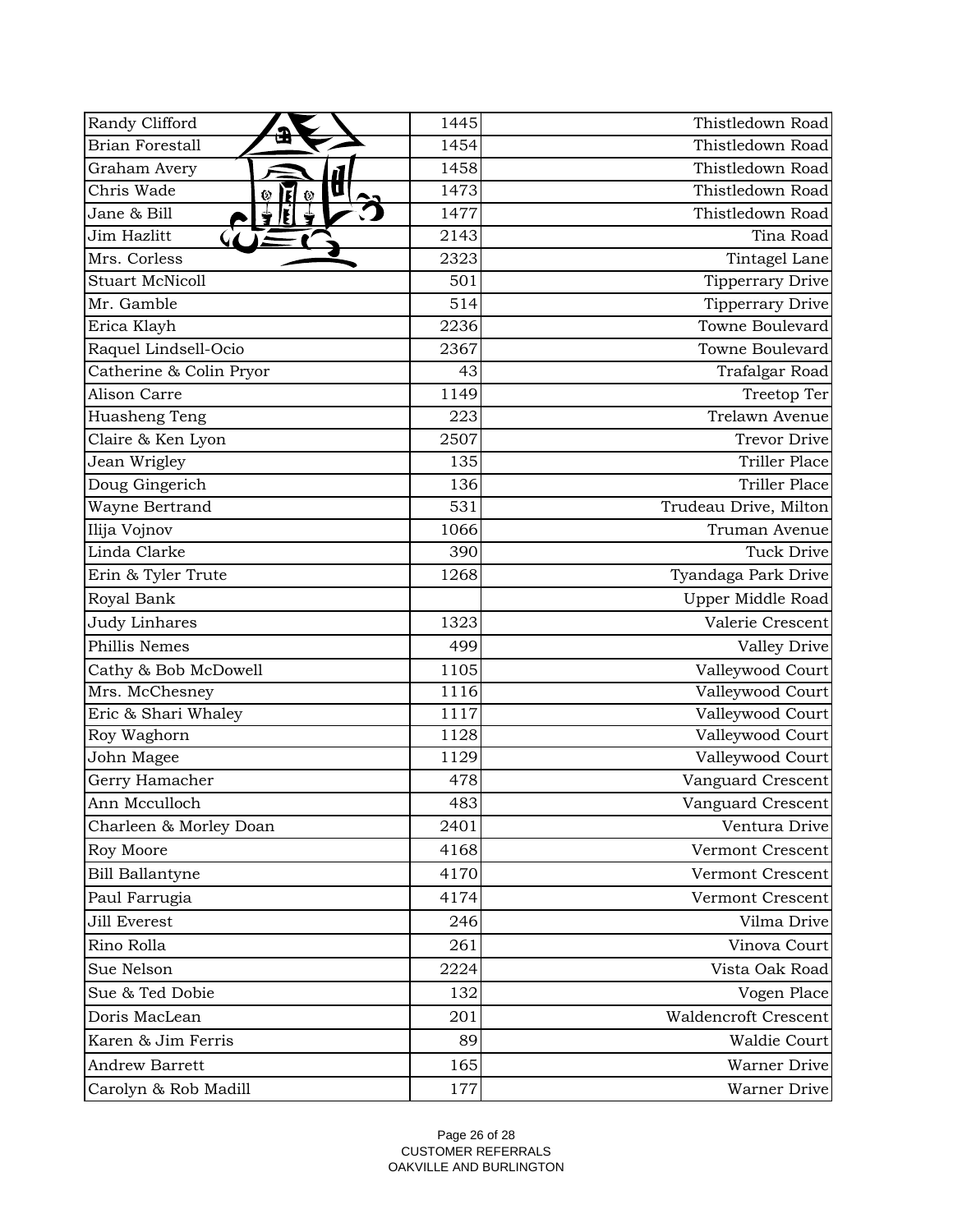| Terence Bottrill          | 192  | Weldon Avenue         |
|---------------------------|------|-----------------------|
| <b>Nick Nikolov</b>       | 281  | Weldon Avenue         |
| Peter Chau                | 161  | Westfield Trail       |
| Lisa Bordas               | 124  | Westside Drive        |
| Hilda Ernest              | 1304 | White Oaks Boulevard  |
| Nathan Kronenfeld         | 1311 | White Oaks Boulevard  |
| Earl Wilson               | 1313 | White Oaks Boulevard  |
| Mrs. Lloyd                | 315  | White Pines Drive     |
| Vance Newey               | 624  | Wickens Avenue        |
| Harold Seberin            | 498  | Wicklow Road          |
| Dave McFarland            | 522  | Wicklow Road          |
| Jack Meier                | 349  | William Street        |
| Derek Blakemore           | 1357 | <b>Willow Terrace</b> |
| Mellissa Thompson         | 1360 | <b>Willow Terrace</b> |
| Marg & Ivan Palmer        | 1379 | <b>Willow Terrace</b> |
| John Lambert              | 1381 | <b>Willow Terrace</b> |
| Elaine & Jim Colin        | 1183 | Willowbrook Drive     |
| William Thornton          | 1459 | Willowdown Road       |
| John Price                | 2163 | Winchester Court      |
| Edward Malinowski         | 5353 | Windermere Drive      |
| Don McAskill              | 2205 | Winding Way           |
| <b>Trevor Pinney</b>      | 2140 | Winding Woods Drive   |
| Thomas Box                | 1116 | Windrush Drive        |
| John Posthuma             | 1117 | Windrush Drive        |
| Carol & Ian Michaud       | 1166 | Windrush Drive        |
| Ellen & Glen Christiansan | 1181 | Windrush Drive        |
| Helen & Bill Smith        | 1186 | Windrush Drive        |
| Patrick Kavanagh          | 1190 | Windrush Drive        |
| Karen & John McBoyle      | 1194 | Windrush Drive        |
| Rachael & Chris Mclean    | 1198 | Windrush Drive        |
| Marvin Chomiak            | 1206 | Windrush Drive        |
| Rosemary Early            | 1246 | Windrush Drive        |
| Barb & Mike Smallwood     | 1261 | Windrush Drive        |
| Janis & Richard Cortese   | 1264 | Windrush Drive        |
| Anne & Ray Kaczynski      | 1352 | Windrush Drive        |
| Carla McGilvery           | 1357 | Windrush Drive        |
| Janis & Jamie Pethybridge | 1365 | Windrush Drive        |
| Cindy & Matthew Bailey    | 1372 | Windrush Drive        |
| Kevin Morris              | 454  | Winston Road          |
| Cathy & Bill Metwid       | 1408 | Winterberry Lane      |
| Mrs. Kholi                | 1394 | Winterbourne Drive    |
| Paul Rudall               | 2448 | Woburn Crescent       |
| Stephen Spencer           | 2499 | Woburn Crescent       |

Page 27 of 28 CUSTOMER REFERRALS OAKVILLE AND BURLINGTON